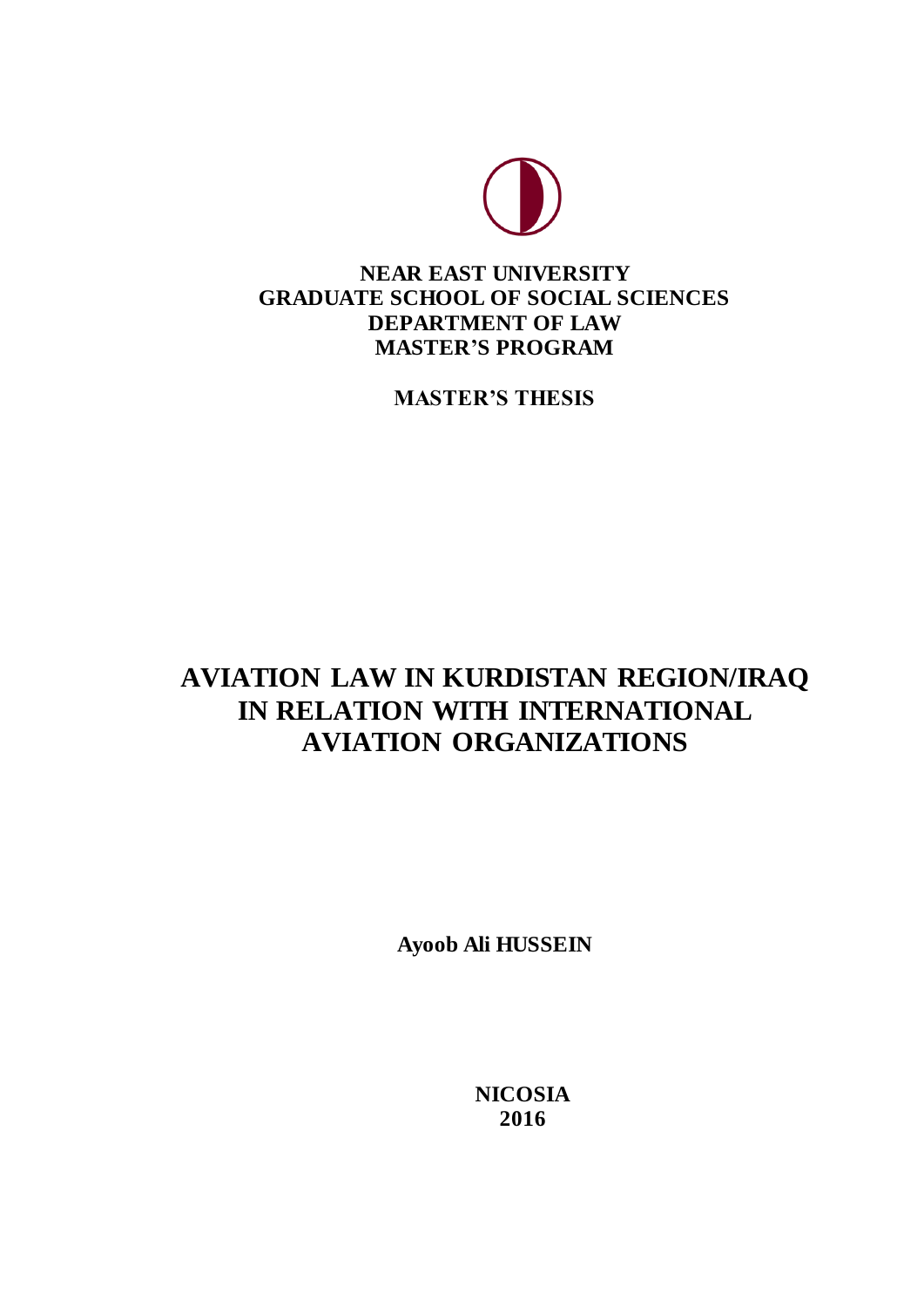# **NEAR EAST UNIVERSITY GRADUATE SCHOOL OF SOCIAL SCIENCES DEPARTMENT OF LAW MASTER'S PROGRAM**

**MASTER'S THESIS**

# **AVIATION LAW IN KURDISTAN REGION/IRAQ IN RELATION WITH INTERNATIONAL AVIATION ORGANIZATIONS**

**PREPARED BY Ayoob Ali HUSSEIN 20135369**

**Supervisor: Asst. Prof. Dr Reşat Volkan GÜNEL**

> **NICOSIA 2016**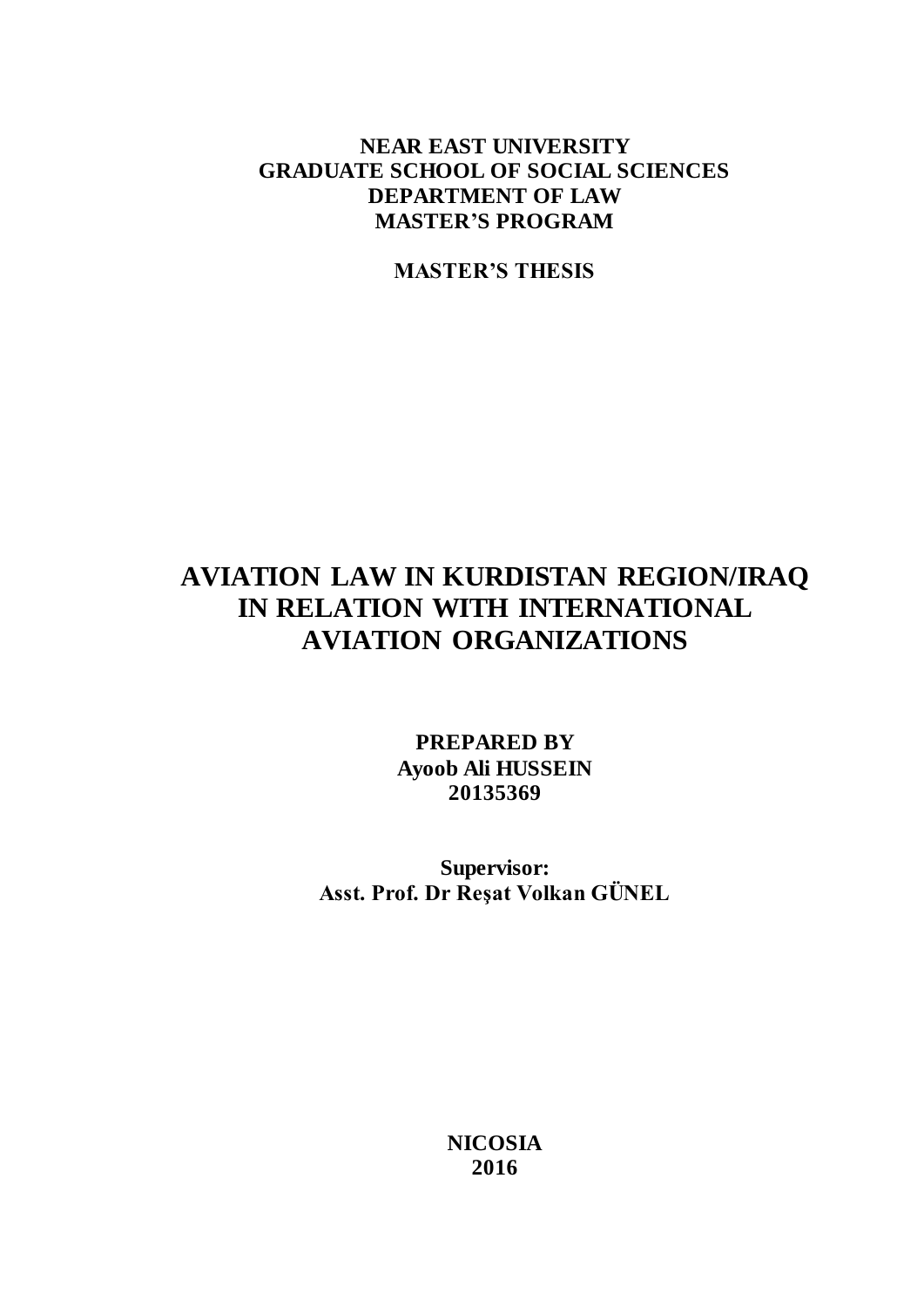## **NEAR EAST UNIVERSITY GRADUATE SCHOOL OF SOCIAL SCIENCES Department of Law Master's Program**

**Thesis Defence**

## **Thesis Title: Aviation Law in Kurdistan Region/Iraq in Relation with International Aviation Organizations**

**We certify the thesis is satisfactory for the award of degree of Master of Law**

**Prepared By: Ayoob Hussein**

**Examining Committee in charge** 

Asst. Prof. Dr. Reşat Volkan Günel Near East University

 **Thesis Supervisor Head of Law Department**

**Dr. Tutku Tugyan Near East University Law Department** 

**….………………… Near East University ………… Department**

> **Approval of the Graduate School of Social Sciences Assoc. Prof. Dr. MUSTAFA SAĞSAN Acting Direc**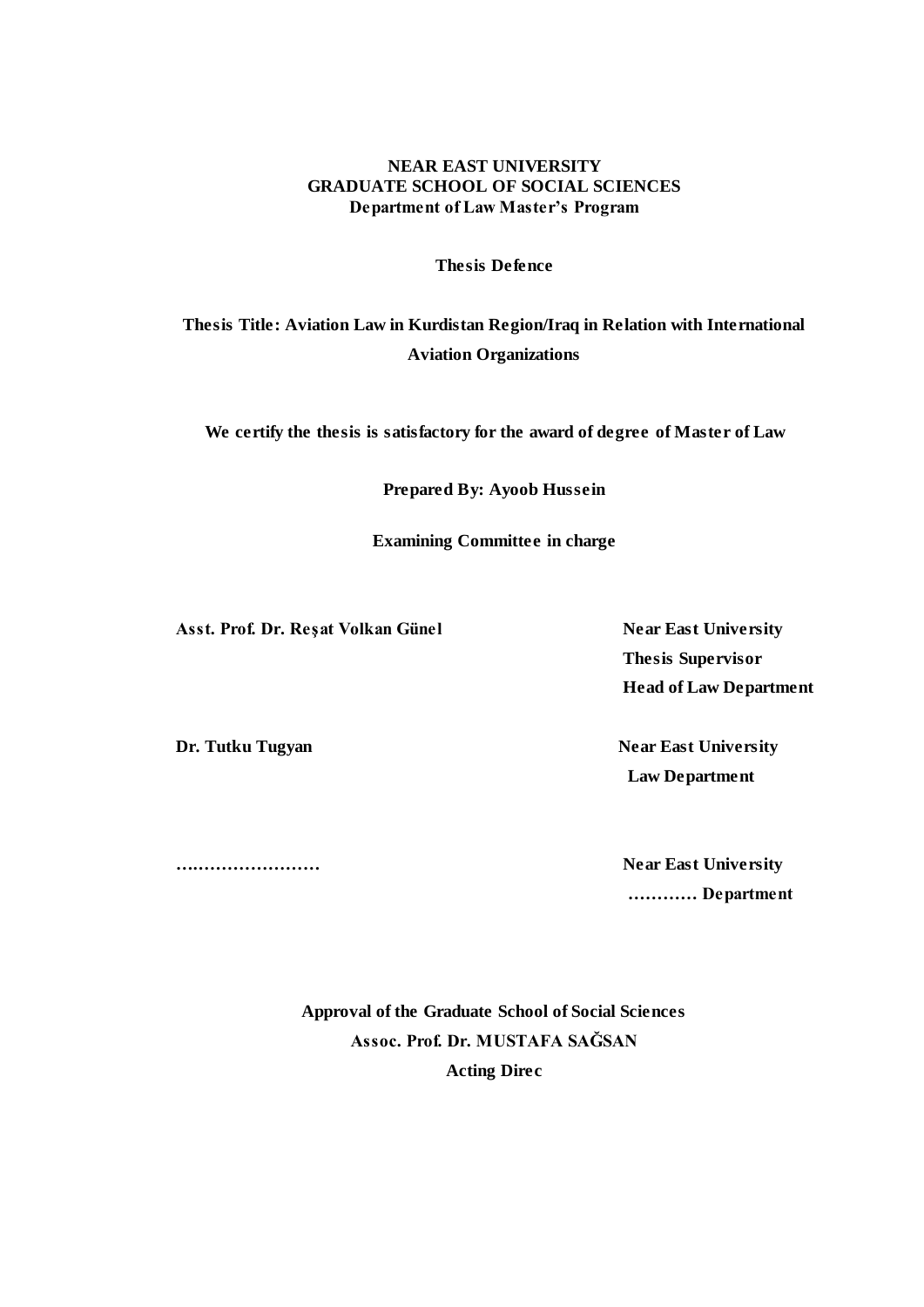#### **ABSTRACT**

This thesis aims to identify the Aviation Law in Kurdistan Region/ Iraq in relation with International Aviation Organizations. The thesis will shed light on the three Organizations, namely: International Civil Aviation Organization (ICAO), International Air Transport Association (IATA) and Arab Civil Aviation Commission (ACAC). The study will try to explain the history of the above Organizations, Objectives and membership rules according to their Conventions.

The study also aims to introduce the Kurdistan Region of Iraq as an autonomous unit; its history, economy and claim to independence under the principle of selfdetermination in international law.

In addition, this thesis will try to explain aviation law in Iraq and Kurdistan Region of Iraq, and discuss the importance of International Aviation Organizations for Kurdistan Region of Iraq. The thesis will also approach the legal ways of the Kurdistan Region of Iraq under which circumstances they may have relationships with International Aviation Organizations in the light of International Conventions and Iraqi Laws. The study found out that the Kurdistan Region of Iraq cannot be a member in the International Aviation Organizations (IAO) as it stands due to the principle of sovereignty. However, the Kurdistan Region can have the relationship with IAO through the Federal Government. The study also concluded that some sets of recommendation which includes the necessity to develop the Civil Aviation sector in the Kurdistan Region of Iraq.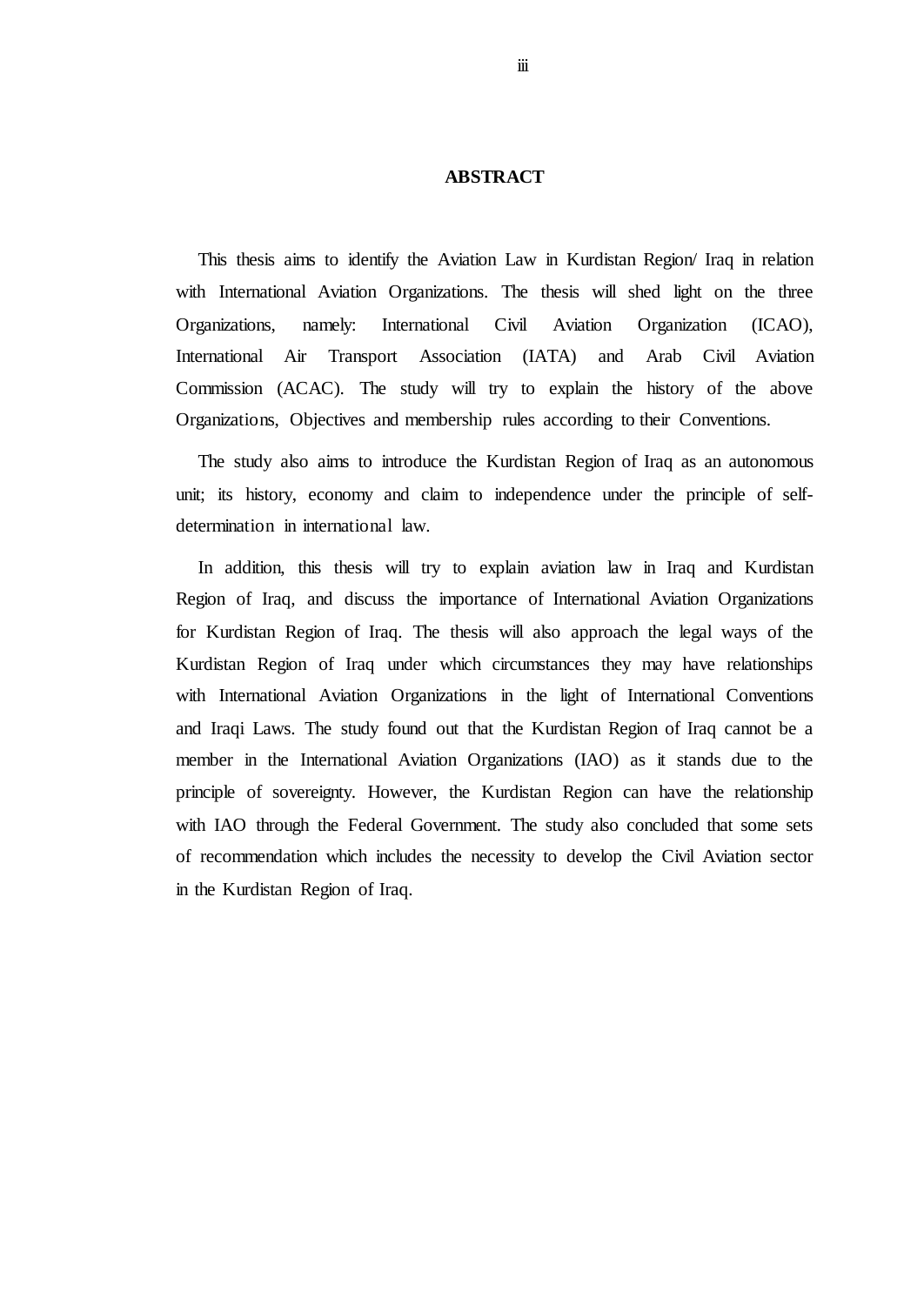#### **ACKNOWLEDGEMENTS**

I would like to express my sincere gratitude to my supervisor Asst. Prof. Dr. Resat Volkan Gunel (Head of the International Law Department - Near East University) for his supervision in writing this thesis; I appreciate all your contributions.

I wish to thank the staff of Grand Library of Near East University for their assistance. Everlasting gratitude is also to my friends: Zainab Weheed, Huner Haji Ali, Sudad Rasool, Sameer Seyam and Masud Abdulkhalq for their assistance and encouragements.

## AYOOB ALI HUSSEIN

Nicosia, 2016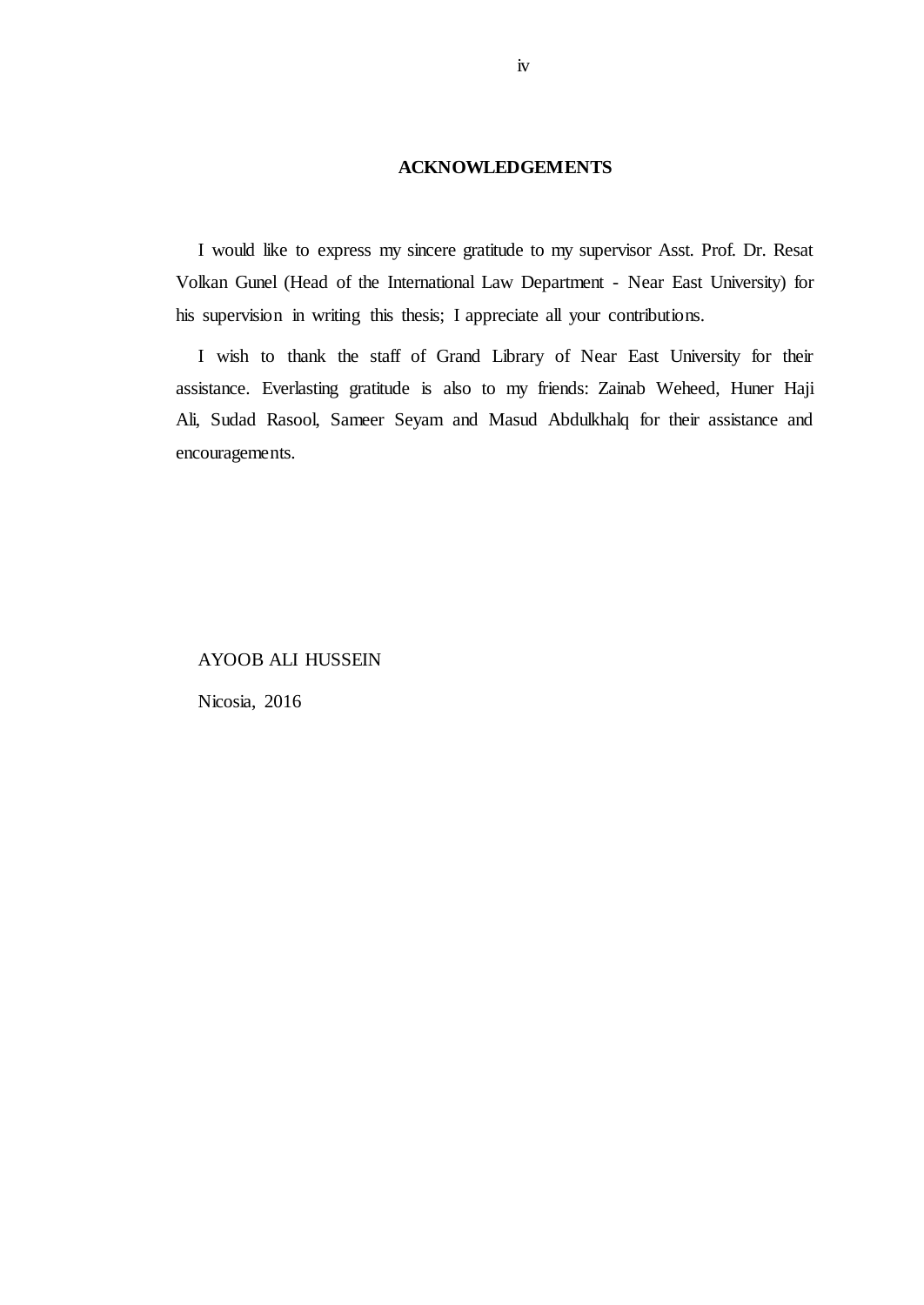## **TABLE OF CONTENTS**

| <b>CHAPTER 1: AN OVERVIEW TO AVIATION LAW</b>                         |  |
|-----------------------------------------------------------------------|--|
|                                                                       |  |
|                                                                       |  |
|                                                                       |  |
|                                                                       |  |
|                                                                       |  |
|                                                                       |  |
|                                                                       |  |
|                                                                       |  |
|                                                                       |  |
| 1.3.1 Historical Background of International Aviation Organizations11 |  |
| <b>CHAPTER 2: INTERNATIONAL AVIATION ORGANIZATIONS</b>                |  |
|                                                                       |  |
|                                                                       |  |
|                                                                       |  |
|                                                                       |  |
|                                                                       |  |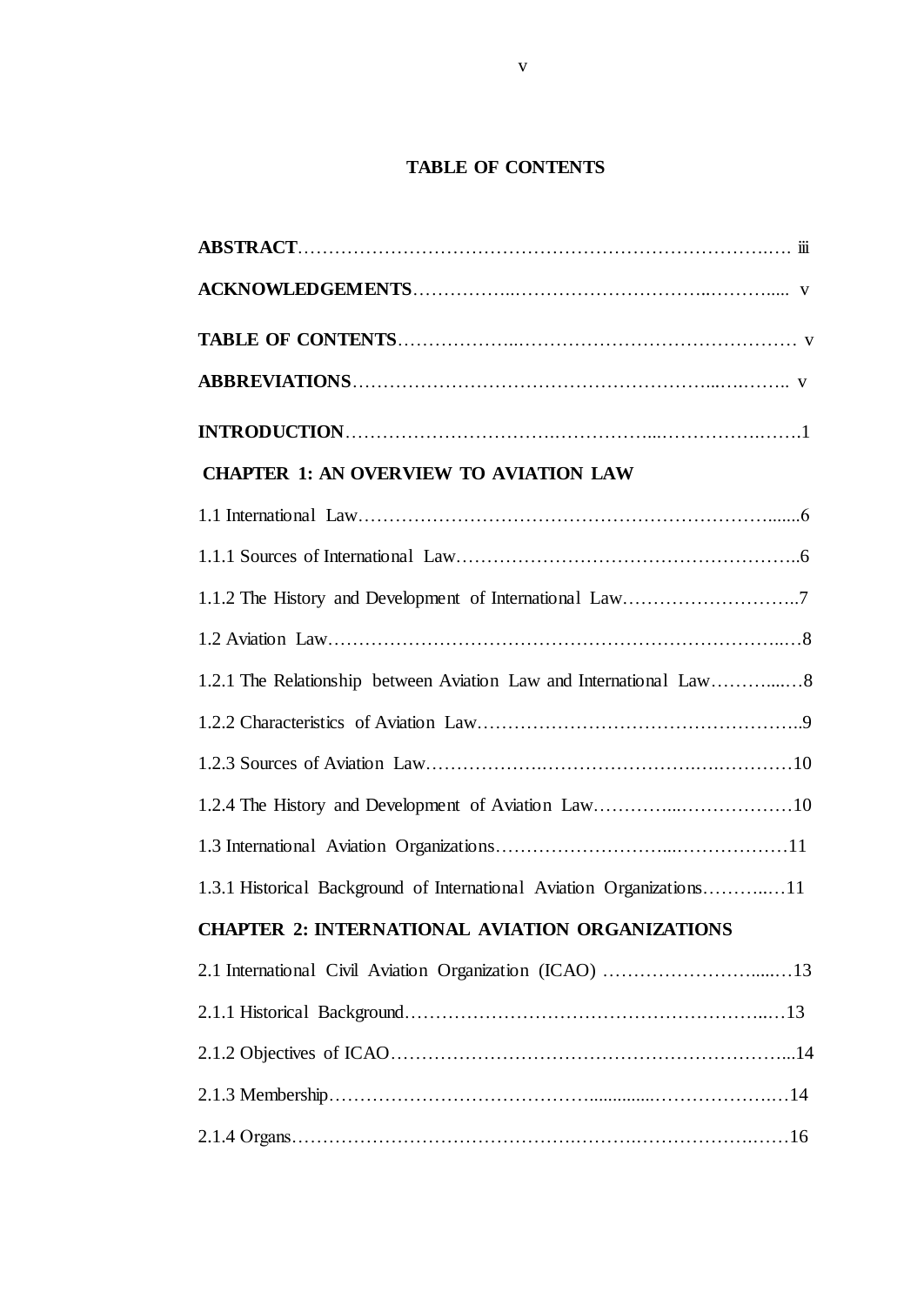# **CHAPTER 3: KURDISTAN REGION/ IRAQ UNDER INTERNATIONAL LAW**

| 3.1.2.2 The End of the Ottoman Empire and Redrawing the Map27     |  |
|-------------------------------------------------------------------|--|
|                                                                   |  |
| 3.1.4 Operation Iraqi Freedom and the Voluntary Federation 200329 |  |
|                                                                   |  |
| 3.2.1 Governing Structure of Kurdistan Region of Iraq30           |  |
|                                                                   |  |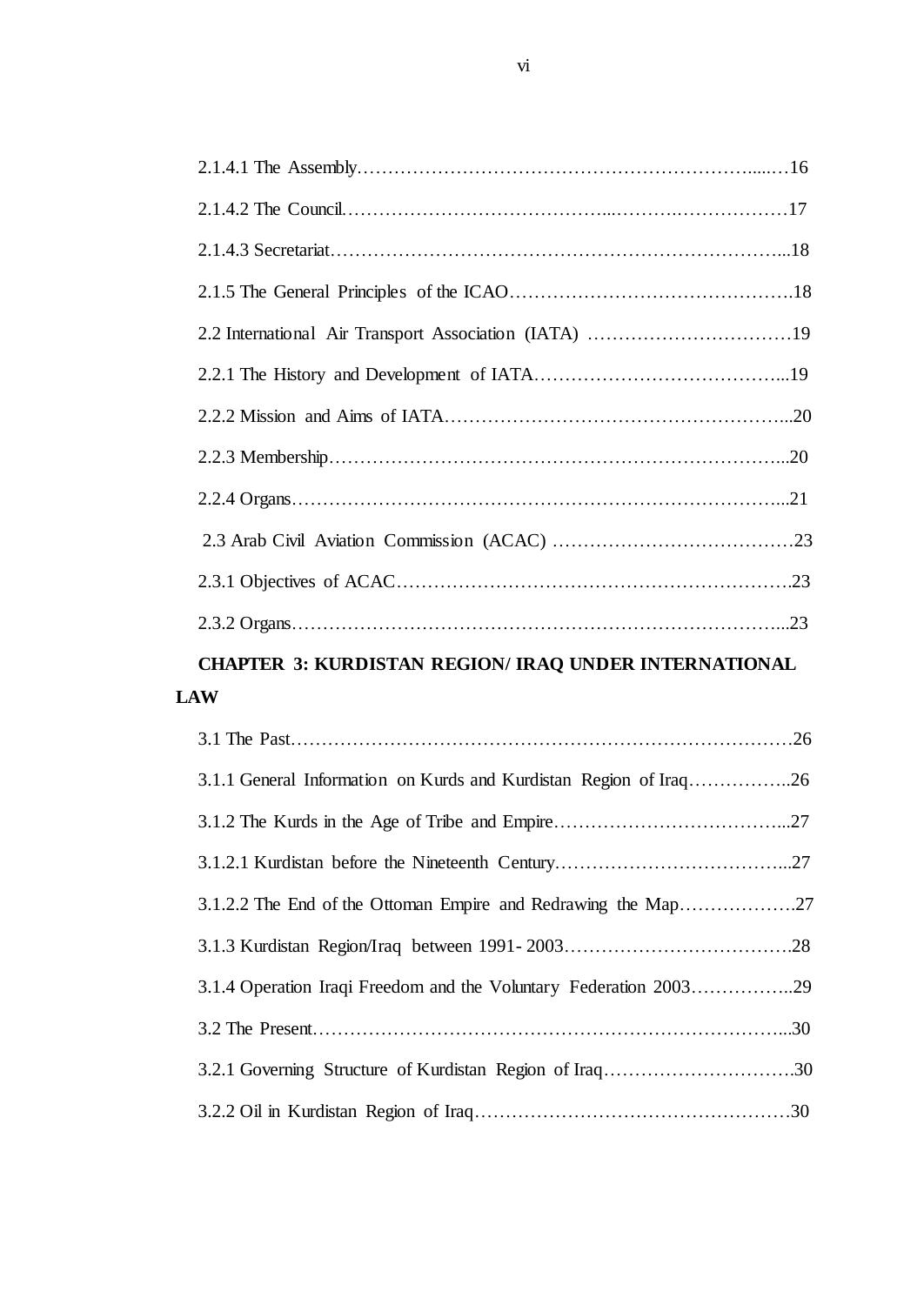| 3.2.3 National and Foreign Relations of the Kurdistan Region of Iraq32        |
|-------------------------------------------------------------------------------|
| 3.2.3.1 Kurdistan Regional Government in Relation with Iraqi Federal          |
|                                                                               |
| 3.2.5 The Current Security Situation of Kurdistan Region of Iraq34            |
|                                                                               |
|                                                                               |
| 3.3.1.1 The Self-determination to KRI in Accordance with International Law36  |
| <b>CHAPTER 4: AVIATION LAW IN KURDISTAN REGION/IRAQ IN</b>                    |
| RELATION WITH INTERNATIONAL AVIATION ORGANIZATIONS                            |
|                                                                               |
|                                                                               |
| 4.1.2 The Importance of Ministry of Transportation of Iraq for KRI39          |
|                                                                               |
| 4.2 The Importance of International Aviation Organizations for the KRI40      |
| 4.3 Aviation Law in Kurdistan Region of Iraq in Relation with ICAO41          |
| 4.3.1 Membership in ICAO between the Chicago Convention and Iraqi Laws41      |
| 4.3.2 Kurdistan Region of Iraq May Has Representative of Iraq in ICAO42       |
| 4.4 Aviation Law in Kurdistan Region of Iraq in Relation with IATA42          |
| 4.4.1 Membership in IATA Accordance to IATA Articles and Iraqi Civil Aviation |
| 4.4.2 The Procedures to Establish an Airline Company in Kurdistan Region of   |
| 4.5 Aviation Law in Kurdistan Region of Iraq in Relation with ACAC44          |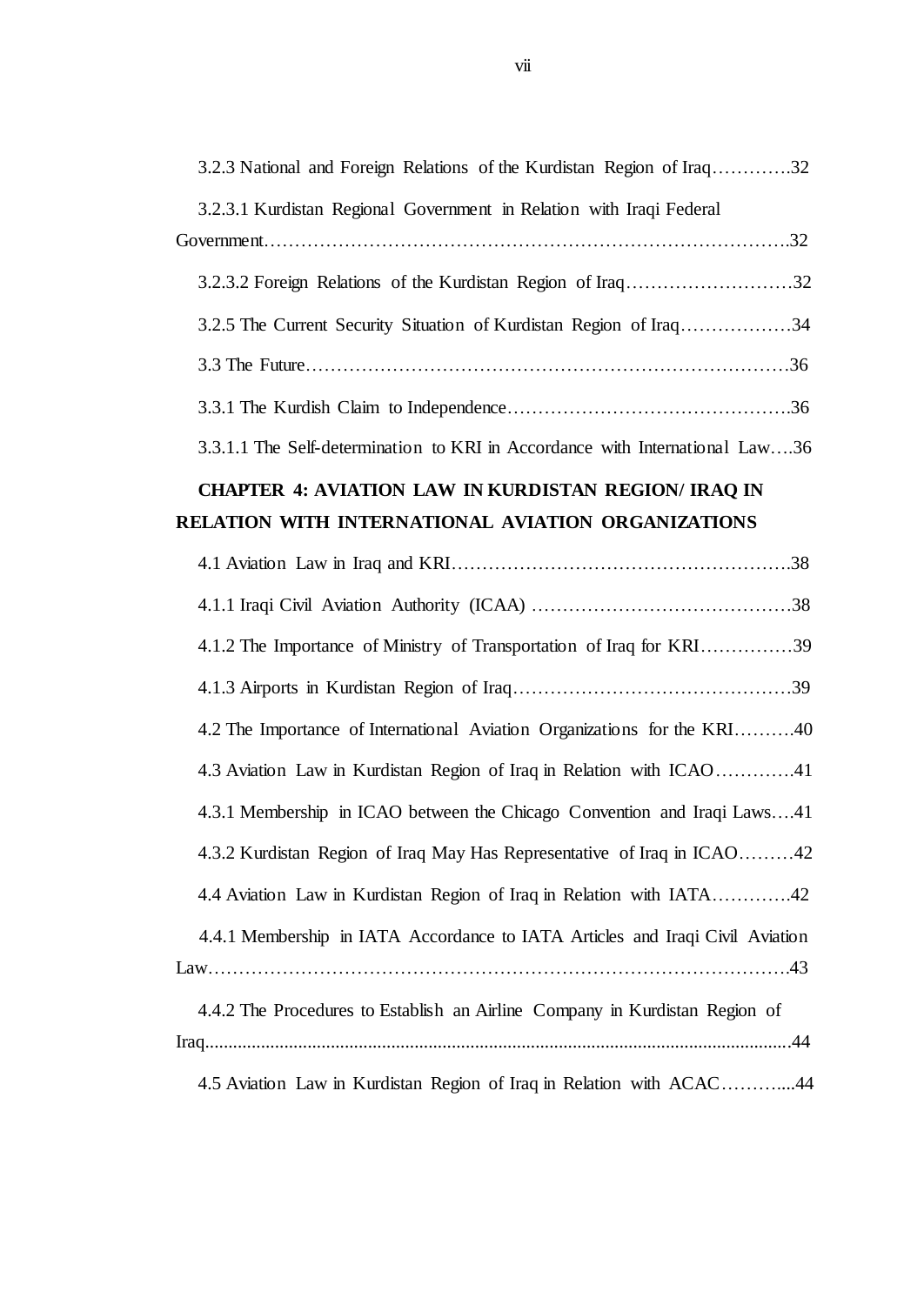| 4.5.1 Membership in ACAC Accordance to Arab civil Aviation Commission   |  |
|-------------------------------------------------------------------------|--|
|                                                                         |  |
| 4.5.2 Kurdistan Region of Iraq May Has Representative of Iraq in ACAC45 |  |
|                                                                         |  |
|                                                                         |  |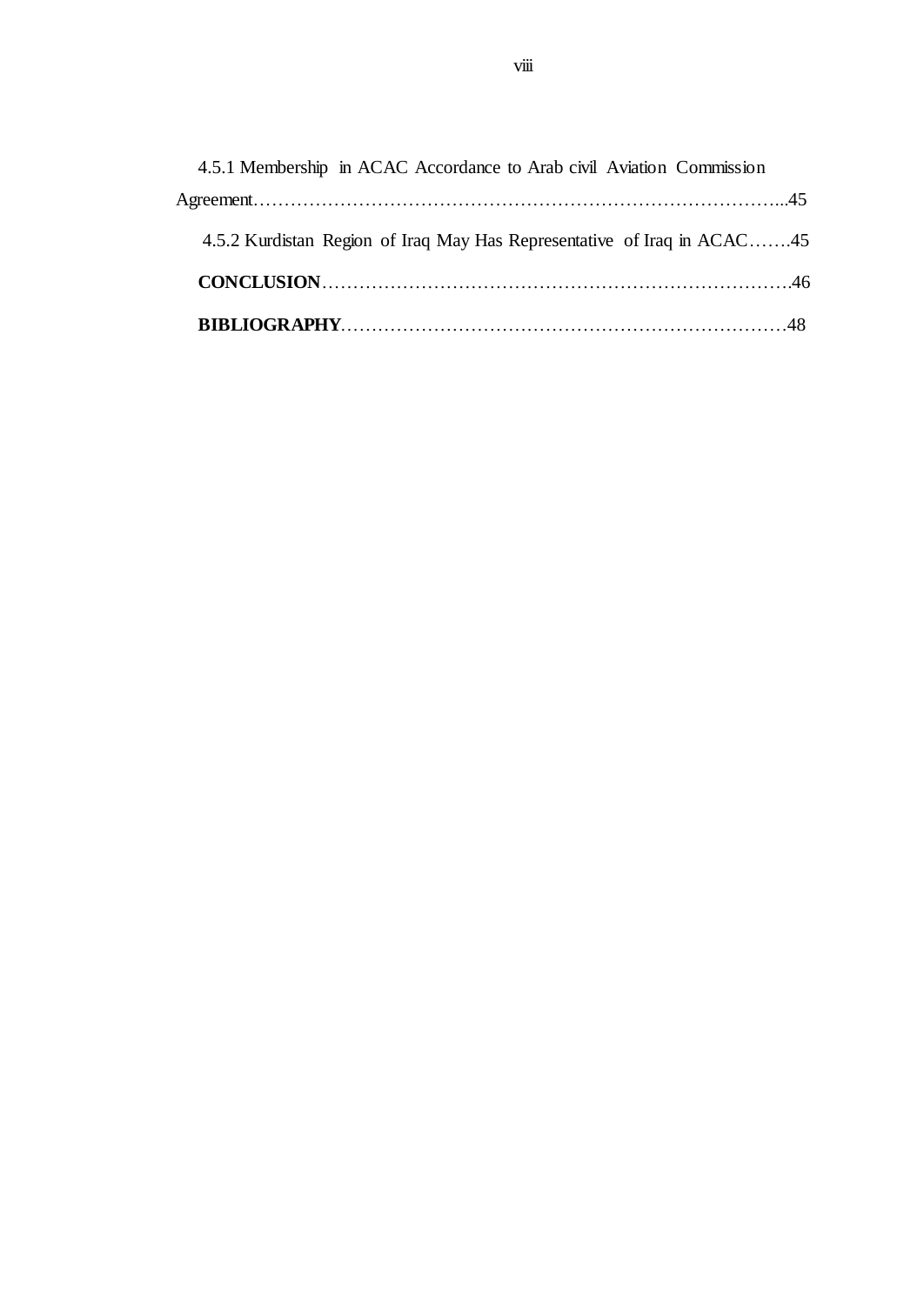#### **ABBREVIATIONS**

- **ACAC**: Arab Civil Aviation Commission
- **AOC**: Air Operator's Certificate
- **Articles of Association**: Articles of Association IATA, 1945
- **Chicago Convention**: The Convention on international civil aviation 1944

**Federal Government**: Iraqi Federal Government

**IATA**: International Air Transport Association

**ICAA**: Iraqi Civil Aviation Authority

**ICAN**: International Commission for Air Navigation

**ICAO**: International Civil Aviation Organization

**IAO**: International Aviation Organizations

**IOSA**: IATA Operational Safety Audit

**ISIL**: Islamic State in Iraq and the Levant

**KRG**: Kurdistan Regional Government

**KRI**: Kurdistan Region of Iraq

**Kurdistan**: Iraqi Kurdistan

**SARPs**: Standards and Recommended Practices (ICAO)

**UN**: United Nations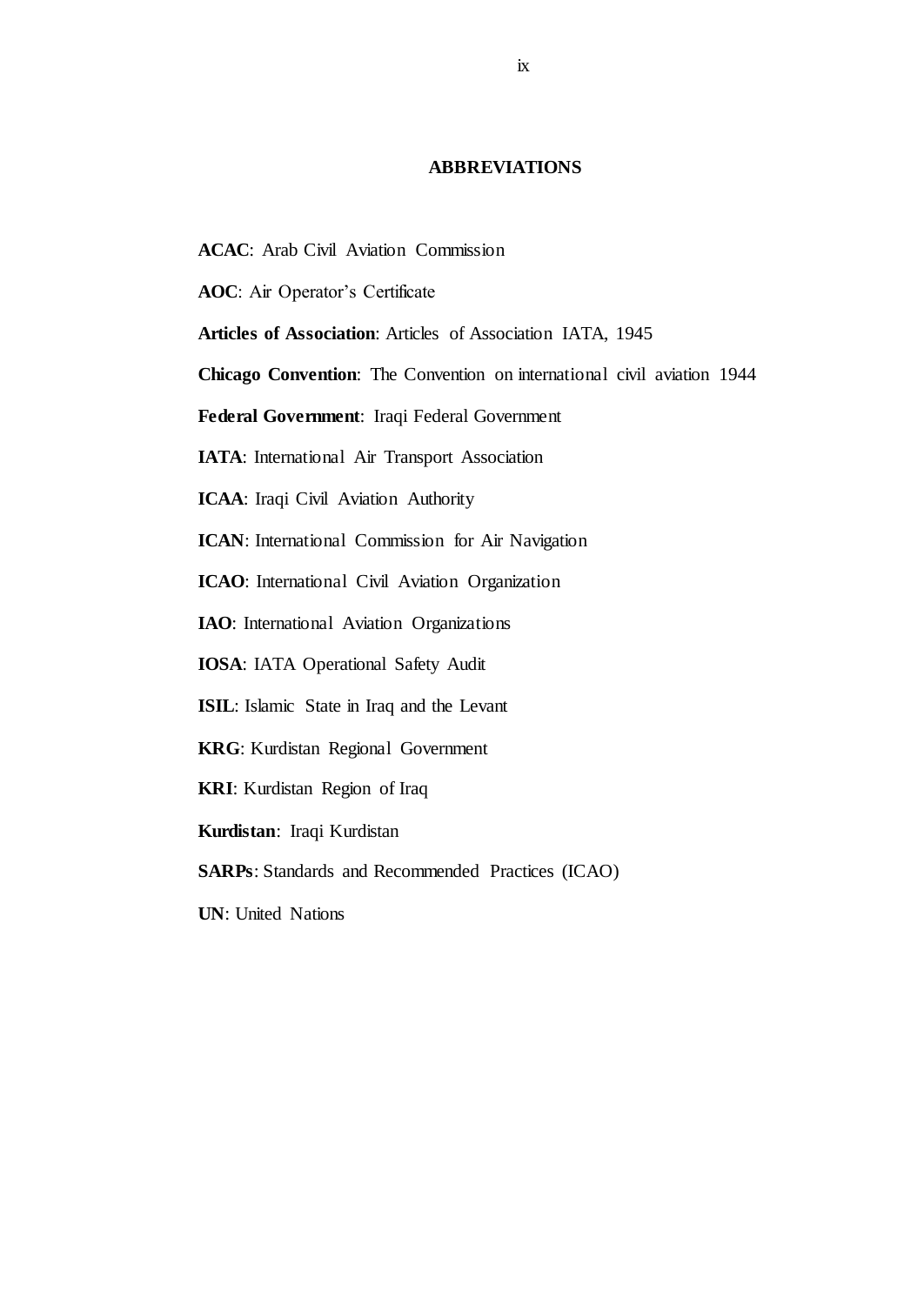#### **INTRODUCTION**

Indeed, the plane is a product of modern technology, and it has an international nature, so it requires an international coordination; namely an International Aviation Organizations. The coordination was absent universally until after the First World War; when some European Countries adopted the Peace Convention in Paris, and they founded the ICAN. Indeed, the resolution of the conference did not adopt the idea of (freedom of the air) but was in favour of the sovereignty of states in space above their Territories (ICAO, 2015).

Research shows that in November 1944, towards the end of the Second World War, representatives from fifty-four nations gathered in Chicago to design a blueprint for the worldwide regulation of post-war international civil aviation. The Conference agreed in the adoption of the Convention on International Civil Aviation (Chicago Convention) on 7 December 1944 and the establishment of the (ICAO) on 4 April 1947 when the Convention came into force. The main mission of ICAO is to "ensure the safe and orderly growth of international civil aviation throughout the world" (Huang, 2009, p. 1).

Regarding to Iraq, however, it ratified on the Chicago Convention in 1947 and became a member of ICAO. But for different reasons; the Iraqi governments did not evolve the aviation law in the country.

In 2005, Iraq became a Federation State, and KRI was founded as an autonomous unit. Iraqi Kurds had a significant role in creating a new Iraq when Saddam's regime ended.

The Kurdistan Regional Government (KRG) also ignored the Civil Aviation Sector like the Federal government. KRI has currently two International airports; without having their own civil aviation authorities. Actually, there has not been a good organization for the development of civil aviation sector in KRI.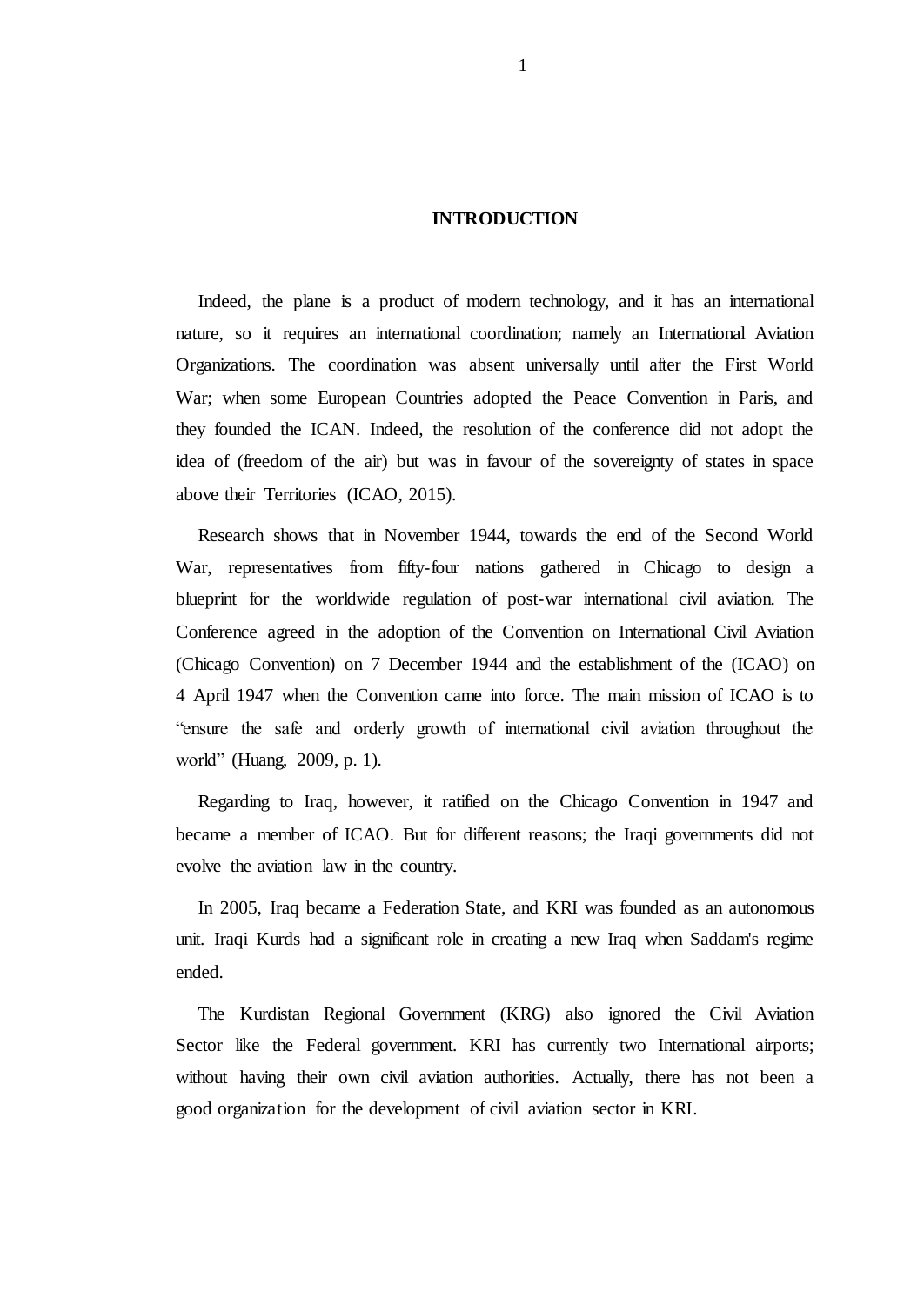This thesis chose this topic since there is no any study that talks about the Aviation Law in Kurdistan Region/ Iraq in relation with International Aviation Organizations, and to try to find answers for these questions:

What are the International Aviation Organizations? What is the legal status of KRI? How can the KRI benefit from the International Aviation Organizations?

Because of these reasons this thesis will shed light on the three international aviation organizations that are related to KRI; (ICAO) as a main international organization, IATA as an international civil aviation association and (ACAC) as a regional civil aviation organization. This thesis will identify the history of KRI and the importance of the international aviation organizations to the KRI. In addition, this thesis aims to explain the membership in International Aviation Organizations according to their conventions and Iraqi Laws.

#### **Statement of the Problem**

After the defeat of Saddam Hussein"s regime in 2003, the new Iraqi constitution formalized the erstwhile de facto autonomy of the Kurds; and the Constitution gave certain authorities to the Kurdistan Region. The Kurds in the region usually hear from their leaders' speeches that the Federalism is not enough, that true independence is needed on the landlocked Region. However, the Kurdistan Regional Government has not been planning for the development of the civil aviation sector in the Kurdistan Region until this time whereas there was more than one legal way to do it.

As a result, the problem of the study focused around the introduction and importance of the International Aviation Organizations (IAO) to identify the legal ways which KRI can gain access to the IAO for the purpose of development of the civil aviation sector in the KRI.

#### **Research Motivations**

There is no doubt that the role of International Aviation Organizations (IAO) is one of the most important issues of interest to the civil aviation and international air transport, especially the aviation safety and security.

2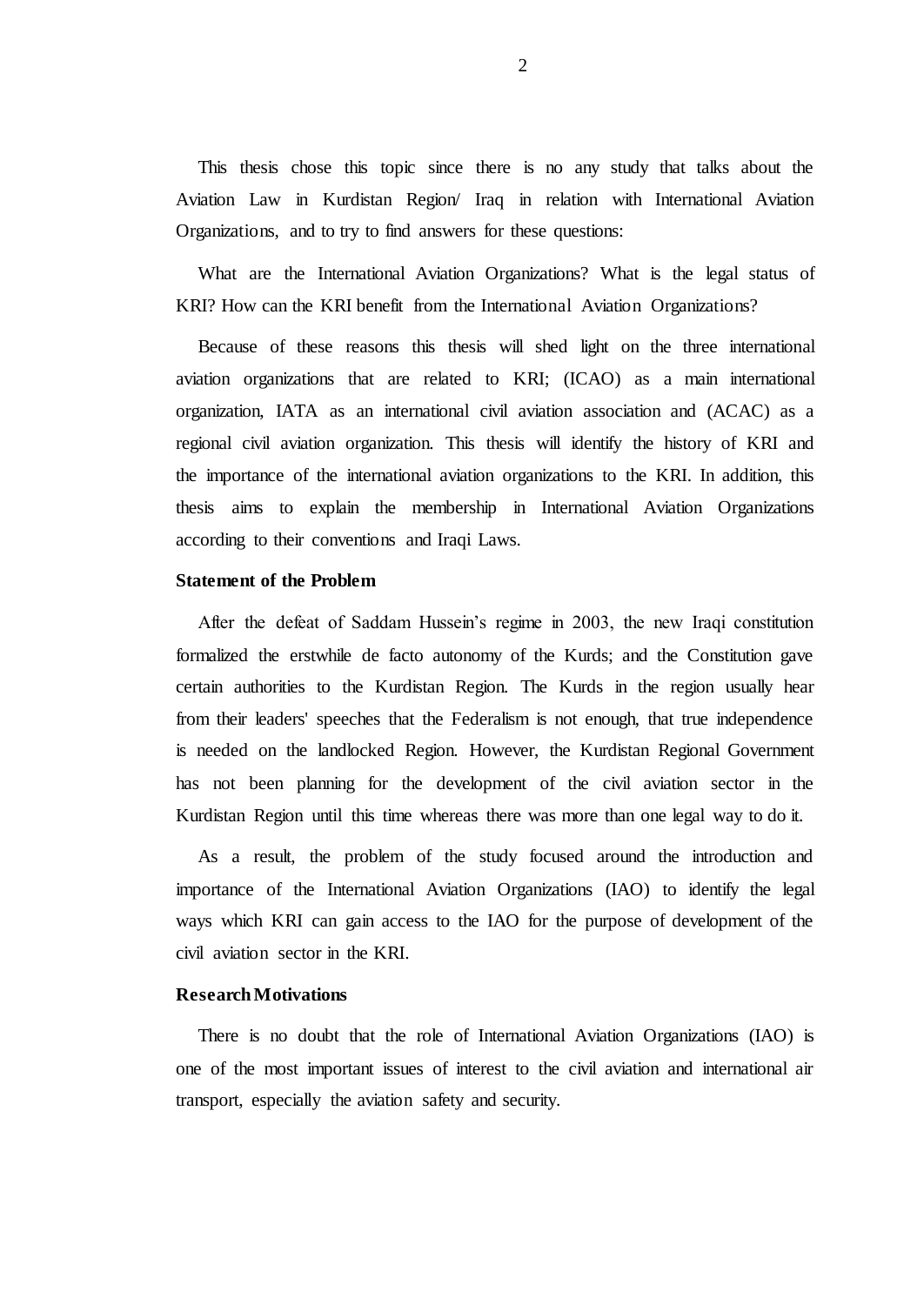This study is expected to be useful by providing a theoretical study about the importance of International Aviation Organizations (IAO), especially for the KRI; because it is situated as a landlocked Region and its land border is usually not safe.

Actually, there is no study that addresses the domestic aviation law in relation to international aviation organizations, neither in the KRI nor in Iraq. For this reason, this study aims to identify the legal ways for Kurdistan Regional Government to make a relationship with IAO, and therefore, develop the civil aviation in the KRI.

#### **Research Objectives**

The research aims to identify the International Aviation Organizations (IAO), especially the history, objectives and membership in them. The research also aims to introduce the KRI and its situations, especially the civil aviation sector. Identify the legal ways for Kurdistan Regional Government (KRG) to access the IAO.

#### **Research Plan**

The study is planned according to the following steps:

Introduction: It includes the Introduction to the study, Statement of the problem, research motivations, research objectives, research plan, methodology and literature review.

Chapter 1: An overview to aviation law includes an introduction to international law and aviation law and definition and history of international aviation organizations.

Chapter 2: This chapter deals with three International Aviation Organizations (ICAO), (IATA) and (ACAC)). There are other international and regional organizations, especially in Europe but Iraq is not a member in them, therefore, they are unnecessary to be talked about in this thesis.

Chapter 3: This chapter covers the talking about the KRI, through several stages (The past, present and future), and it will mention some information about oil in Iraqi Kurdistan and the Kurdish claim to independence.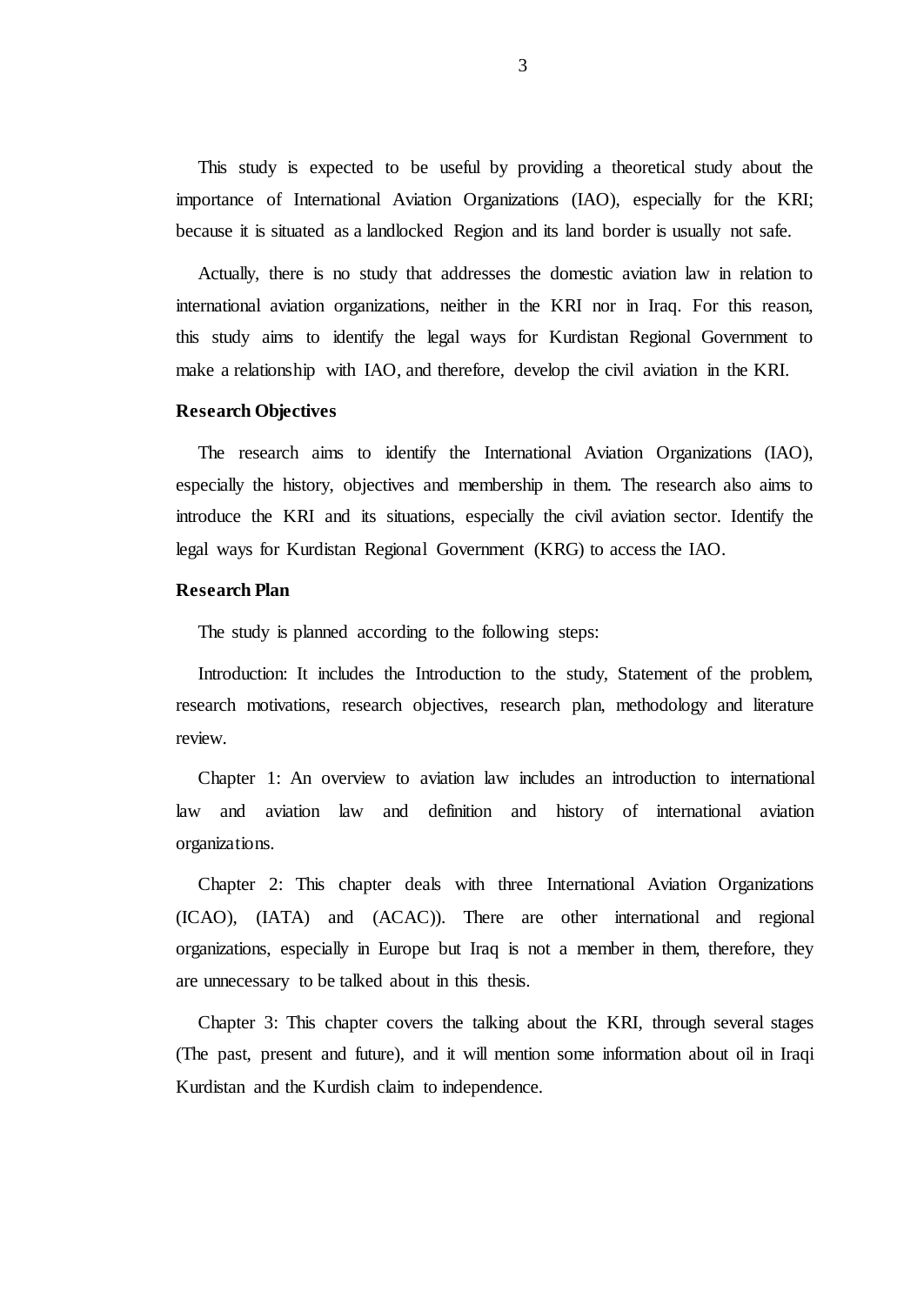Chapter 4: This chapter will cover Aviation Law in Iraq and KRI and the Importance of International Aviation Organizations for KRI. It will identify the legal ways for KRI to access the above organizations and benefit from them.

Finally, the Conclusion aims to present the results, and recommendations for the future.

#### **Methodology**

The study utilizes the descriptive analytical approach which focuses on the legal aspects of International Aviation Organizations. The Research is based on the International Conventions e.g. (Convention on international civil aviation (Chicago Convention1944), Articles of Association (IATA) 1945 and Arab Civil Aviation Commission agreement 1994), Laws concerning civil aviation; Iraqi Civil Aviation law for example, books, Articles, reliable websites like ICAO and IATA websites, Theses, Lectures and other sources.

#### **Literature Review**

Previous studies represent a key tributary of the resources of the theoretical and the practical knowledge as well as the experiences of former researchers and finding their most important achievements, results and recommendations. Their studies and their researches which have a significant impact on the enrichment of knowledge and information of the researchers, which assist in the formation of the background of the subject of this study which eases the accomplishment in better and more comprehensive way.

Actually, I didn't find any study that addresses the domestic aviation law in relation to international aviation organizations, neither in the KRI nor in Iraq. While and undoubtedly there are previous studies that have dealt with several aspects related to the International Aviation Organizations (especially ICAO) and Kurdistan Region of Iraq.

Ludwig Weber (International Civil Aviation Organization an Introduction 2007), Michael Sassella (The International Civil Aviation Organization- its contribution to International law 1972), Peter H. Sand, Jorge de Sousa Freitas and Geoffrey N. Pratt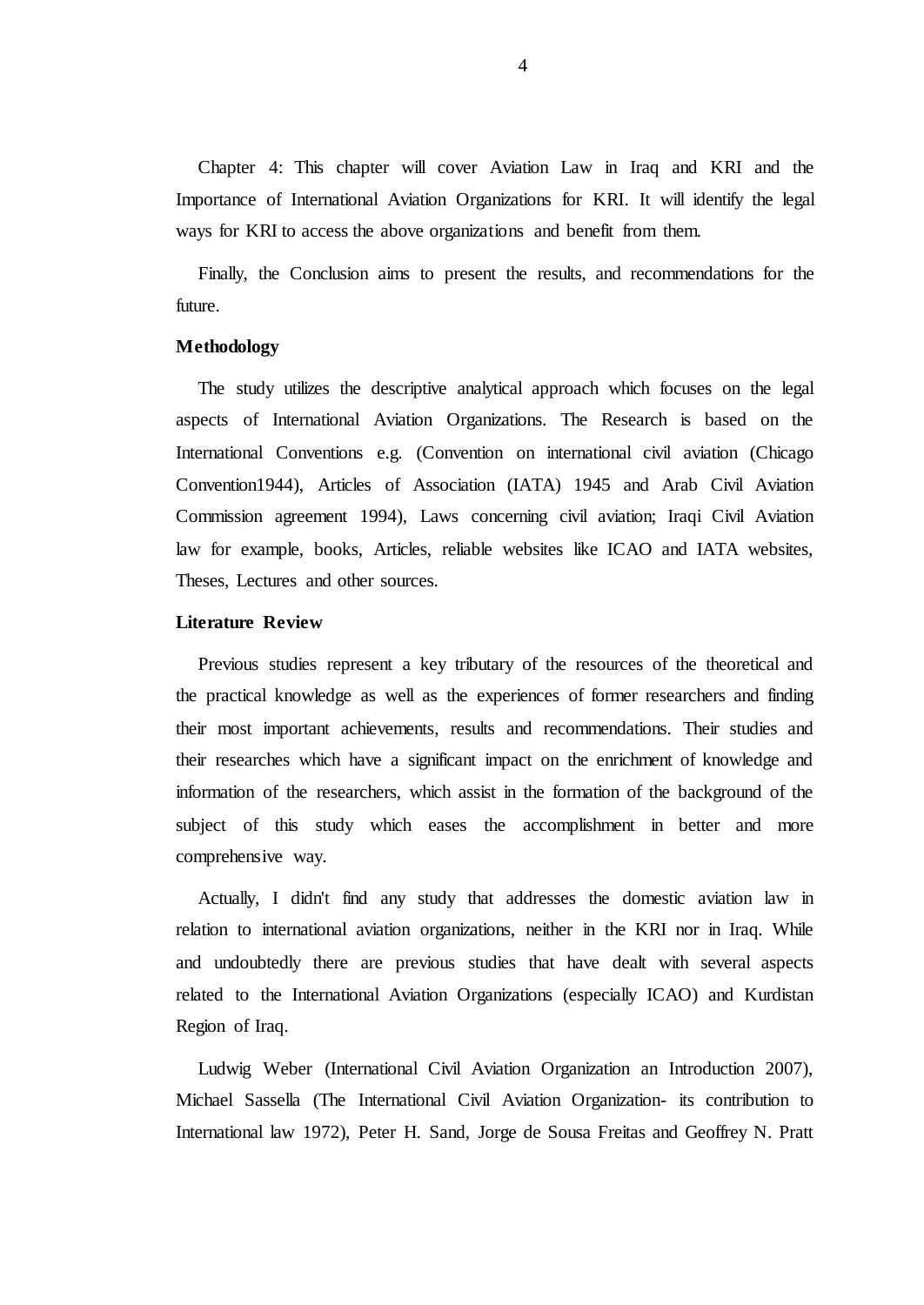(An Historical survey of International Air Law before the second World war), Kerim Yildiz (The Kurds in Iraq 2004), David McDowall (A Modern history of the Kurds 2007) and Benjamin Case and James Siebens (Kurdistan in Iraq- History and Future Prospects).

The current study is similar to the previous studies in its interest to identify the history, objectives, membership and Organs of International Aviation Organizations. While apart from (Ludwig Weber) no one focused on the membership of the Territorial Units (Regions) in the International Aviation Organizations.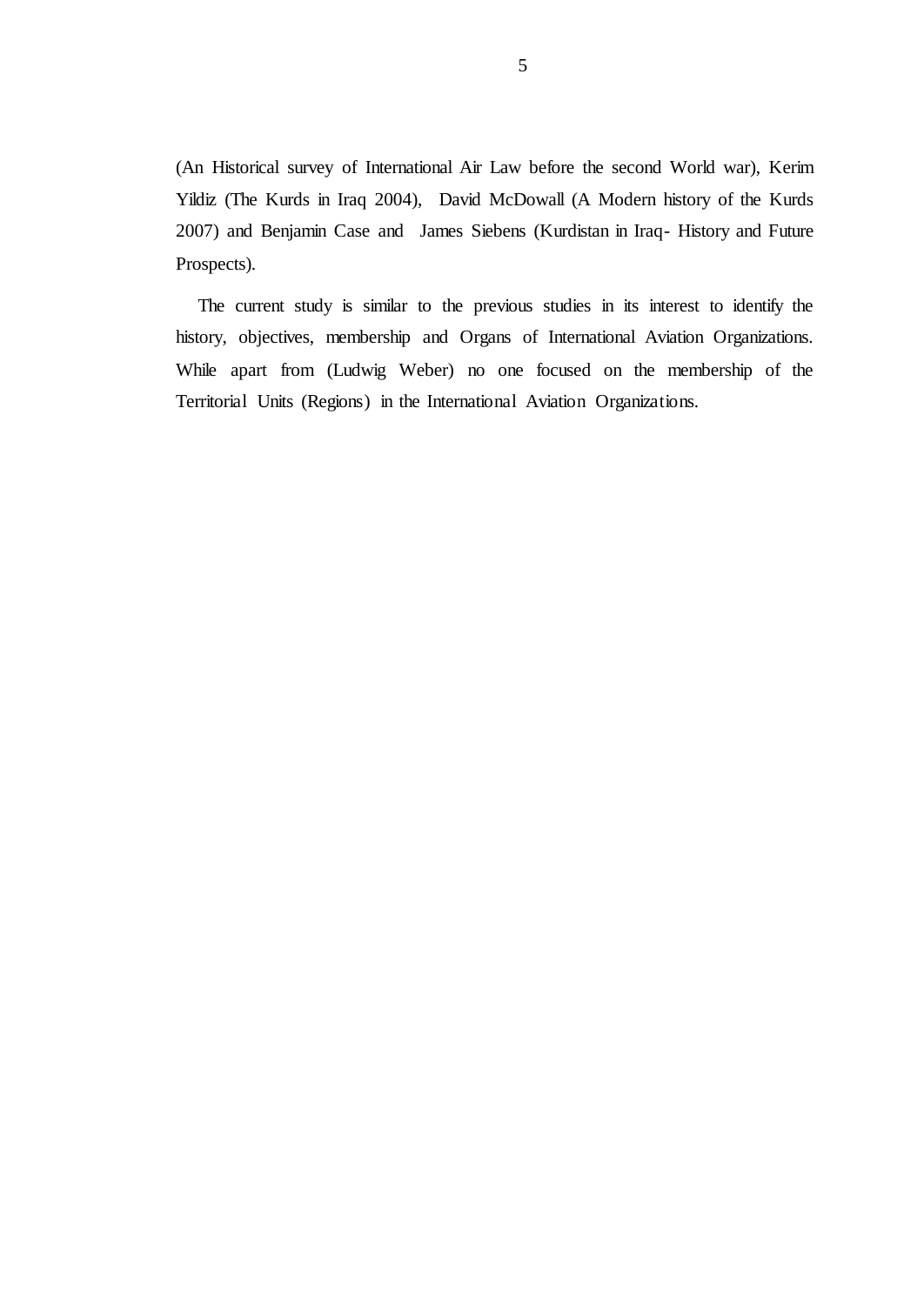#### **CHAPTER 1**

## **AN OVERVIEW TO AVIATION LAW**

#### **1.1 International Law**

There are various terms for International law e.g. the law of nations (Ismail, 2010). This has been called the law of war and peace. Pascal called (the law of the human race). Higl called the (law of foreign policy), and the label is common (Bentham) called international law.

International Law can be defined as a body of rules which governs the relations between states (Rashid, 2009). In another definition, the term "International law" will be read as "that body of legal rules which applies to relations between sovereign States and also between such States and other international Organizations which have been endowed with international legal personality." (Sassella, 1971, p. 41).

#### **1.1.1 Sources of International Law**

There is only one provision in the statute of the International Court of Justice, which lays down what the court has to apply while deciding on disputes submitted to it. There are main sources and subsidiary sources of international law. The main sources are international conventions, international custom and general principles of law. While the subsidiary sources are international judicial decisions and the teachings of the most highly qualified publicists of the various nations.

On the other hand and according to Article 38 Paragraph 2 of the statute of International Court of Justice, the court may decide a case according to justice, equity and, good conscience if the parties agree thereto (Hmdi, 2010; statute of International Court of Justice, 1945, art. 38).

 The Article 59 of the statute of International Court of Justice while referring to that the decision of the court has no binding force except between the parties at dispute who are members and in respect of that particular case.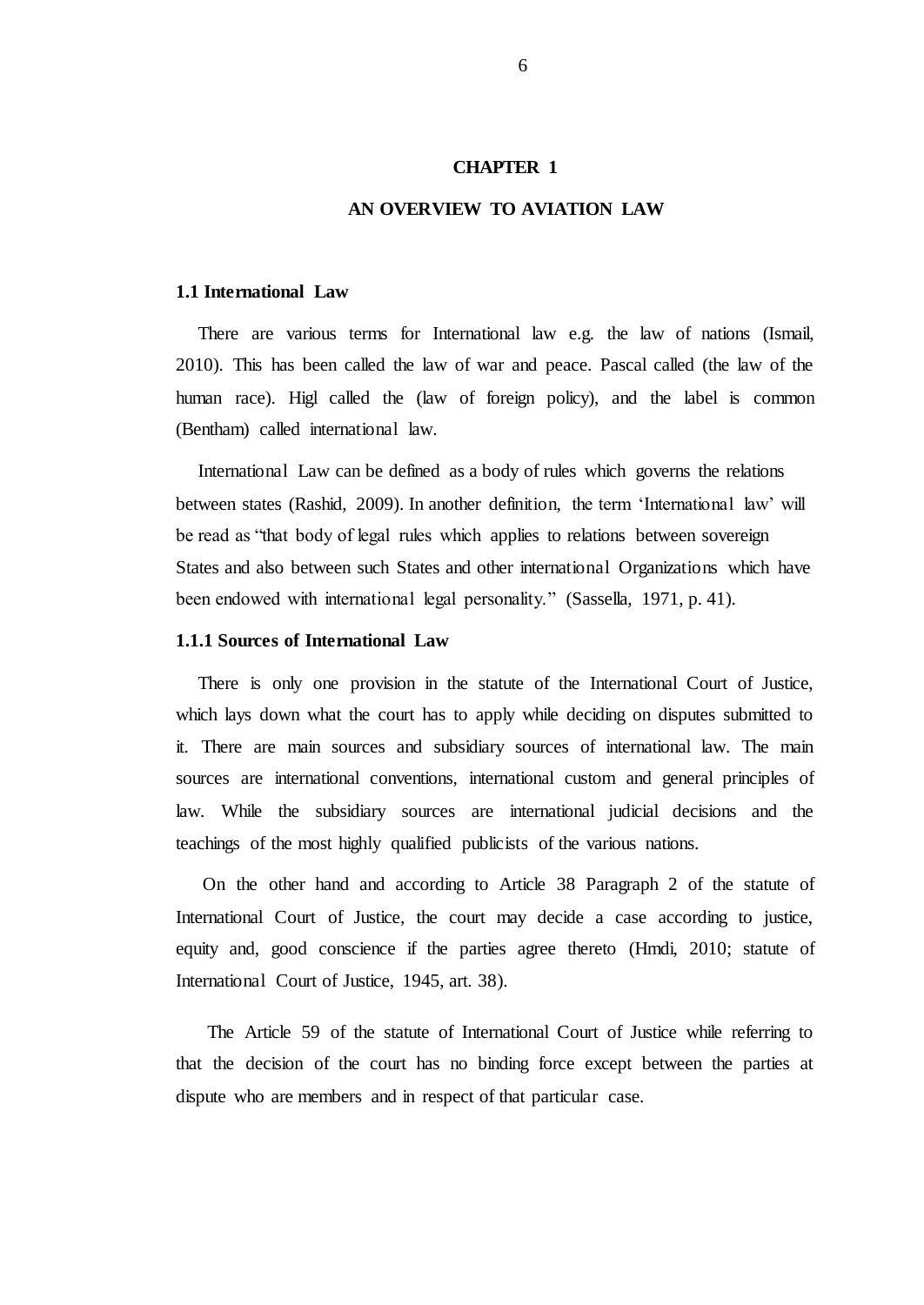#### **1.1.2 The History and Development of International Law**

The origins of international law were emerged in 19th-century through the works of some scholars e.g. Bluntschli, Lorimer, and Westlake, and then traces out its development into the 20th century. The Nineteenth-century international law was forged entirely in Europe. The law was made to reflect the expression of a European consciousness and culture and was geographically located within the community of European peoples.

The emergence of the Ottoman Empire In the mid-19th century saw the Empire gain entry into the international-law community. The next to join the international community were Japan and China. International law was remained a (European) and (Christian) law until the 1856 Treaty of Paris, from that point it extended to other civilizations and religions, too.

In the post–World War II period, the international law expanded beyond Europe and came to include a larger community of nations. These nations and other civilizations gave their consent for these laws to be applied for their mutual existence and benefit. Their consent accounted for the existence of international law, which was now being applied, or at least invoked, to assert various differences among them.

In an effort to foster unity among nations and engender the acceptance of these laws among nations, the 1955, Bandung Conference was held among Asian and African countries for the purpose of promoting cooperation among themselves and opposing colonialism. This conference gave birth to the Asian Legal Consultative Committee. The committee was steered by India and which set out the further cooperative objective of encouraging participants to play a more active role in the development and codification of international law. In 1961, the committee took part in the Vienna Convention on diplomatic relations, presenting recommendations on the rights of refugees, and these recommendations would then become the substance of the United Nations Declaration on Territorial Asylum of 1967. This certainly became the major contribution of countries of Asia and Africa to the development of international law with a view to its universalization (Gozzi, 2007).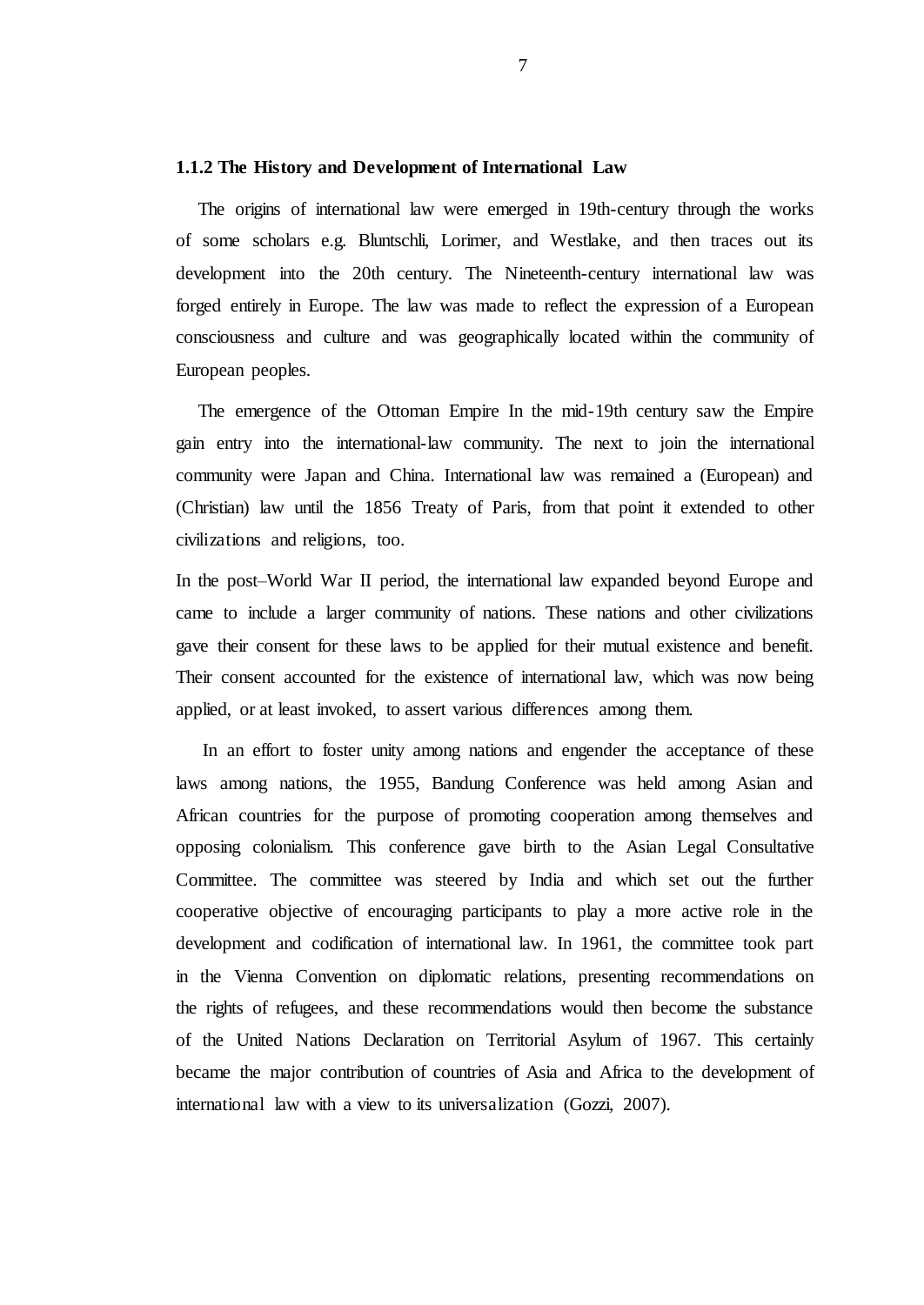The United Nations was founded in 1945. Today it is like the home to different Societies to development of international law. It is observed that more than 500 multilateral treaties have been deposited with the Secretary-General of the United Nations as a result of the growing number of membership as well as the growing complexities of the relationship. Many other treaties are deposited with governments or other entities (United Nations, 2015).

#### **1.2 Aviation Law**

"Aviation Law is a body of rules governing the use of airspace and its benefits for aviation, the general public and the nations of the world" (Verschoor, 2012, p. 1). In another Definition, "Aviation Law is a body of legal rules governing the use and activity of aircrafts, and the consequence relations on that use and activity" (Alwa, 2012, p. 10).

Air law or Aviation law?

Historically; the Air law term was used by Paris High School for Aviation in 1909, while the Aviation law term used by Italian Jurists. There is a disagreement between Jurists on Air law meaning; some Jurists used it for Air relations without identifying (Alwa, 2012). So I decided to use the term of Aviation law since the thesis deals with international civil aviation activities.

#### **1.2.1 The Relationship between Aviation Law and International Law**

The aircrafts may fly over states' territories and their skies during its flight this is because the notion of air transport is an international one. Many international air treaties have been concluded in order to regulate the matters regarding air transport (Helilibya association, 2015). Therefore the issue of sovereignty lies at the very heart of international aviation because all aviation relations are built upon it. States will open their airspace for the purpose of commercial and air transport activities through international treaties only (Erotokritou, 2012).

Aviation law, because of the nature of air travel is generally considered a matter of international law. As a result of their nature, the business aspects of airlines and their regulation also fall under aviation law. At the international level, the (ICAO)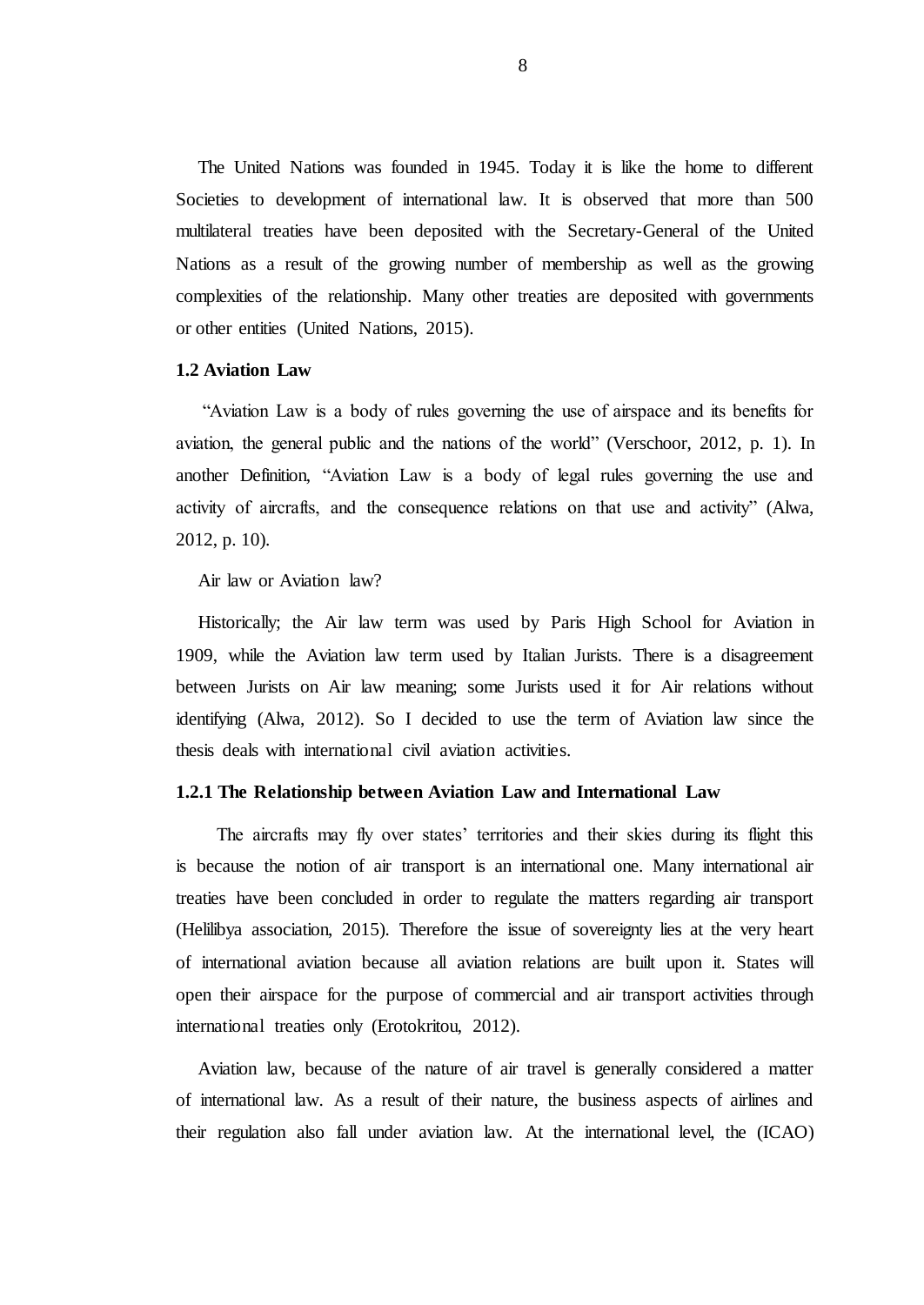provides general rules and mediates international concerns to an extent regarding aviation law (Miller & company advocates, 2015).

#### **1.2.2 Characteristics of Aviation Law**

Aviation law has the following characteristics:

a. Aviation Law is a modern law: Since an aircraft is a produce of  $20<sup>th</sup>$  centuries' modern technology which requires new legal rules. Thus codification of code of conduct had a significant role in the development of aviation whilst custom could not find that way of law making.

b. Aviation law as an independent law: Some of jurists have opinions to the extent that the aviation law is a branch of Maritime law. It must be pointed out that indeed the aviation law is not a branch of Maritime law nor other laws, It cannot borrow the rules of Maritime law to be applied on aviation law in the present because the plane cannot be defined as a ship. Air risks are different from the risks of the sea and the age of the existence of the ship is longer than that of the aircraft. In the beginning of the aviation industry, there was quotation of some of marine legal rules to be applied on the plane but it cannot be applied now on the developed aircrafts business. This is because the air laws have reached a stage of maturity. The measurement and metaphor with the other branches of the law may not be necessary (Moontada altalib, 2015).

c. Aviation law has a dynamic structure and is always in progress (Bakr, 2015).

d. Aviation law has peremptory norms: the international treaties which are related to aviation are peremptory norms and must be respected by the States members; in particular those rules which are related to airports, air traffic, safety and security (Star times forums, 2015).

e. Aviation law has an international nature: The aircrafts may fly over the states" territories and their skies during its flight; because the notion of air transport is international. There have been concluded many international air treaties for regulating those matters (Helilibya association, 2015).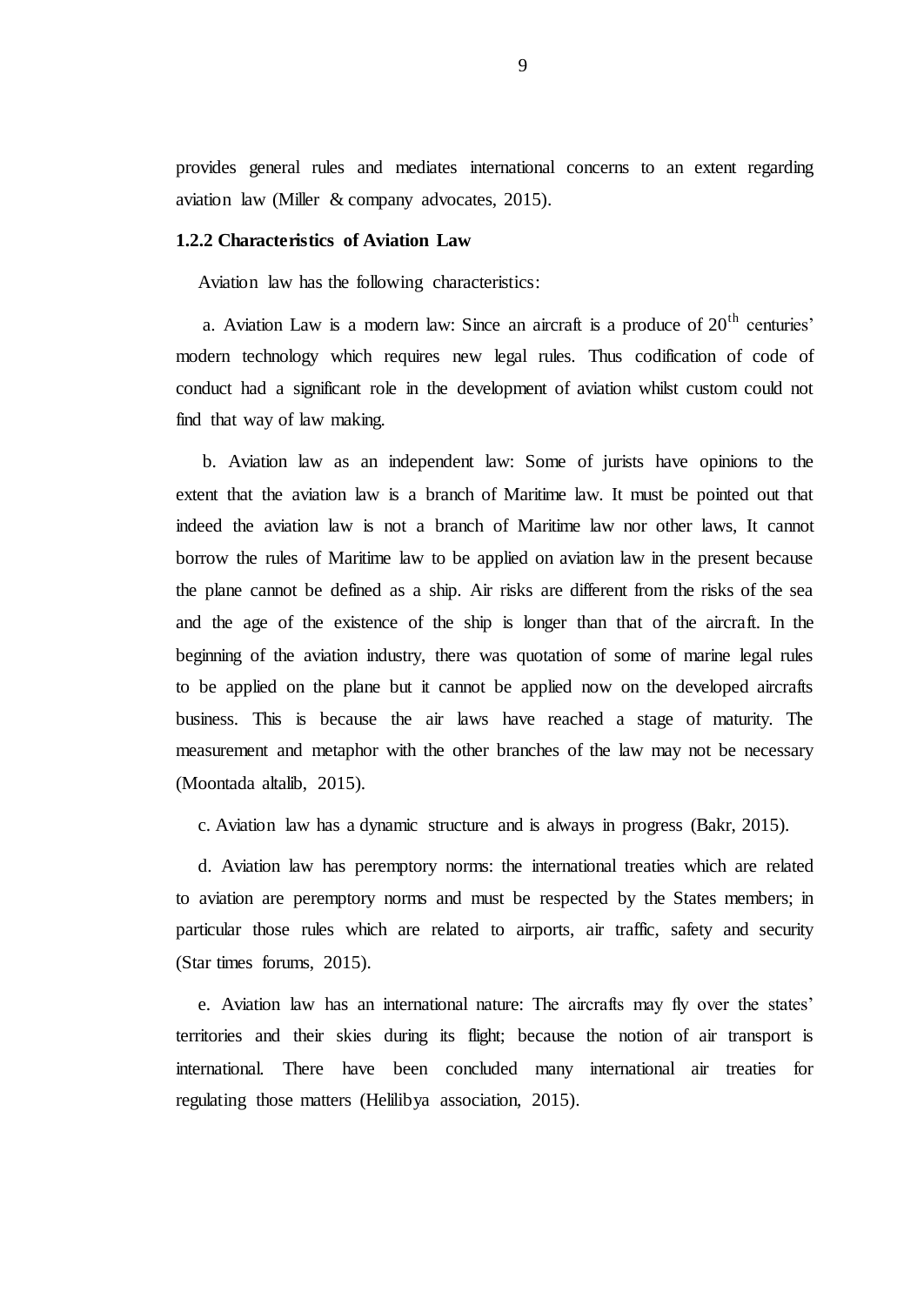#### **1.2.3 Sources of Aviation Law**

It has been found that "Air law has taken on its international character and emerged on an international plane almost from the very beginning. Due to the rapid developments in aviation and with the lawmakers attempting to keep pace, custom has largely been bypassed as a source of law, but the result that Air Law is mainly consisting of written law" (Fong, n.d. 2).

Aviation law has Formal Sources and subsidiary sources. The formal sources of aviation law are legislation and the air custom. The legislation includes international treaties and domestic law. International treaties which are related aviation law issues are the results of Paris Convention1919, Chicago Convention1944, Geneva Convention1956, Tokyo Convention1963, Hague Convention1970, Montreal Convention 1971 and Montreal Convention 1991. International treaties which are related to private law issues are the Warsaw Convention 1929, Rome Convention 1933, Geneva Convention of 1948, Rome Convention 1952, Guadalajara Convention 1961 and Montreal Convention 1999.

Regarding domestic law, most States have national legislation to regulate legal relations air traffic such as England in 1920, France in 1924 and Italy in 1942.

The subsidiary sources of aviation law are:

a. Aviation Unions: such as: I. A. T. A

b. Judicial Decisions.

c. Jurists opinions (Moontada altalib, 2015).

#### **1.2.4 The History and Development of Aviation Law**

2016 is precisely 113 years since the Wright brothers flew the first enginepowered flight successfully. The national rules of various nations make it possible for us to review the development of the industry in the various nations.

1910 was the first time that attempt was made at codification at the international level when the German balloons made repeated flights over French territory. The French Government believed that it would be wise and reasonable to for the two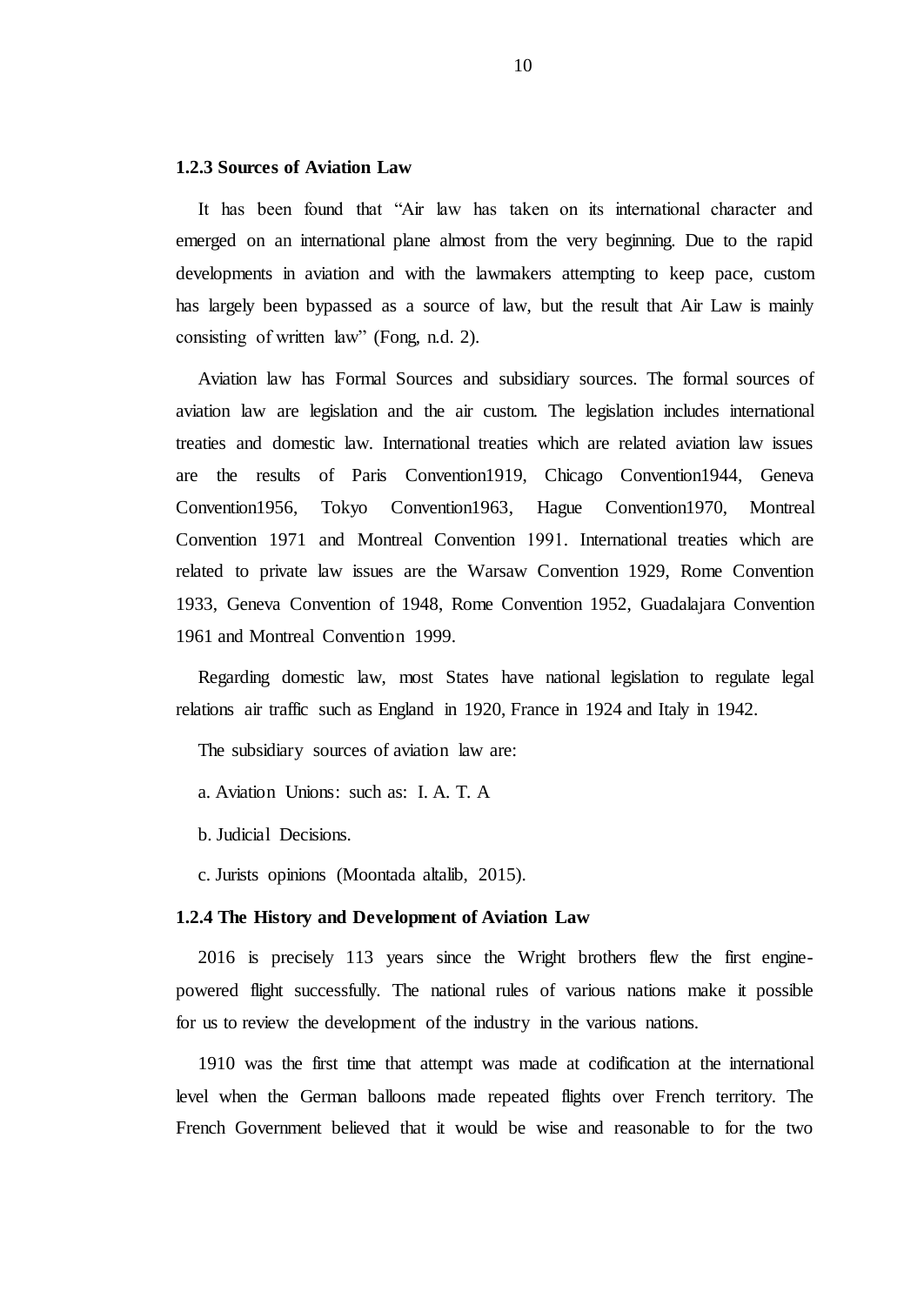nations involved to engage in meaningful discussion and agreement in order to solve the problem. Because of this reason, the Paris Conference of 1910 was convened. The resolution at the conference did not welcome the idea of freedom of the air but was in favour of the sovereignty of states in the space above their territories, which was reflected on the draft convention at the plenary session of the conference (Fong, n.d.).

#### **1.3 International Aviation Organizations**

There is no exact definition for international aviation organizations (IAO). So firstly, I refer to the definition of International Organizations and the definition of Aviation Law in the above, accordingly IAO will be defined later on.

An international organization can be defined, following the International Law Commission, as an "organization established by a treaty or other instrument governed by international law and possessing its own international legal personality" (Peace palace library, 2015).

In the light of the above definitions; the IAO can be defined as an organization established by a treaty governed by international law, and aims to provide a role in the development of Aviation field between members of the Organization.

#### **1.3.1 Historical Background of International Aviation Organizations (IAO):**

1910 was the first time that attempt was made at the creation of an international aviation organization when the German balloons made repeated flights over French territory. The French Government believed that it would be wise and reasonable to for the two nations involved to engage in meaningful discussion and agreement in order to solve the problem. Because of this reason, the Paris Conference of 1910 was convened (Fong, n.d.).

Historically the ICAN is known as the first international aviation organization, it was founded under (The Paris Conference 1919). As earlier stated the conference resolutions were more in favour of the sovereignty of individual states, their territory and the space above their territories.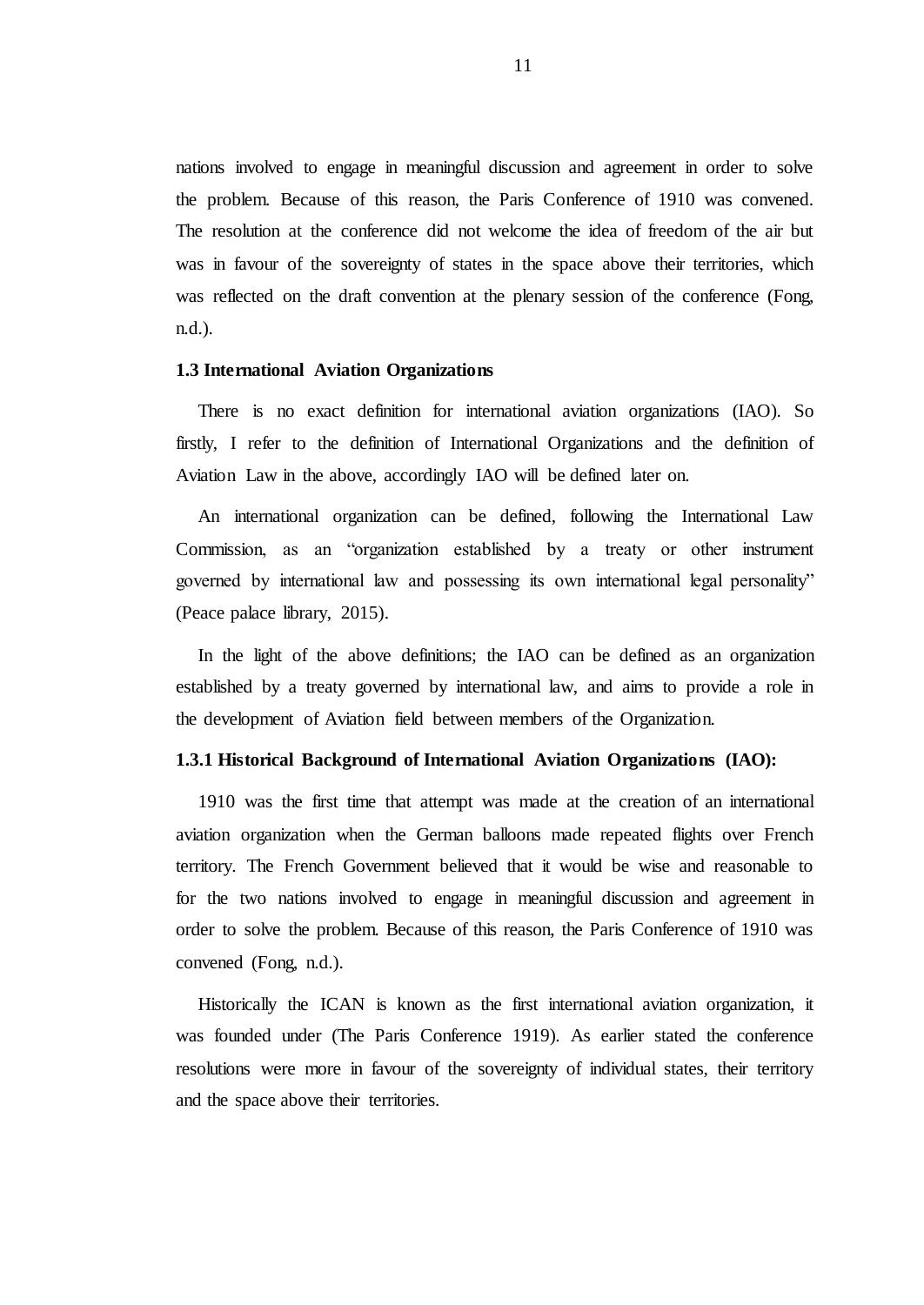Aeronautical Commission was subsequently formed out of the Peace Conference which came about because of Inter-Allied Aviation Committee created in 1917 as a result of the Peace Conference of 1919. The countries represented at the Commission were: Belgium, Brazil, the British Empire, Cuba, France, Greece, Italy, Japan, Portugal, Romania, the Kingdom of the Serbs, Croats and Slovenes, and the United States. At the first meeting, the Commission agreed to produce a set of basic principles in preparing the Convention and its Annexes. The established three Sub-Commissions which were legal, technical, and military. These three were aided by draft conventions submitted by France, Great Britain, and the United States; Italy submitted a draft proposal for aerial navigation laws. The Convention was signed by 27 States on 13 October 1919.

 This new Convention (with texts in French, English and Italian) consisted of 43 articles that dealt with all technical, operational and organizational aspects of civil aviation and also foresaw the creation of the ICAN, under the direction of the League of Nations, to monitor developments in civil aviation and to propose measures to States to keep abreast of developments. The Convention came into force on 11 July 1922. The Convention was ultimately ratified by 37 States, ICAN was by no means the first international organization designed to further the growth of aviation.

In 1944 International Civil Aviation Organization (ICAO) was established under the Chicago Convention and in 1945 IATA was founded (ICAO, 2015). Both organizations will be examined in chapter two.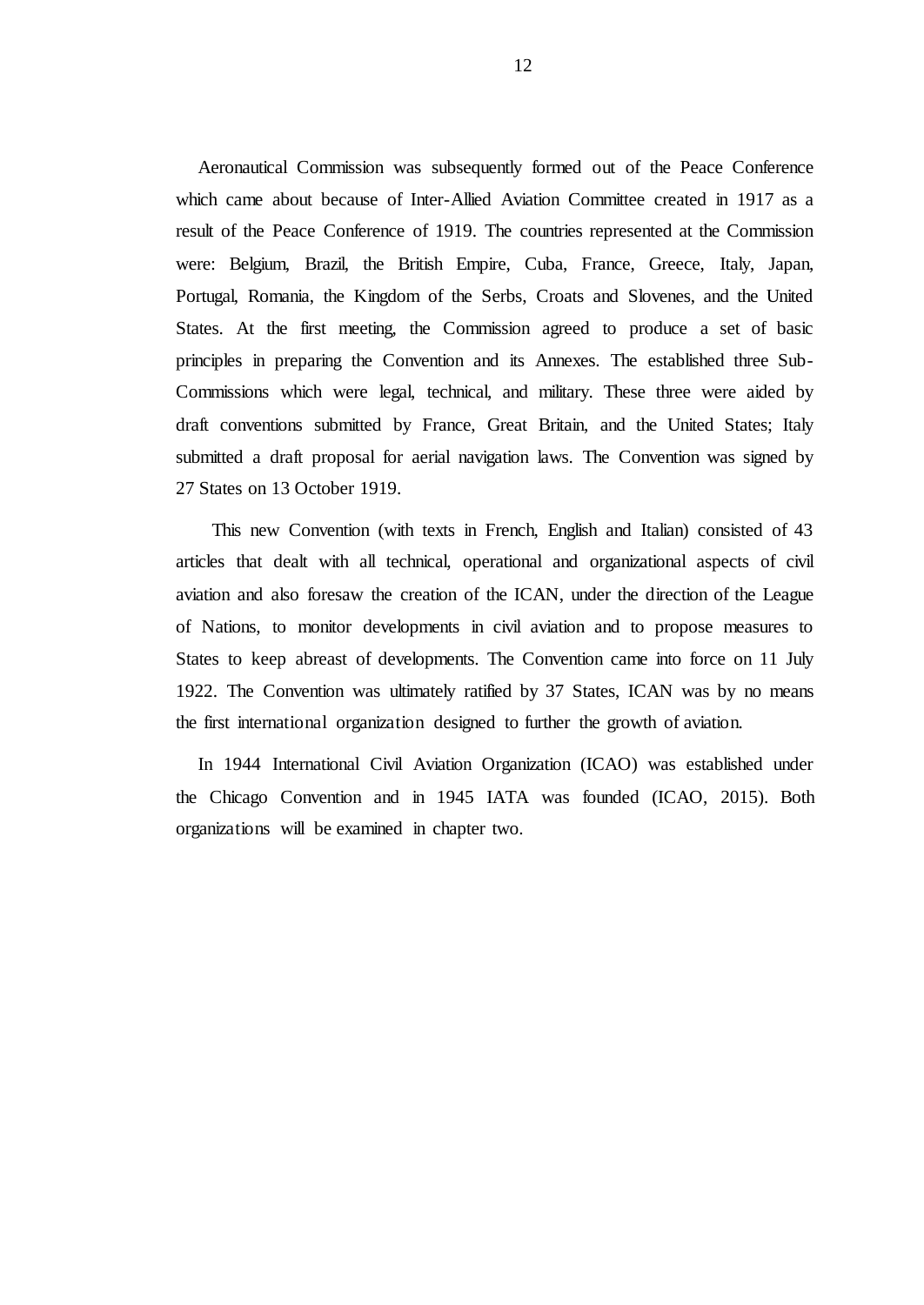#### **CHAPTER 2**

## **INTERNATIONAL AVIATION ORGANIZATIONS**

There are many International Aviation Organizations (IAO), however only three organizations (ICAO, IATA and ACAC) will be our main concern regarding the aim of this study.

#### **2.1 International Civil Aviation Organization (ICAO)**

The (ICAO) is a UN Specialized Agency; it is the world and universal forum for civil aviation. ICAO works to achieve its vision of safe, secure and sustainable development of civil aviation through cooperation amongst its member States (Hgorg, 2015). Currently; ICAO has 191 Member States (ICAO, 2015).

#### **2.1.1 Historical Background**

Initially, The United States invited 55 states to the Chicago Conference in order to achieve the conclusion of the Convention on International Civil Aviation which was signed on 7 December 1944. The ICAO came into being on 4 April 1947 upon entry into force of the Convention. Part 2 of the Convention sets forth the constitutive provisions regarding ICAO, including its objectives, organs and institutional structure and status as an international Intergovernmental organization (Weber, 2007).

The Chicago Convention has important impacts like the establishing of a new International Aviation Organization and revocation of the following Organizations and commissions:

a. ICAN, it was founded according Article 34 of the Paris Convention in 1919;

b. International Technical Committee of Aerial Legal Experts;

c. Pan American Convention of Aerial Navigation(the Convention on Commercial Aviation signed at Havana on February 20, 1928);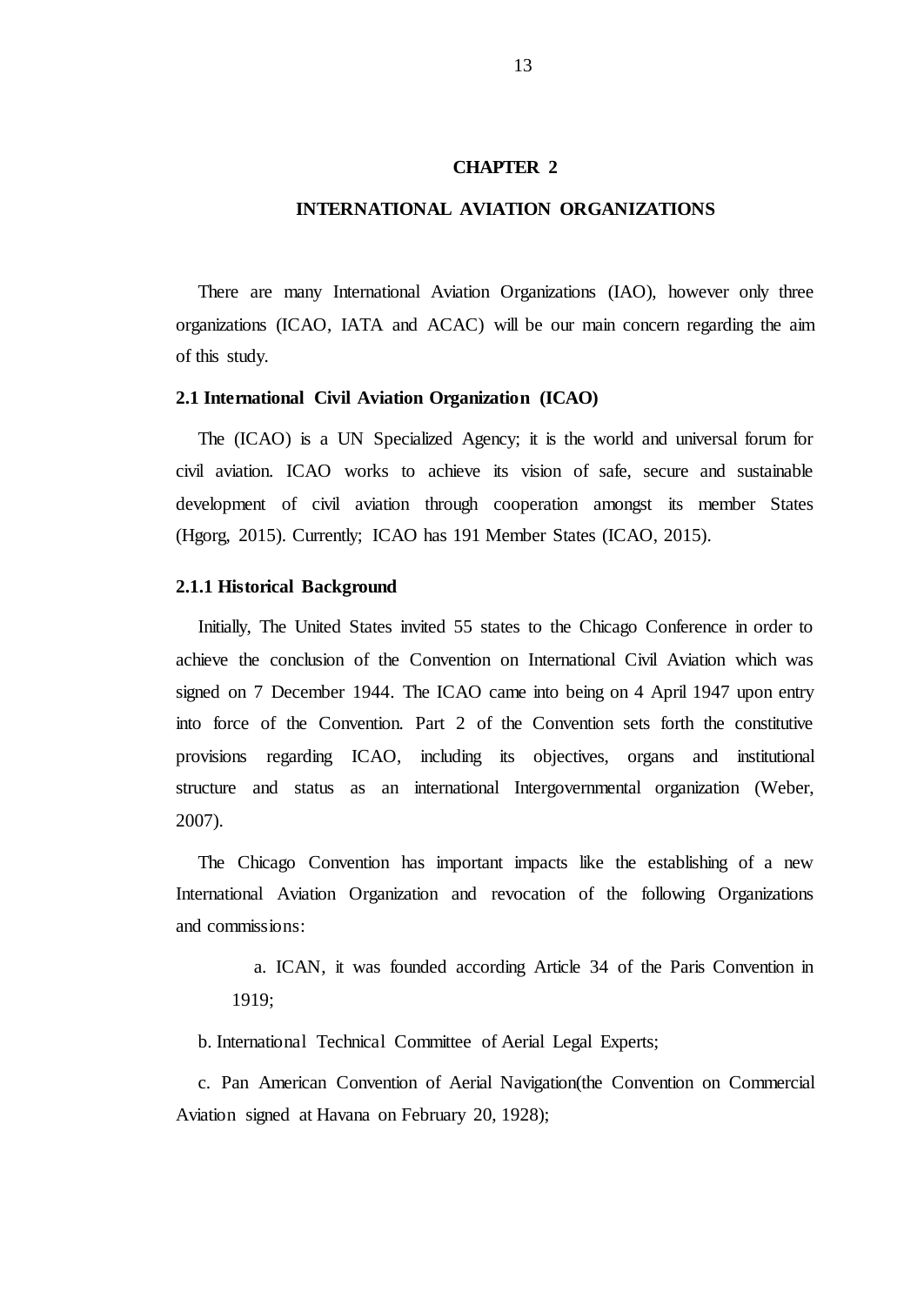d. Provisional International Civil Aviation Organization (PICAO), it was founded according Chicago Convention 1944 to remain in existence until the permanent organization (ICAO) was created (Convention on international civil aviation, 1944, art. 80).

#### **2.1.2 Objectives of ICAO**

ICAO"s Objectives under Article 44 of the Chicago Convention:

a. Ensure the safe and orderly growth of international civil aviation throughout the world;

b. Encourage the arts of aircraft design and operation for peaceful purposes;

c. Development of airways and airports;

d. Meet the needs of the peoples of the world for safe and economical air transport;

e. Promote safety of flight in international air navigation;

f. Promote generally the development of all aspects of international civil aeronautics (Convention on international civil aviation, 1944, art. 44).

In order to achieve these objectives "ICAO works with the Convention's 191 Member States and global aviation organizations where they have developed international Standards and Recommended Practices (SARPs). The member states are obligated to reference the SARPs in developing their legally-enforceable national civil aviation regulations. The Chicago Convention has over 10,000 SARPs which is over seen by ICAO and these are reflected in the annexes of the Chicago Convention., the provisions of this Convention as well as ICAO"s complementary policy, auditing and capacity-building efforts are reasons that today"s global air transport network is able to operate close to 100,000 daily flights, safely, efficiently and securely in every region of the world'' (ICAO, 2015).

#### **2.1.3 Membership**

a. Acceding to membership: According Article 92, Para (a and b) of the Chicago Convention, the Acceding to membership in ICAO is easy for States members of the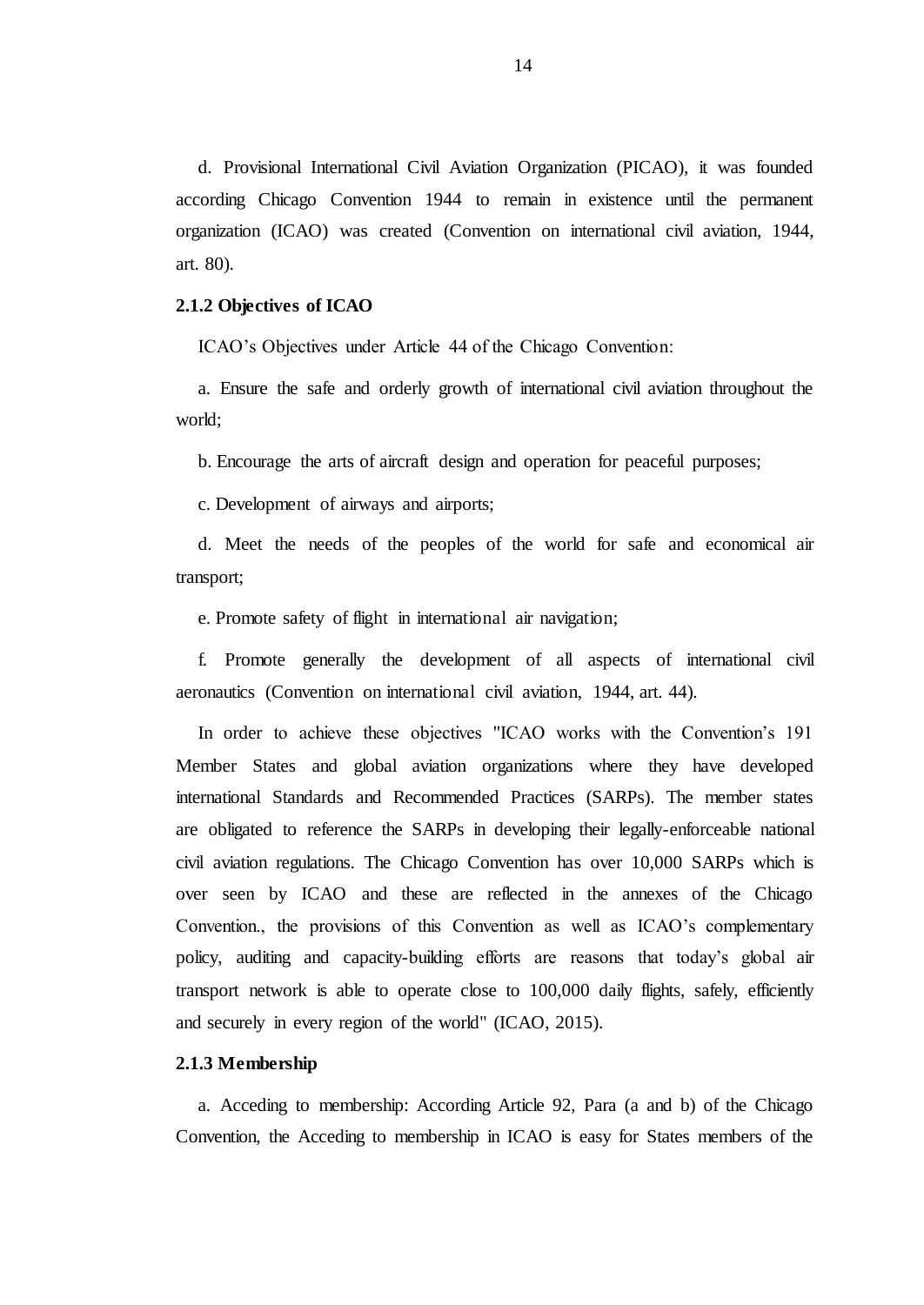United Nations, For that purpose; they can send a notification to the Government of the United States of America and acceding shall take effect as from the thirtieth day from the receipt of the notification by the Government of the United States of America, which shall notify all the contracting States. While admission of other States, need to approval by any general international organization set up by the nations of the world to preserve peace. And four-fifths vote of the Assembly (Convention on international civil aviation, 1944, art. 93).

b. Signature and Ratification: There are two applicable articles on this subject; article (91) is applicable on those States that had been ratified on the convention before 4 April 1947, because on that date the convention came into force. That was when the last instruments of ratification were deposited in the archives of the Government of the (USA) and thirty days period on the deposit of the twenty-sixth instrument of ratification. While article (92) is applicable on the states that want to be ratified on the convention after it came into force. However, they are expected to sign before their entry into the association. They are expected to provide a notification to the Government of the (USA), and they will be admitted into its membership after thirty days from the receipt of their membership request. It should be noted that this article refers to members of the (UN) alone.

c. Suspension and Termination of Membership: Suspension and termination of membership are regulated in Articles 93 bis to 95 of the Convention. A special suspension provision is also found in chapter 18 (disputes and default), namely in Article 88.

In accordance with Article 49 Para (k) of the Convention, it is for the ICAO Assembly to decide on Suspension or termination of membership in ICAO.

Suspension of membership of a State is foreseen in the case of Article 93 subparagraph (c), where a State has been suspended from membership in the United Nations and a request is made by the United Nations that the State be also suspended from membership in ICAO. In this case, the State shall be suspended from membership accordingly.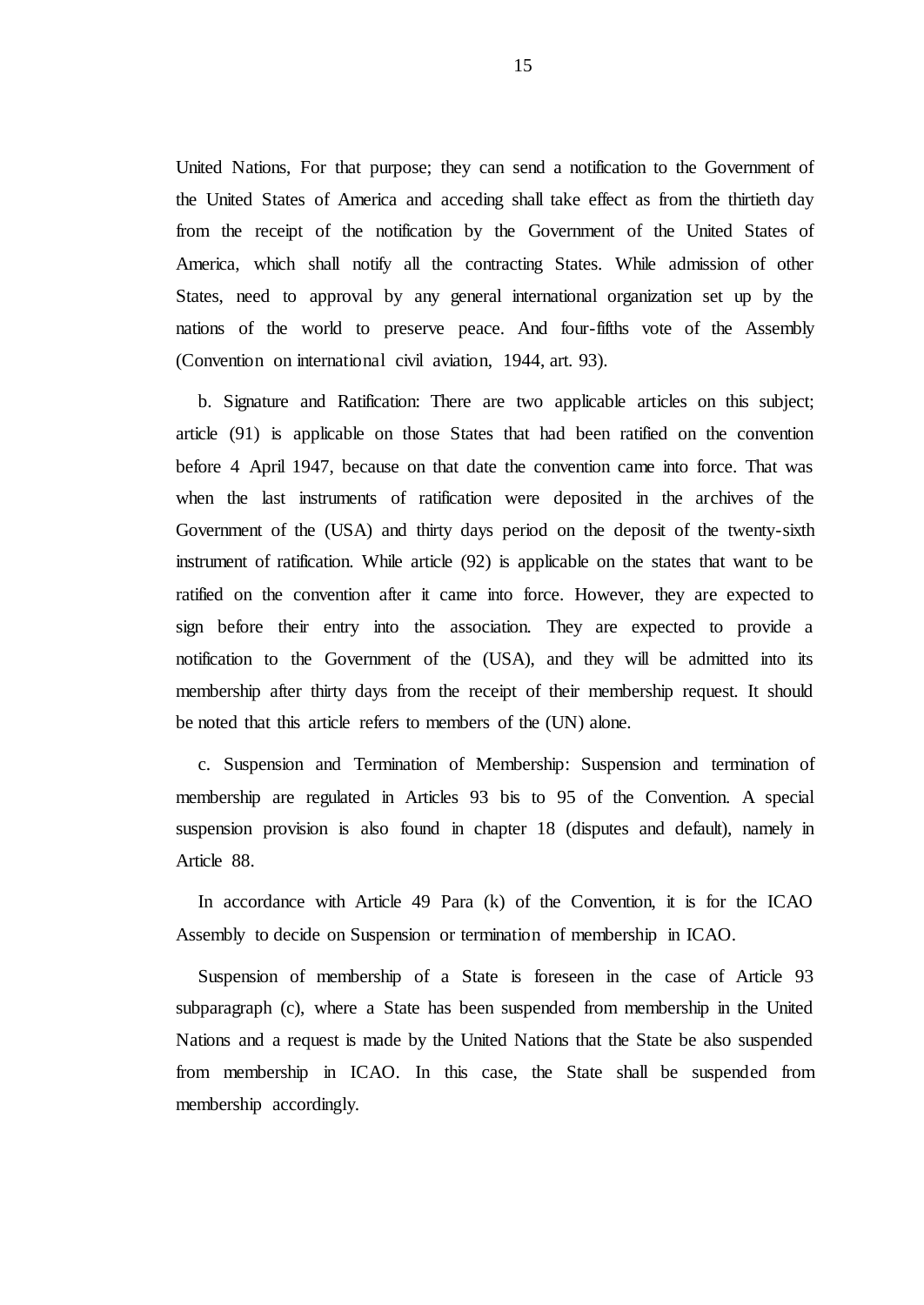Termination of membership of a State may be the result of any of the following action:

When the United Nations General Assembly has decided to suspend state, the State is to be debarred from membership in United Nations agencies (Article 93 bis paragraph (1); or expulsion of the State from membership of the United Nations (Article 93 bis paragraph (2); or failure of the State to ratify an amendment on the Convention which the Assembly has resolved requires to ratification (Article 94(b); or denunciation of the Convention by a State by giving notice to the Government of the (USA), under Article 95 of the Convention (Weber, 2007).

#### **2.1.4 Organs**

ICAO has its own organizational structure as every international organization. It is made up of an Assembly, a Council, a Secretariat, and such other bodies as may be necessary (Convention on international civil aviation, 1944, art. 43). The principal officers of ICAO are the President of the Council, and the Secretary General (Dempsey, 2008).

#### **2.1.4.1 The Assembly**

The Assembly is the Sovereign body of ICAO, it is composed of representatives from all member States, and each member has one seat and one vote in the Assembly. Now; ICAO has 191 Member States (ICAO, 2015).

The Assembly meets every three years in order to review in detail the working of the Organization. They also meet to set the policy for the forthcoming years and passing a triennial budget that will be used to run the association for the three years period. The Assembly also use the assembly meetings to elect the members of the Council and the governing body for a three-year term. It approves budgets and financial arrangements (Convention on international civil aviation, 1944, art. 93).

A quorum for the meeting of the Assembly is achieved by a majority of the contracting States during their meeting. The decision of the Assembly shall be taken by the majority in attendance and is binding on all through the casting of votes (Convention on international civil aviation, 1944, art. 48).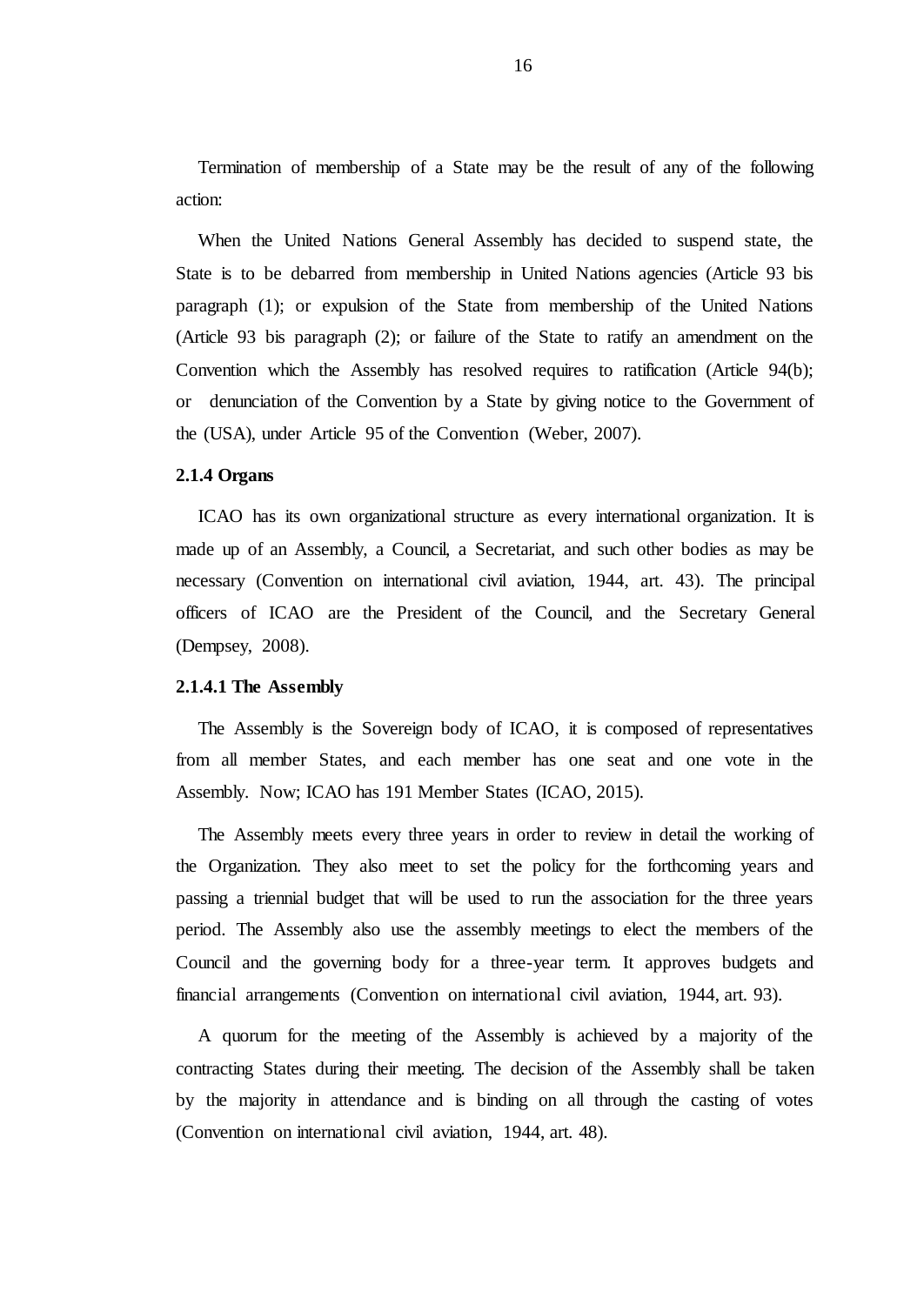#### **2.1.4.2 The Council**

The ICAO Council, in most ways the most powerful organ of ICAO, is constituted in chapter 9 of the Chicago Convention, Under Article 50 Para (a) the Council "shall be a permanent body responsible to the Assembly. It shall be composed of thirtythree contracting States elected by the Assembly. An election shall be held at the first meeting of the Assembly and thereafter every three years, and the members of the Council so elected shall hold office until the next following election" (Sassella, 1971, p. 56).

The Council has mandatory functions and permissive functions as follows:

a. Mandatory functions:

Article 54 of the Convention has imposed some Mandatory functions on the Council; e.g. submit annual reports to the Assembly, Carry out the Assembly directions and respecting its obligations according of the Convention. It must write the rules of procedure for itself, determine the Air Transport Committee duties and which shall be responsible to the Council, Establish an Air Navigation Commission, Administer the finance affairs of the ICAO in accordance with the Convention, Inform the ICAO member States through a report about any infraction of this Convention, if the state failed to take appropriate action; the Council will inform the Assembly about the infraction, etc.

b. Permissive functions:

According to Article 55 of the Chicago Convention; the Council has some

Permissive functions like creating subordinate air transport commissions. The Council can give additional authorities to Air Navigation Commission. It also has the function to conduct research for any related purpose to air transport and air navigation and inform ICAO members about the result, and also investigate on any matter or situation to the development of international air navigation when there is a request by a member.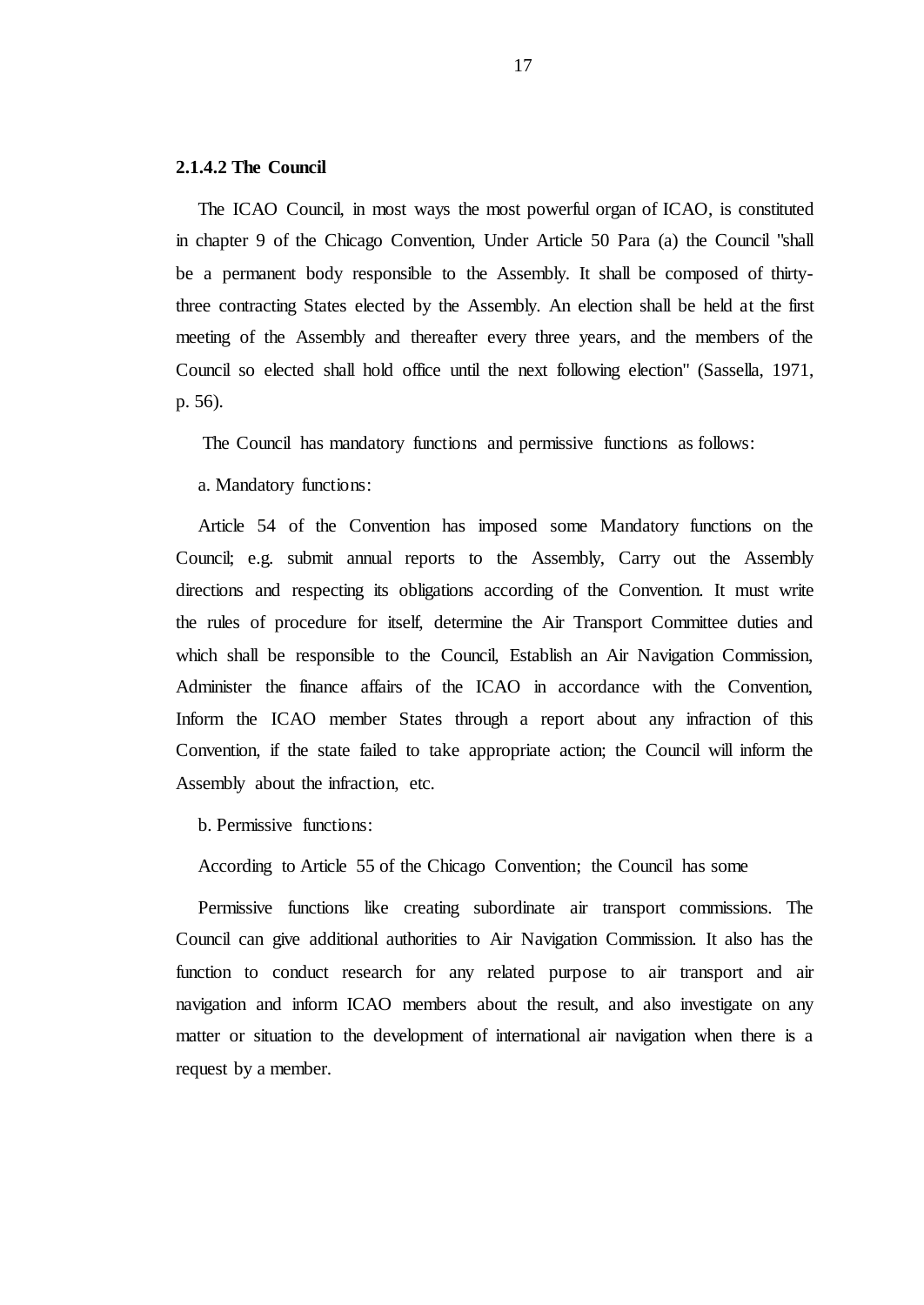#### **2.1.4.3 Secretariat**

The Secretariat is headed by a secretary-general (chief of executive officer), among the many functions of the Secretary General is the day to day running of the Secretariats which includes: the management and effective work and performance of the activities assigned to the Office of the Secretary General relating to Finance, Evaluation and Internal Audit, Communications, and overseeing the activities of the Regional Offices in Bangkok, Cairo, Dakar, Lima ,Mexico, Nairobi and Paris (ICAO, 2015).

#### **2.1.5 The General Principles of the ICAO**

According to the Chicago Convention; the general principles are as follows:

a. Sovereignty: The acceptance of the independence and sovereignty of states over their airspace is a status that all members must respect. This is stated in Article 1 of the Convention;

b. The Convention shall be applicable only to civil aircraft. Article 3;

c. Use civil aviation according of the ICAO objectives. Article 4;

d. In case of war and time of emergency, the ICAO member States affected have a freedom to apply the provisions of the Convention or not. Article 89;

e. Designation of routes and airports: Each contracting State may, subject to the provisions of this Convention, designate the route to be followed within its territory by any international air service and the airports which any such service may use. Article 68;

f. Search of aircraft: The appropriate authorities of the ICAO member States have the right without unreasonable delay, to search aircraft of the other member states on landing or departure, and to check the documents. Article 16;

g. Prohibited areas, Cargo restrictions and Photographic apparatus. Articles 9,35 and 3.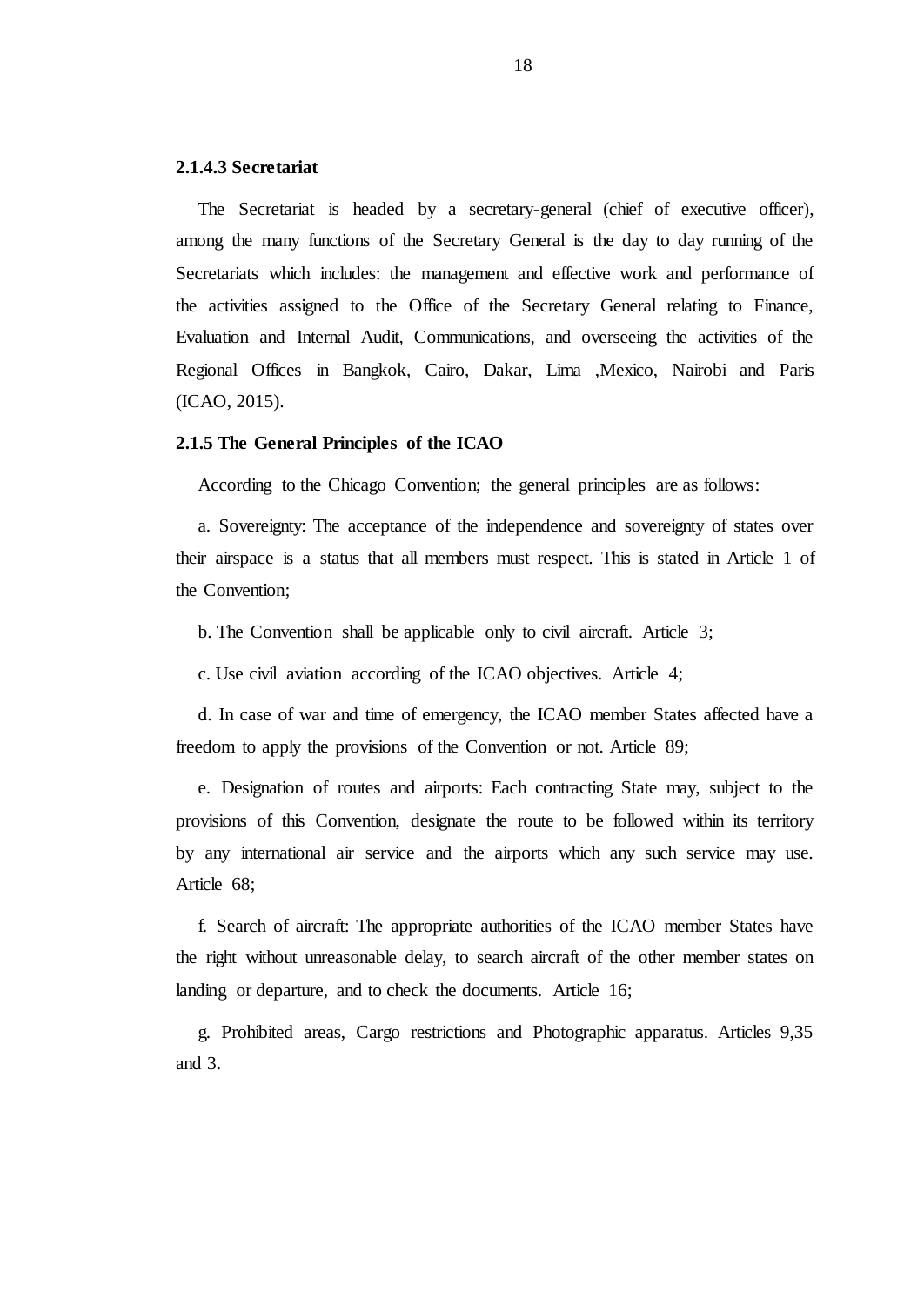#### **2.2 International Air Transport Association (IATA)**

"IATA is an international trade association for the world's airlines" (Capa centre for aviation, 2015). IATA is an international industry trade group of airlines headquartered in Montreal, Canada, close to the ICAO. (IATA) has an on-going interaction with ICAO (ICAO, 2015).

#### **2.2.1 The History and Development of IATA**

The former IATA (International Air Traffic Association) was a small organization in the beginning. It was also limited to a European dimension. This body was formed at The Hague on August 25, 1919, the first year of domestic and international air service. The representatives of five air transport companies met at The Hague, Netherlands from 25 to 28 August 1919 and signed an agreement to form the International Air Traffic Association (IATA). By 1929, members had been increased to twenty-three, and on the eve of the Second World War, there were thirty members. IATA ceased to function officially during the Second World War. It was resuscitated at Chicago in 1944 under the name of the IATA. A meeting of international operators was held in Chicago on 7 December 1944 to appoint a drafting committee to prepare the draft of the organization and articles for an international air transport association. This committee met in Washington, from 11 to 14 December 1944.

Forty-one airlines from 31 countries met in Havana, Cuba from 16 to 19 April 1945 for the International Air Transport Operators Conference and founded the new IATA named: International Air Transport Association, they adopted the Articles of the Association. The Havana Conference decided that the first annual meeting be held in Montreal. In October 1945; 300 representatives from the aerospace, aviation, and aircraft industry met from 16 to 19 October for the first IATA Annual General Meeting.

IATA is celebrating its 71th anniversary in 2016! At its founding, IATA had 57 members from 31 nations, mostly in Europe and North America. Today it has some 260 members from 117 nations in every part of the globe. Carrying 83% of the world"s air traffic (Peter, n.d.; IATA, 2015).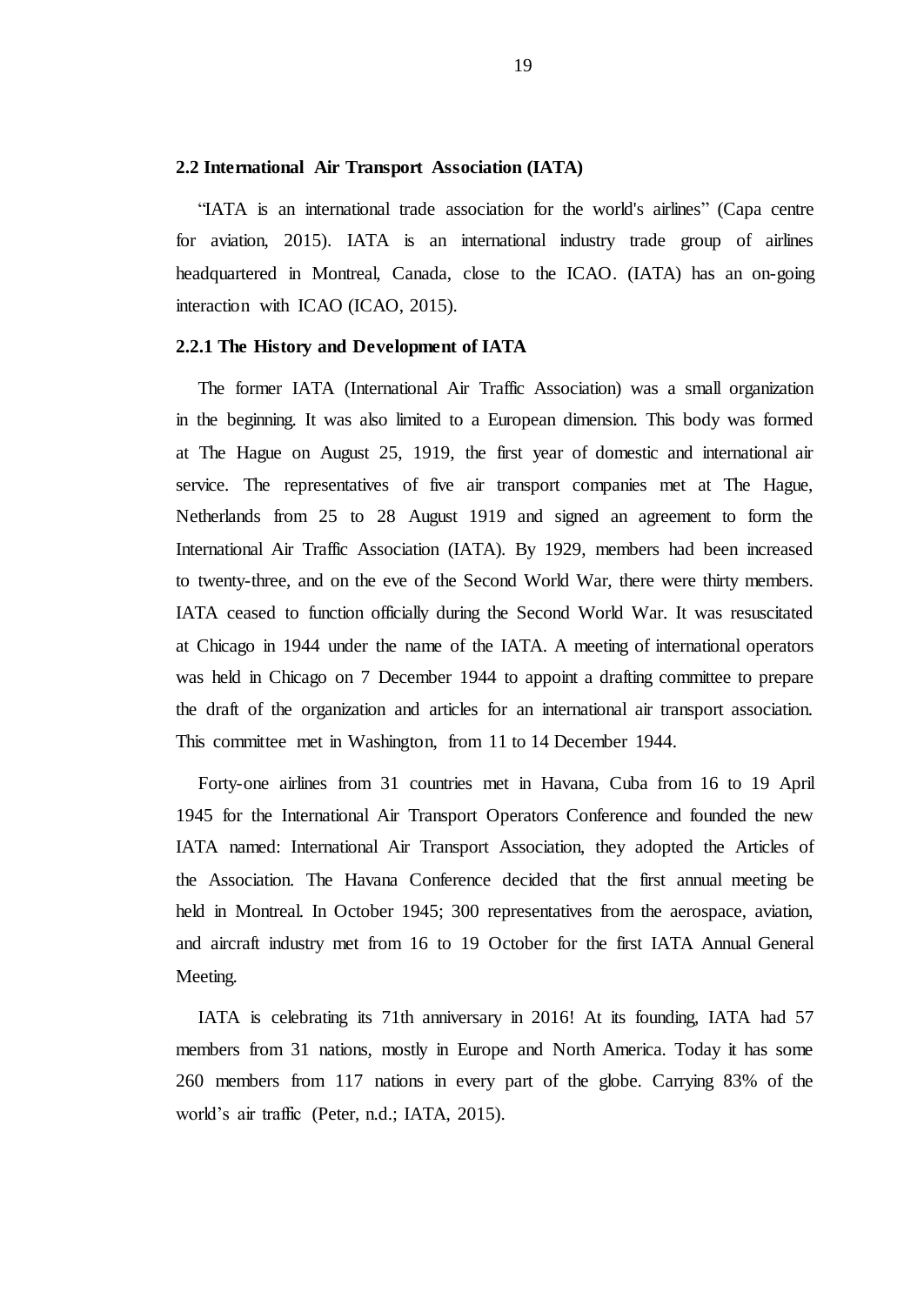#### **2.2.2 Mission and Aims of IATA**

The mission of IATA is to represent, lead and serve the airline industry. In carrying out this mission IATA shall:

a. Promote safe, reliable and secure air services for the benefit of the peoples of the world;

b. Provide means of collaboration among Airlines in compliance with applicable law;

c. Cooperate with the ICAO and other relevant international organizations (Articles of Association of IATA, 1945, art. 4).

IATA performs very important functions. One of the important functions it performs is clearing-house, handling the ticketing clearing for airlines" account under the responsibility of its financial committee since 1947 in London. Later, it moved to Geneva. The other function of IATA is to fix tariff rates for international air transport, its activities find their expression in Resolutions and Recommended Practices adopted by the Traffic Conferences which become binding on the member when approved by interested governments (Fong, n.d.).

#### **2.2.3 Membership**

The Membership is open to any airline which owns a nationality from a State which has right to be a member in ICAO (Alwa, 2012). Upon application for IATA membership, an Applicant Airline shall submit to the Membership Office the following:

a. A valid IATA Operational Safety Audit (IOSA) Registration or equivalent as it may be renamed from time to time;

b. a copy of the Air Operator"s Certificate (AOC), or its equivalent, valid for a minimum period of six (6) months, issued and certified by the relevant authority in the Applicant Airline"s country of registration, together with any applicable operational specifications;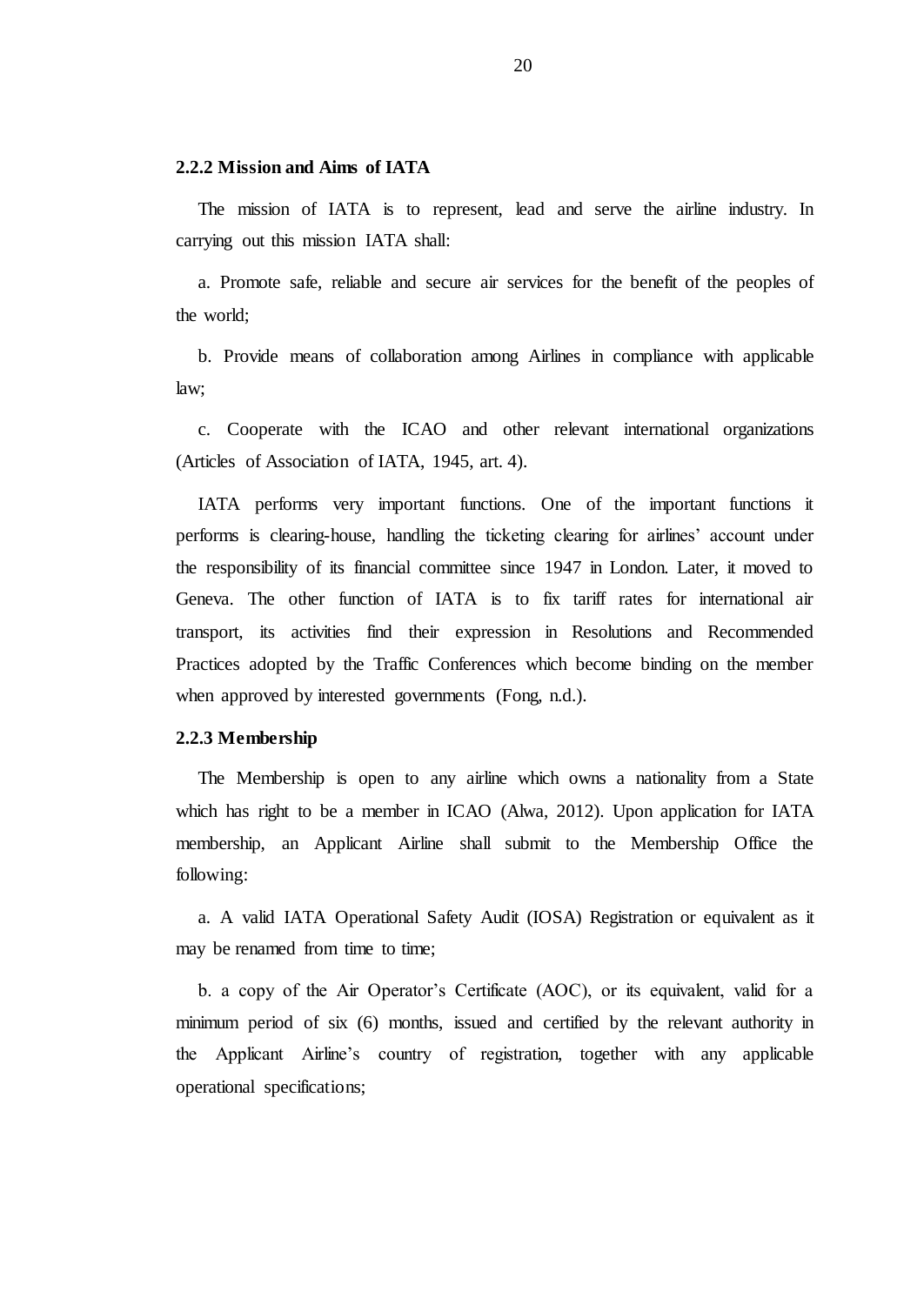c. other supporting documentation as specified in the membership form provided by the Membership Office;

d. Fees and Dues in accordance with Article 5 Para 5.

Regarding the process for approval of membership; it may be as follows:

a. Applications for IATA membership shall be made in the form provided by the Membership Office, include the documents required and be submitted together with the application fee to the Membership Office. When the application is completed, the Membership Office shall submit the application to the Board, along with its recommendation. Only the Board can approve the membership of a new member.

b. Membership shall become effective once payment in full of all Fees and

Payment of Dues for the current year are received and upon approval by the Board.

c. Any Applicant Airline whose application for membership is not approved by the Board may appeal the decision to the next Annual General Meeting, the decision of which shall be final (Articles of Association of IATA, 1945, art. 5).

#### **2.2.4 Organs**

The head office of IATA is in Montreal and it has 63 offices in 60 countries, the Executive Office is in Geneva and Regional Offices in Amman, Beijing, Brussels, Johannesburg, Madrid, Miami, Moscow, Singapore, and Washington. It represents some 260 airlines from 117 Countries (Capa centre for aviation, 2015).

Generally; IATA is administrated by Annual General Meetings, Board, the Director General and the Corporate Secretary.

General Meetings will be held by a majority of members that are registered at a General Meeting and they shall constitute a quorum for the duration of that General Meeting. The Annual General Meeting is a top authority in IATA, and each member has the right to exercise one vote. The Annual General Meeting has the authority to elect its President, elect members of the Board, Establish IATA Conferences and such groups and subordinate bodies as it considers appropriate. It also has the right to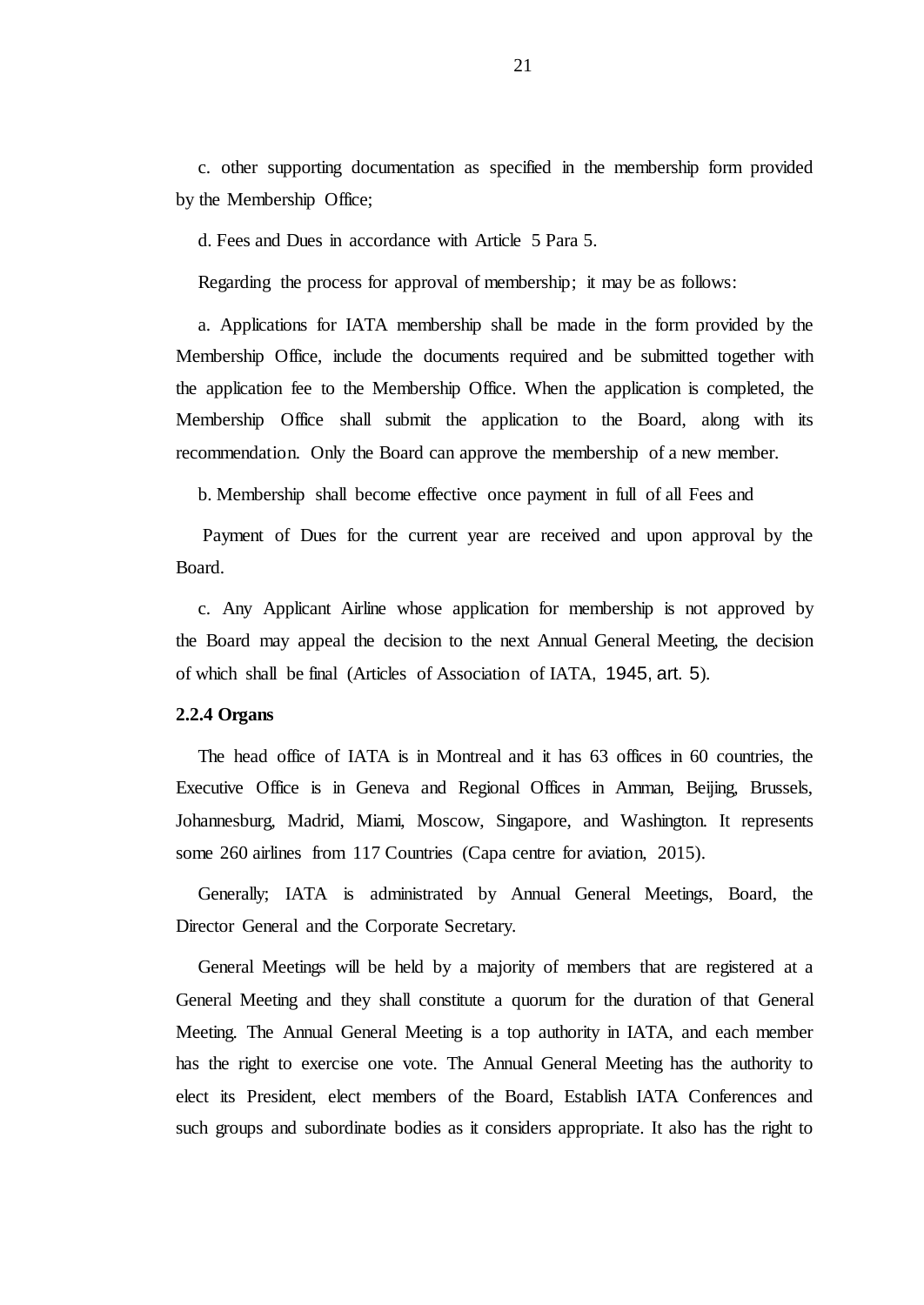confirm the appointment, term of office and duties of the Director-General and Etc (Articles of Association of IATA, 1945, art. 10&12).

The Executive Committee is constituted by the Board within the meaning of the Act of Incorporation and shall be composed of not more than thirty-one (31) eligible persons elected by the Annual General Meeting. The Board has some functions e.g. elect the Board Chair, Shall be vested with executive powers and duties, including (the general management and control of the business, affairs, funds and property of IATA), Shall appoint the Corporate Secretary and other officers, the Board Shall establish subsidiary corporations, branches, regional and other offices of IATA anywhere in the world as it considers appropriate, it also Shall consider for approval, applications for membership of IATA (Articles of Association of IATA, 1945, art. 14).

The Director-General is the Chief Executive Officer of IATA and has the authority, to supervise, direct and control the business and affairs of IATA under the authority of the Board, as well as to perform such other functions and duties that a General Meeting or the Board may delegate or assign to the Director-General.

On the other hand, the Corporate Secretary duties as are responsibilities that are specifically assigned to the Corporate Secretary in the Statute of IATA and as may be determined by the Board or the Director General. In addition, the Corporate Secretary shall act as the Secretary of General Meetings and of the Board (Articles of Association of IATA, 1945, art. 15&16).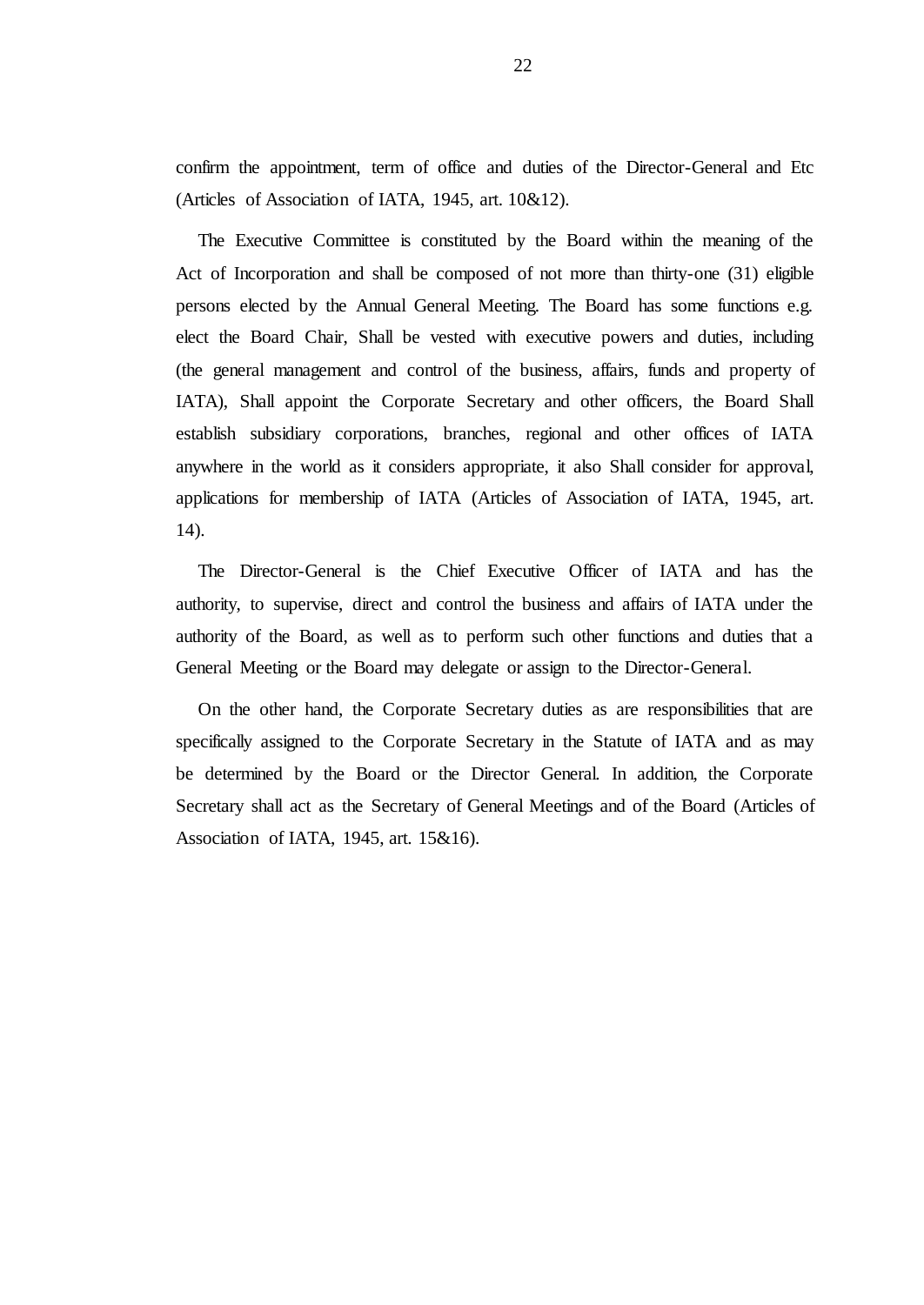#### **2.3 Arab Civil Aviation Commission (ACAC)**

ACAC was established by the League of Arab States in June 1996 as a regional organization in order to foster coordination and cooperation among Arab countries. The body is expected to forge the desired unity and collaborations with other parts of the world in the field of civil aviation. ACAC works on develop national civil aviation policies including regulations, training and research of its member States. It also works closely with the ICAO. ACAC based in Rabat, Morocco, as of 2011 was composed of 18 Arab member countries, includes the Republic of Iraq (Unterm, 2015; ACAC, 2015). According to Article 3 of the Arab Civil Aviation Commission agreement, the Membership shall be open for admittance of members of the League of Arab States (ACAC Agreement, 1994, art. 5).

#### **2.3.1 Objectives of ACAC**

ACAC has the following objectives:

a. Making a general planning to development and safety of civil aviation in Arab Countries;

b. Promotion of the cooperation and coordination between the Member States, regarding civil aviation;

c. Work towards the development of the Arab Civil Aviation in a manner that responds to the needs of the Arab nation and providing them a safe and regular air transport (ACAC Agreement, 1994, art. 5).

#### **2.3.2 Organs**

ACAC is made up of an Assembly, an executive council, and a general administration. The Assembly is composed of the representative of member states, it meets every two years. The General Meetings will be held by a majority of Members, and the simple majority decision (ACAC Agreement, 1994, art. 8). The Assembly has the following powers:

a. Elect a President for the Assembly;

b. elect members of the Executive Council;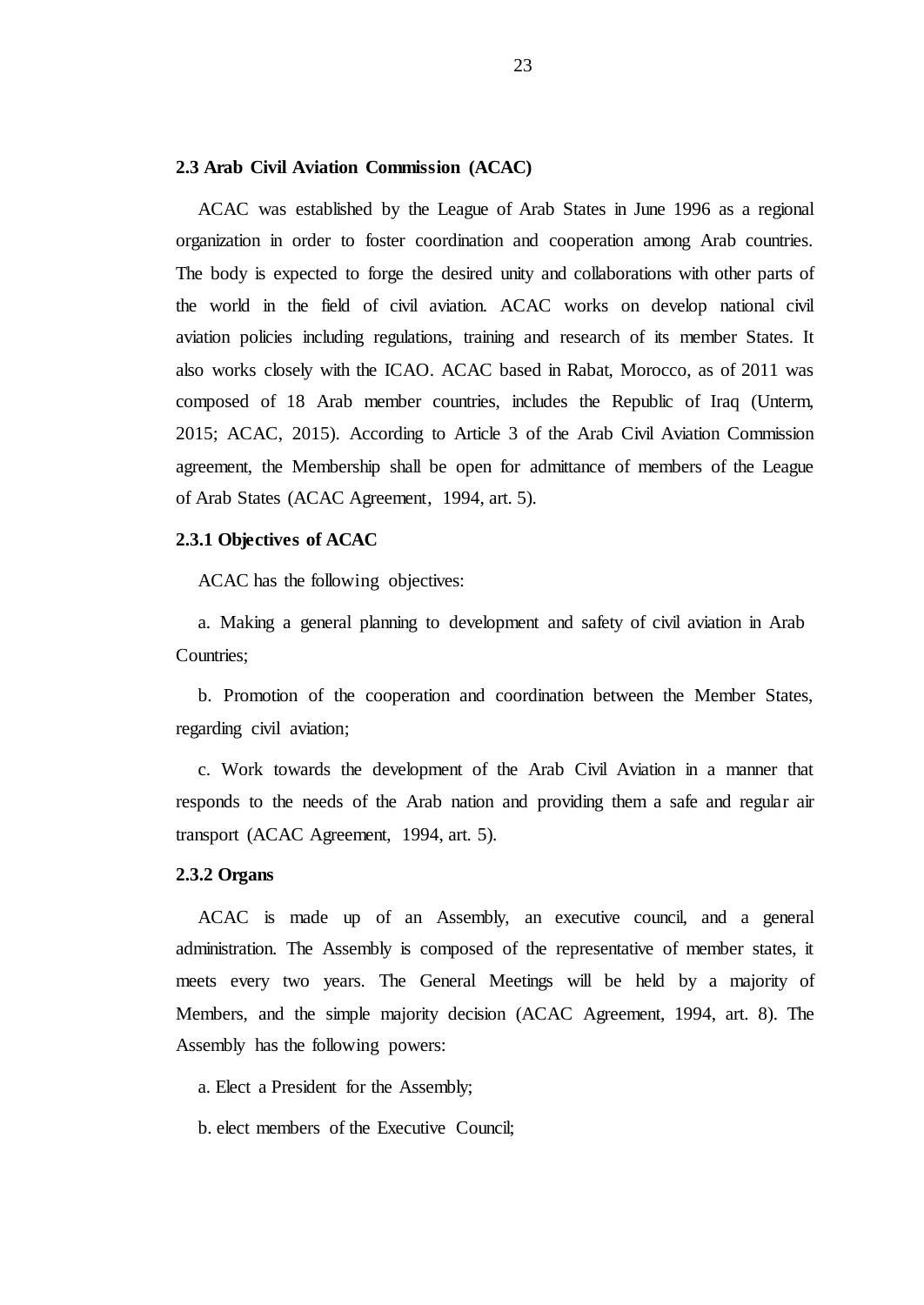c. appointment of the Director General for the Commission;

d. determination of rules; regarding administration, finance, budget, the organizational structure of the Commission;

e. establish new centres and branches for the Commission;

f. modification of the convention by two-thirds of Member States;

g. admission of new members by two-thirds of Member States (ACAC Agreement, 1994, art. 9).

The Executive Council is composed of five representatives of member states, the Executive Council meets twice each year, at least at the Commission headquarter. The General Meetings are held by a majority of Members, and the simple majority to decision (ACAC Agreement, 1994, art. 10). The Executive Council has the following powers:

a. Elect from among its members a President and Vice-President, for a period of two years;

b. Determine its own rules of procedure, and submitting to the Assembly for ratification;

c. Follow up the implementation of Assembly decisions;

d. Propose the appointment of the Employees in accordance to the Assembly rules;

e. Propose the establishment of new centres and branches for the Commission (ACAC Agreement, 1994, art. 11).

The general Administration is composed from a Director General and other employees like technicians and administrators. The general Administration has to take all measures regarding Commission affairs and the implementation of its decisions, in particular:

a. The preparation of research and reports and submission to the Assembly and the Executive Council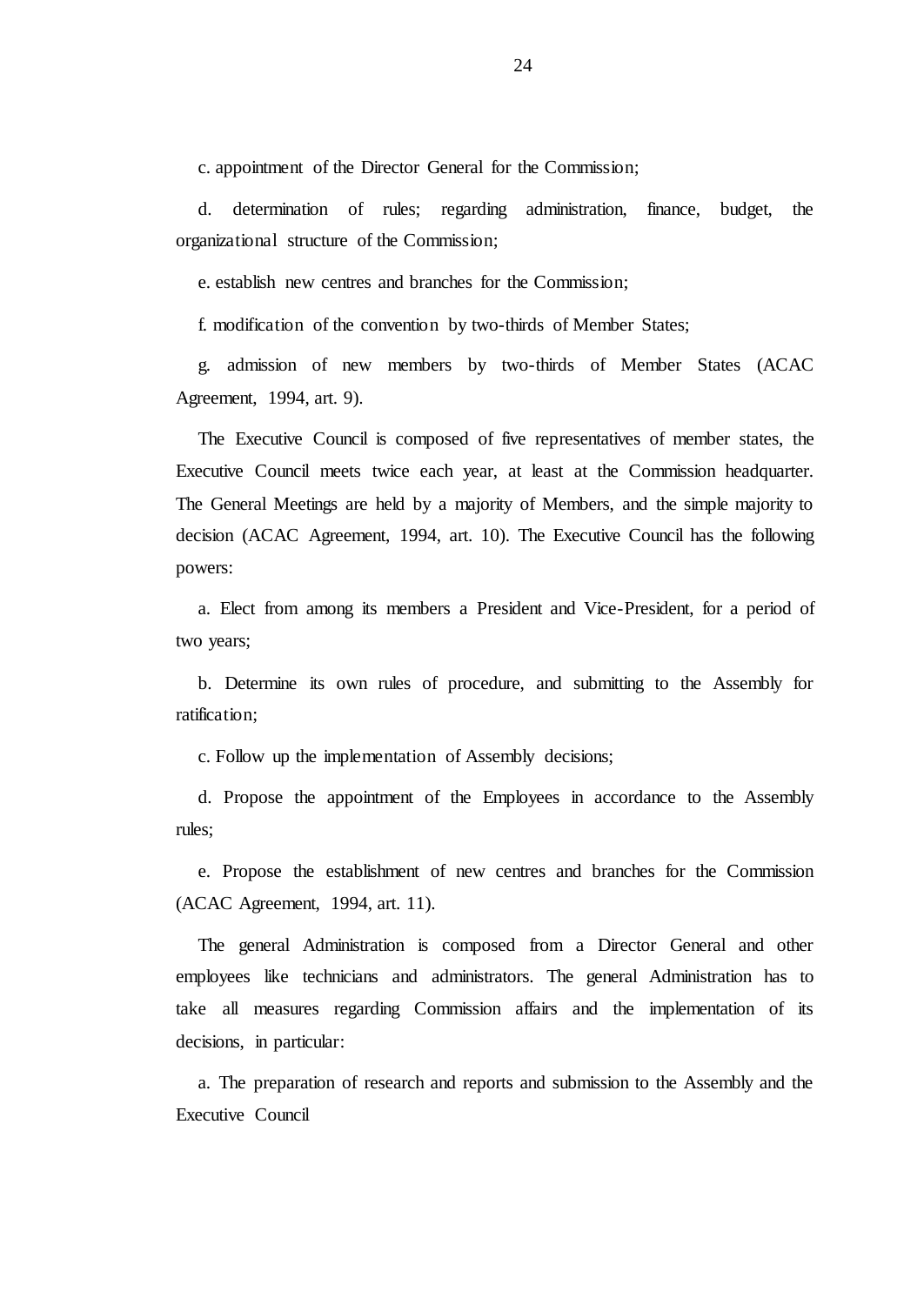b. the general Administration has communications with all ACAC member States, and other Organizations; International or regional, regarding the affairs of the Commission(ACAC Agreement, 1994, art. 11).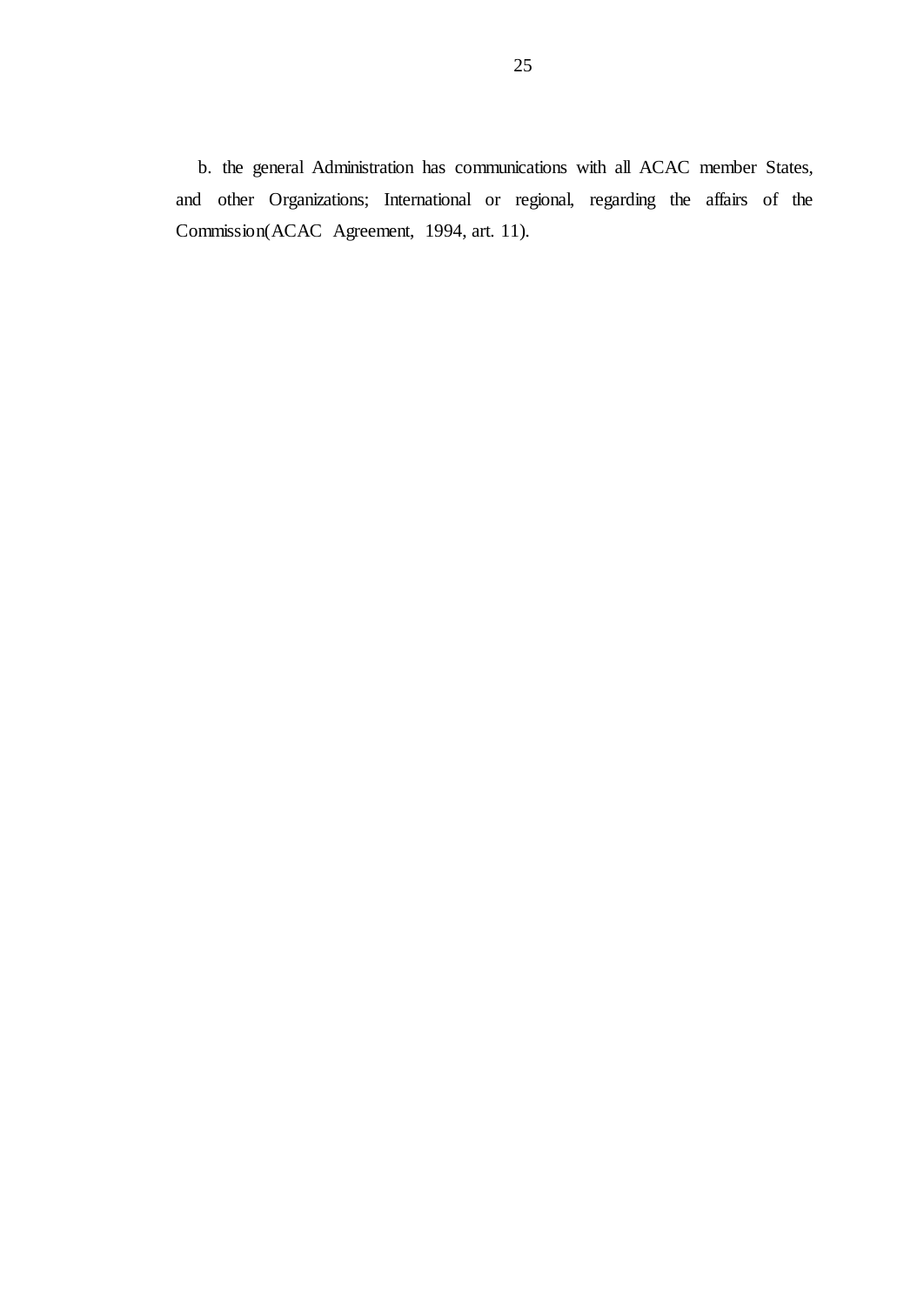#### **CHAPTER 3**

#### **KURDISTAN REGION/ IRAQ UNDER INTERNATIONAL LAW**

The Kurdistan Region of Iraq (KRI) is currently an autonomous region in federal Iraq. It is recognized by the Constitution of Iraq (Constitution of the Republic of Iraq, 2005, art. 117). KRI is bordered by Syria to the west, Iran to the east and Turkey to the north (KRG, 2015).

I will talk about KRI through three stages; The Past, Present and Future.

#### **3.1 The Past**

#### **3.1.1 General Information on Kurds and Kurdistan Region of Iraq**

The Kurds are native inhabitants of the land and as such there are no strict (beginnings) for Kurdish history and origins. In modern times, the Kurds as an ethnic group are the end product of thousands of years of evolution stemming from tribes such as the Guti, Kurti, Mede, and Khaldi, and the migration of Indo-European tribes to the Zagros mountain region some 4,000 years ago. The name Kurd was use to describe the nomadic people who in the region of Mesopotamia during its conquest by the Arabs in the seventh century AD. The term (Kurdistan), meaning the land of the Kurds (Yildiz, 2004).

Regarding to the language; the Kurdish language is a member of the Indo-Iranian language group which is a branch of the Indo-European family (al-khatib & Ali, n.d.). Kurdish is the most widely spoken language in the KRI. Kurdish and Arabic are the official languages of the Kurdistan region. They are the official languages of government and education (KRG, 2015).

Regarding to the religion; the Kurds do not have homogeneous religion. Sunni Muslims are the majority and they adhere to the Shafi "i school rather than the Hanafi school which was the official religion of the Ottoman Empire. There are a number of other different religions, like Jews, Christians, Yazidis, and other sects (Yildiz, 2004).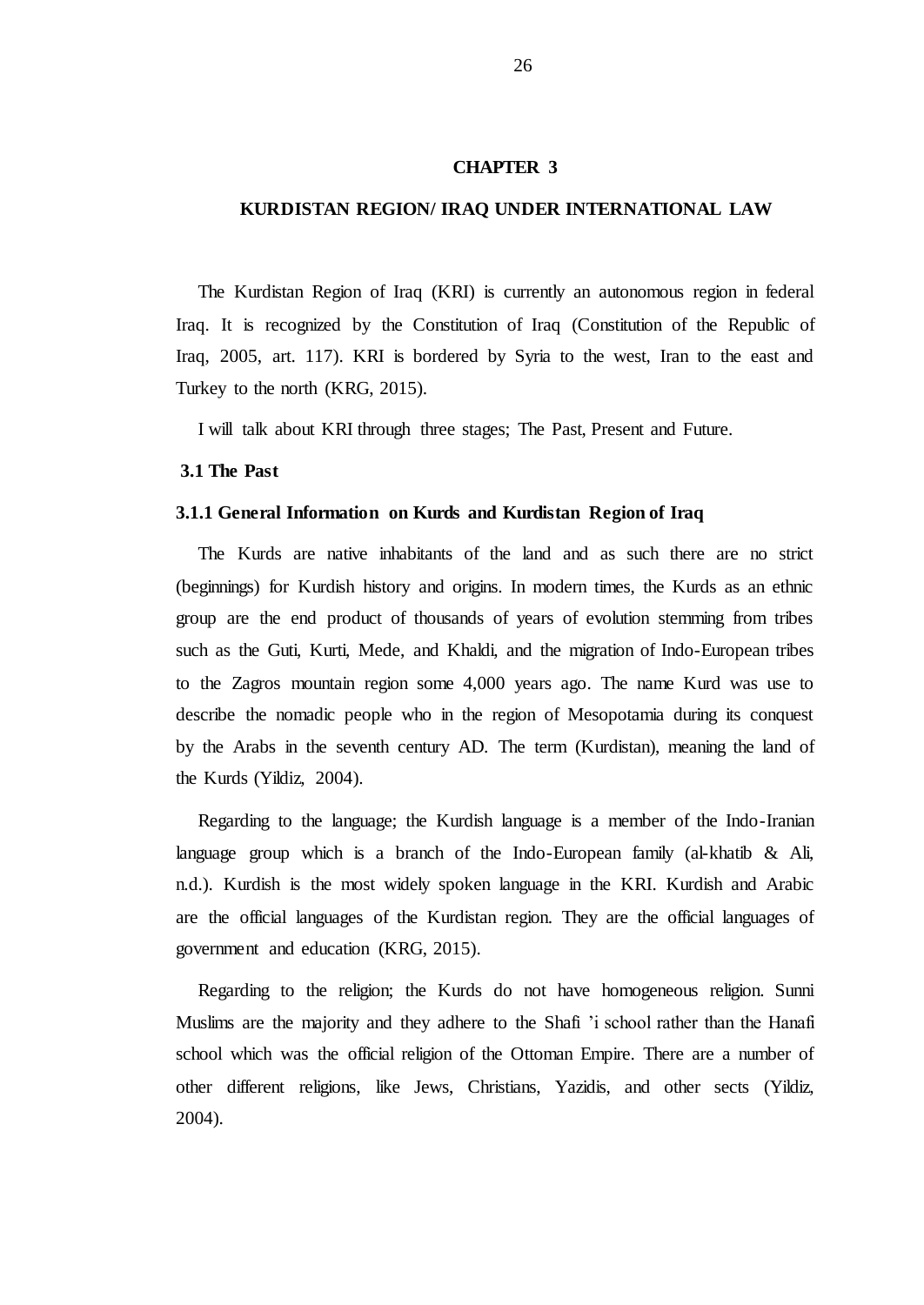Regarding to the Population; according to a United Nations Development Program (UNDP) report in 2007, Iraq"s population stands at approximately 34 million, out of which 5 million people live in the Kurdistan Region (The United Nations Development Programme in Iraq (UNDP), 2015).

Regarding to the geography; KRI comprises four governorates, namely Erbil, Sulaymania, Duhok and Halabja. It has borders with Syria to the west, Iran to the east, and Turkey to the north. It's Area i 40,643 square kilometres. The climate of the Kurdistan Region is semi-arid continental: very hot and dry in summer, and cold and wet in winter, while spring is the most beautiful season in KRI and the time when Kurds celebrate Nawroz, the Kurdish New Year. Autumn is dry and mild (KRG, 2015).

#### **3.1.2 The Kurds in the Age of Tribe and Empire**

#### **3.1.2.1 Kurdistan Before the Nineteenth Century**

The Kurds came out of political oblivion with the coming of the Arab conquests. Their emergence marked the end of their existence in obscurity as well as serving as a strong evidence of the political strength and confirming the longevity of their reputation for political dissidence. The Kurds first encountered the Arab armies during the Arabs" conquest of Mesopotamia in 637. The Kurdish tribes had been an important element in the Sassanian Empire, and initially gave it strong support as it tried to withstand the Muslim armies, between 639 and 644. Once it was clear that the empire was doomed, the Kurdish chiefs one by one submitted to the Arab armies and to the new religion (Mcdowall, 2007; Yildiz, 2004).

In the  $16<sup>th</sup>$  Century, the Kurds cleverly allied with the Ottoman Empire against the Persians in order to avoid war on two fronts with the Persians and the Ottoman Empire. This manoeuvre saved them from being at war on two fronts (Case  $\&$ Siebens, 2007).

#### **3.1.2.2 The End of the Ottoman Empire and Redrawing the Map**

By the end of the WWI, Ottoman Empire too collapsed. This collapse gave the Kurds greater hopes of statehood and independence. The western powers who had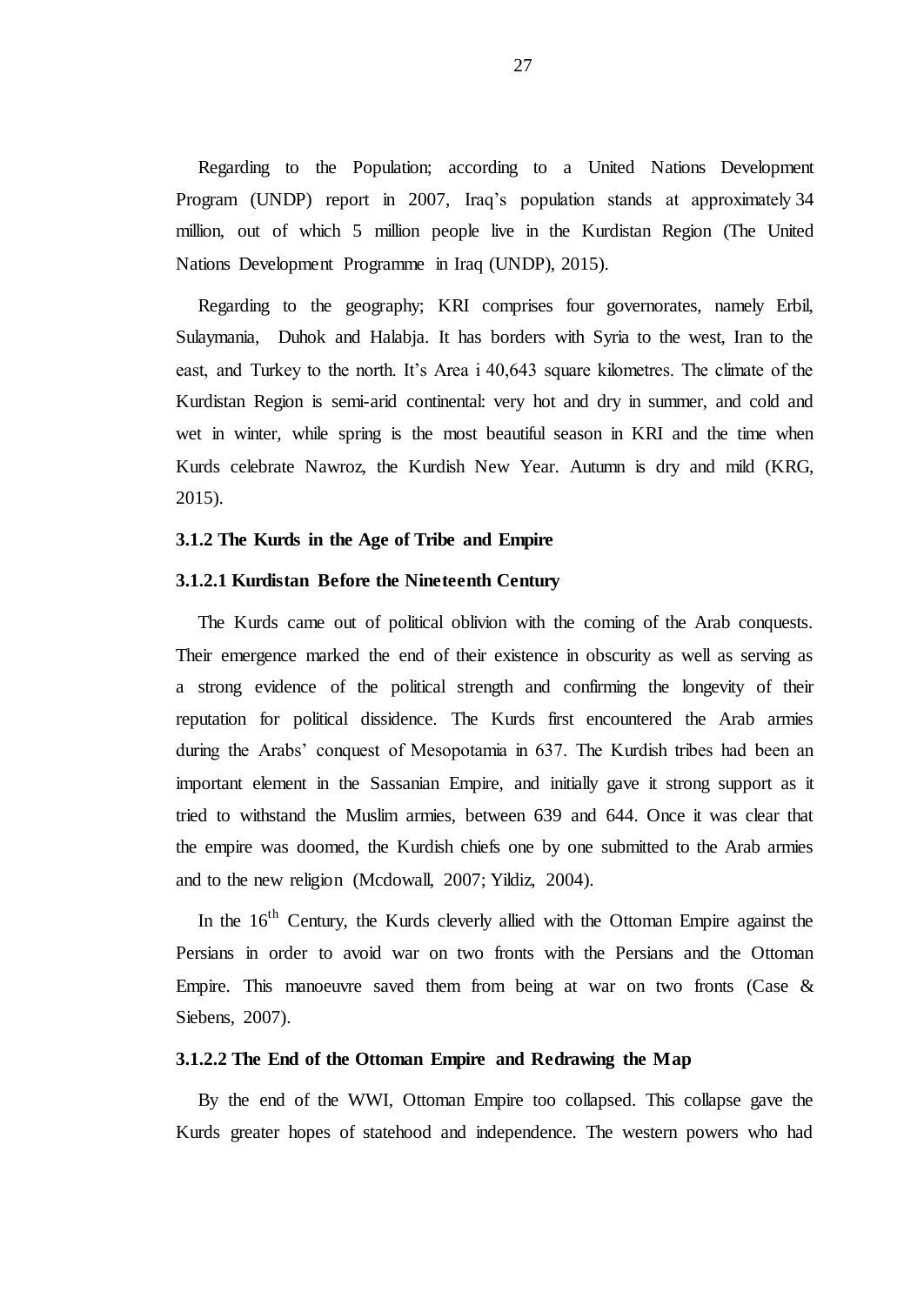control of the territories wanted to conveniently create a Kurdish state in eastern region of Turkey leaving out a large Kurdish population and Kurdish areas in Britishoccupied Iraq and French-occupied Syria. In accordance to the Treaty of Sevres 1920, between the Allied Powers and Imperial Ottoman, Kurdistan region was scheduled to have a referendum to decide its fate, which, according to Section 3 Articles 62–64. However, the Turkish War of Independence curtailed Western cartography in the region and put an end to the goal of carving off part of Turkey for a Kurdish state, in 1923 the Allied Powers and Turkey signed on the Treaty of Lausanne. The Kurds remained an oppressed minority, divided by the newly created borders of Turkey, Iraq, Iran and Syria (Yildiz, 2004; Treaty of Sevres, 1920, art. 62–64; Treaty of Lausanne, 1923).

#### **3.1.3 Kurdistan Region/Iraq between 1991- 2003**

The level of lack of cooperation from the Kurdish minority in Iraq, the national hopes of the Kurdish people made the Kurds natural allies for the US in their 1991 invasion of Iraq. The US again raised Kurdish hopes of statehood by encouraging the Iraqi people to rise up against Saddam Hussein, but when the Kurds rose up against the regime, the US failed to support them, and Saddam quickly moved to crush the Kurdish rebels after the first Gulf War ended. The US eventually doubled-back under UN auspices after the Kurdish rebels were routed and it became clear that a humanitarian disaster was underway. The US set up a no-fly zone to prevent Saddam from using Iraqi airpower against the Kurds, and also sent ground forces to provide security for Kurdish refugees fleeing from the Iraqi military (Case & Siebens, 2007).

Following the prompting by France, Turkey and Iran, the UN Security Council convened a meeting on 5 April 1991 to deliberate on the adoption of a resolution that would condemn in clear terms the repression by the Iraqi government of its own people. The UN Security Council adopted Resolution 688, and Iraqi Kurdistan became under the protection of the international community (Yildiz, 2004). This Resolution guaranteed some kind of autonomy for the Kurds and permitted the Kurds to form the government that would transform eventually to be known as the Kurdish Regional Government (KRG). Ironically, the autonomy of the Kurdish region saw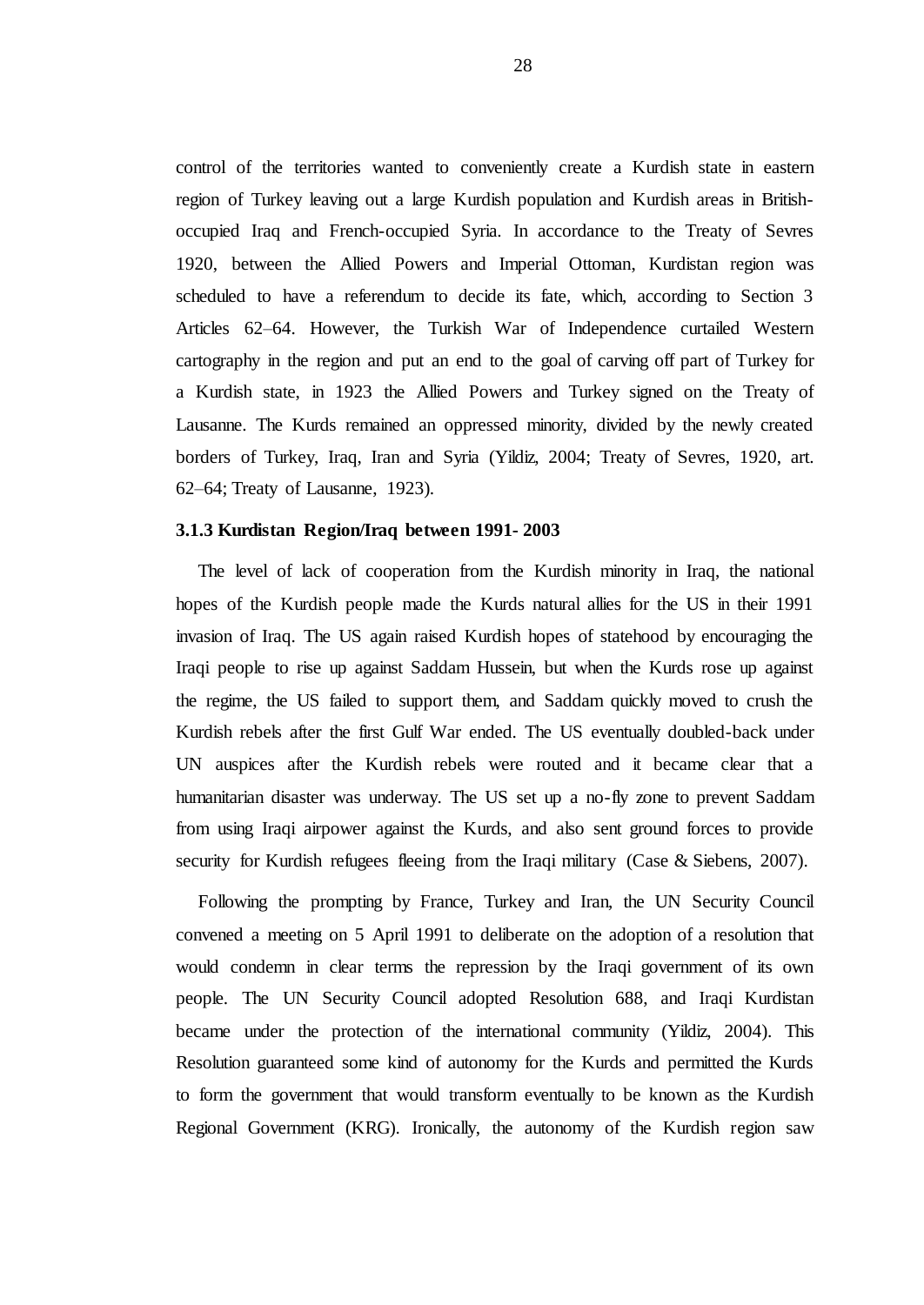the springing up of many political factions and an increased violence among the various political divides. This resulted in open fighting between Kurdistan Democratic Party (KDP) and Patriotic Union of Kurdistan (PUK). The Kurdistan Region of Iraq was divided by these parties into two zones; each party administrated a zone until 2006. Indeed; the division still has not finished completely in practice (Case & Siebens, 2007; (Mustafa, 2012).

#### **3.1.4 Operation Iraqi Freedom and the Voluntary Federation 2003**

The KRI also supported the 2003 invasion and occupation of the US. However, the lack of Turkish support for the invasion prevented the US from fully capitalizing on the support they enjoyed among Iraqi Kurds by sending a second invasion force across the Turkish border and accessing Iraq through the Kurdistan region. After the defeat of Saddam Hussein"s regime, the new Iraqi constitution gave formal recognition to the erstwhile de facto autonomy the Kurds had exercised within the Iraqi state, without granting them independence (Case & Siebens, 2007).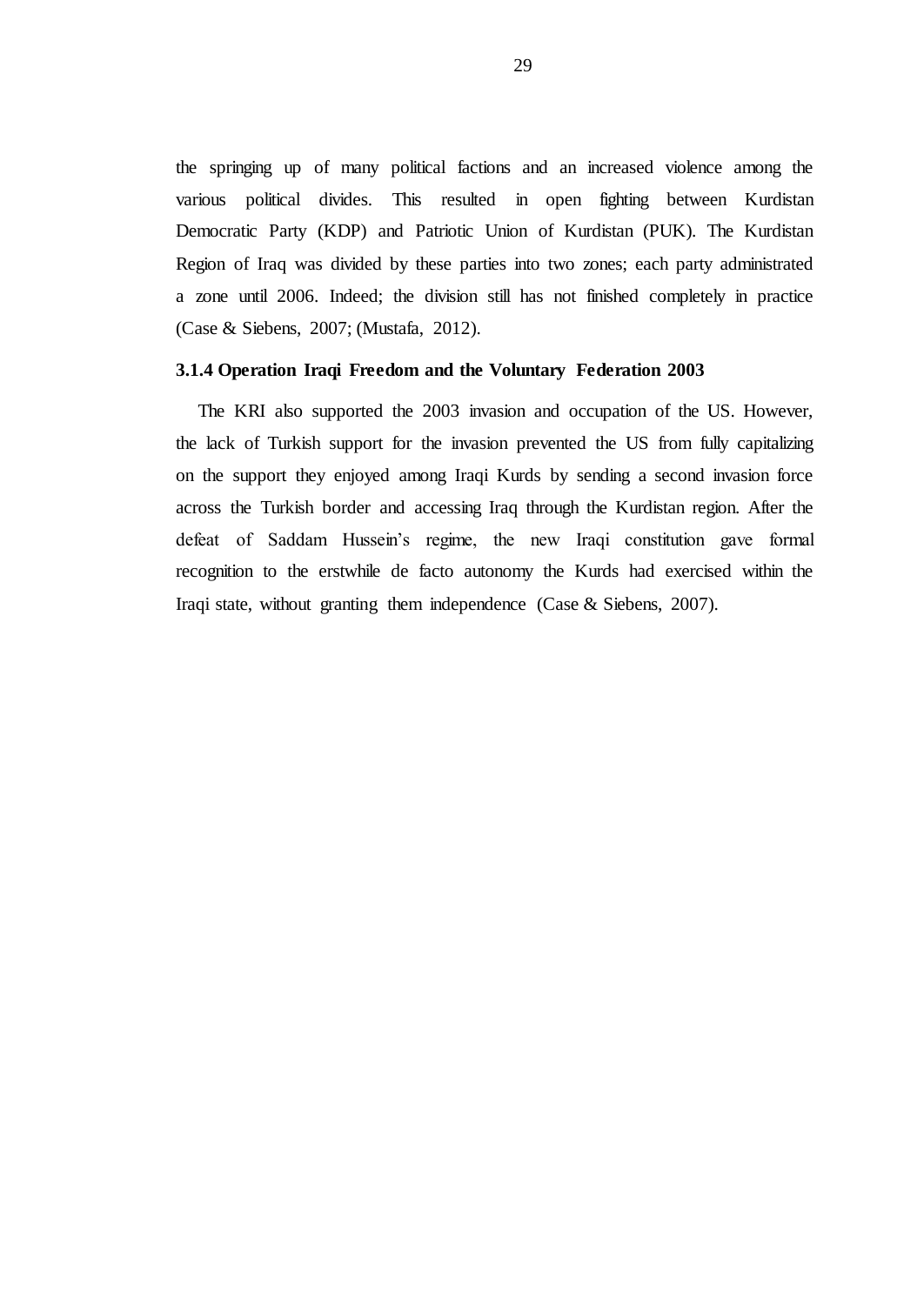#### **3.2 The Present**

#### **3.2.1 Governing Structure of Kurdistan Region/ Iraq**

After Saddam Hussein's regime in 2003, the Kurds leadership has chosen to remain part of a new Federation of Iraq despite its own achievements in selfgovernance. In 2005 the Kurds people voted for a new Iraqi Constitution, in which Article 117 Para (1) of the Constitution of Iraq refers to '' This Constitution, upon coming into force, shall recognize the region of Kurdistan, along with its existing authorities, as a federal region.'' On the other hand, Article 120 also requires ''Each region shall adopt a constitution of its own that defines the structure of powers of the region, its authorities, and the mechanisms for exercising such authorities, provided that it does not contradict this Constitution.''

The KRI powers consist of the legislative, executive, and judicial powers and they shall exercise their competencies and tasks on the basis of the principle of separation of powers. The Kurdistan Parliament is the Region's democratically elected legislature. The parliament consists of one elected chamber. Its three main functions are: to examine proposals for new laws, scrutinize government policy and administration and debate the major issues of the day **(**Kurdistan Parliament law, 1992, art. 56).

#### **3.2.2 Oil in Kurdistan Region of Iraq**

Oil in KRI was first discovered around the city of Kirkuk in the early parts of the twentieth century. The first concessions for oil prospecting were granted to Turkish Petroleum Company in 1925, in which British Petroleum was a partner, along with Royal Dutch/Shell, and a French company which was precursor to TotalFina Elf (Yildiz, 2004).

After 2005, the Kurdistan Regional Government (KRG) signed a deal for oil exploration without the federal government's approval. This action made the KRG to appear confrontational to the federal government and made it look like they are saying that they are not part of an Iraqi nation, the fact that they are independently signing agreements with foreign companies from North America and Europe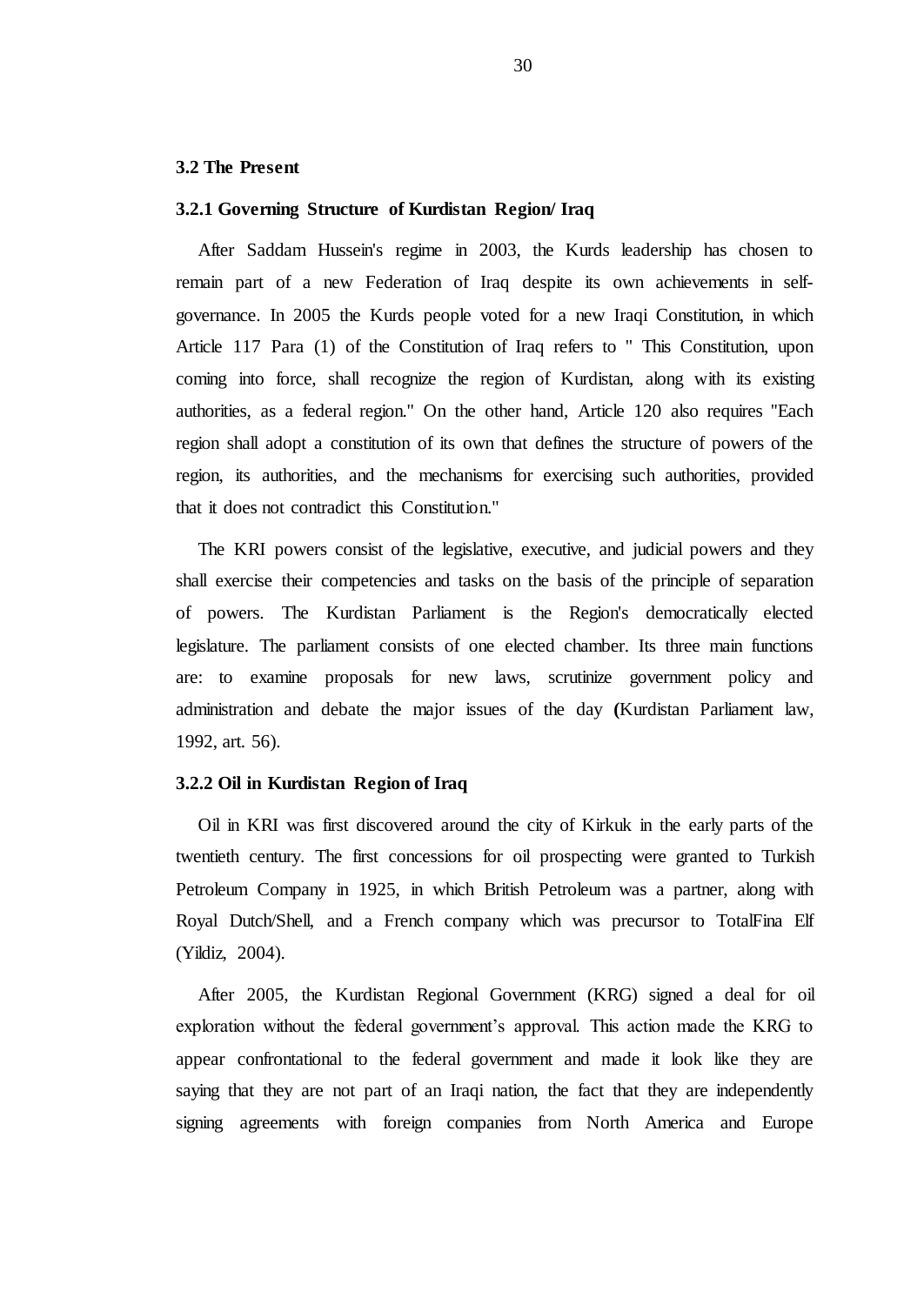indicates that they see themselves as fully autonomous. The Kurds" problems are further complicated by the fact that they are landlocked geographically. Therefore, access to the point of the oil extraction by the companies that they do business with, can only be done through the federal government, Turkey or Iran. Finally, The Kurdistan Regional Government (KRG) chose the Turkey as its route. This because Turkey has deep economic ties to KRI, and wields significant influence with the KRG as a result of the KRG"s desire to establish and strengthen its own foreign relations and economic independence (Case & Siebens, 2007).

Many Iraqi major oil pipelines run through KRI. Oil from the Turkish fields is piped to a main line, which used to run to the Mediterranean Sea at the port of Ceyhan (T.O"Shea, 2004).

KRI is strategically situated at the crossroads of the Middle East and Europe. By its location, the Kurdistan Region is to become a significant contributor to the world's energy supply. As an increasing number of companies transit from exploration to production, Kurdistan is set to become an oil production destination for global energy markets. KRI has 45 billion barrels of estimated oil reserves. The Region has attracted more than 45 companies from over 30 countries since 2003. A total of 18,614,798 barrels of crude oil (an average of 620,478 barrels per day (bpd)) was exported by Kurdistan Regional Government (KRG) in the month of September 2015. This was done through the Kurdistan pipeline network to the port of Ceyhan in Turkey. The region is aiming to produce 2 million barrels per day by 2019 (KRG-Ministry of natural resource, 2015).

The exploitation of Kurdistan"s oil remains a permanent source of conflict between the federal government and KRG. This because Iraq wants to impose that all decisions must be centralized while the Kurdish Region believes in the freedom to manage of its own wealth. In 2014, the Federal Government decided on the frizzing of Kurdistan Region's budget. This caused some financial crisis to emerge. The KRG was not able to pay its employees as it says it would. On the other hand, some political parties and Academic persons have noted many concerns on the KRG policy regarding transparency in the oil sector (Institute Kurde, 2011).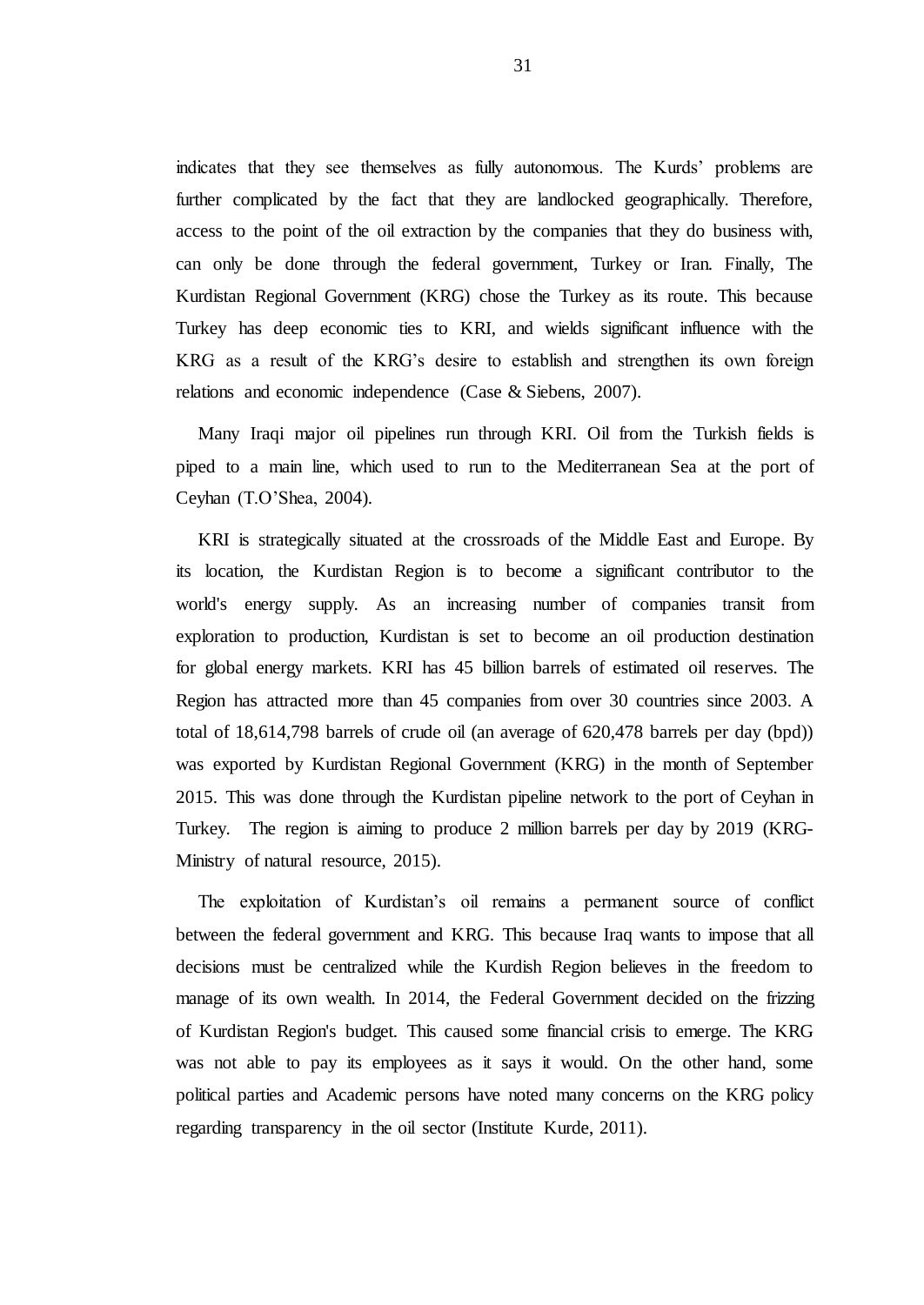#### **3.2.3 National and Foreign Relations of the Kurdistan Region of Iraq**

# **3.2.3.1 Kurdistan Regional Government in Relation with Iraqi Federal Government**

In many areas in the Middle East, the borders drawn by European colonial powers in the weakened Ottoman Empire in the early twentieth century rarely coincided with boundaries of pre-existing communities. Ethnic and regional diversities, as well as local loyalties to tribes or sects proved to be formidable obstacles to the integration of the people living within artificial state boundaries into one nation (Buitelaar, 2015).

Regarding to Kurdistan Region Government and Iraqi Federal Government Relationships, the situation is a precarious one for the Kurds in Iraq. The current state of instability in Iraq appears to represent an unprecedented opportunity for the Kurds to increase their autonomy, and even declare independence if they can unite. Today there are many problems between the KRG and Federal Government regarding the exploitation of Kurdistan"s oil, Budget, borders, Kirkuk and foreign relations (Case & Siebens, 2007).

#### **3.2.3.2 Foreign Relations of the Kurdistan Region of Iraq**

Article 121 Para (4) of the Constitution of Iraq says on '' Offices for the regions and governorates shall be established in embassies and diplomatic missions, in order to follow cultural, social, and developmental affairs.'' The Kurdistan Regional Government established the Department of Foreign Relations (DFR) in September 2006 in order to conduct relations with the international community. Today, the DFR is an integral part of the government, with a wide ranging portfolio of responsibilities with several representative offices worldwide. The KRG Department of Foreign Relations is mandated to promote the interests of the Kurdistan Region and its people with regard to relations with the international community and in accordance with the Region"s legislation and the Constitution of the Republic of Iraq (KRG-department of foreign relations, 2015).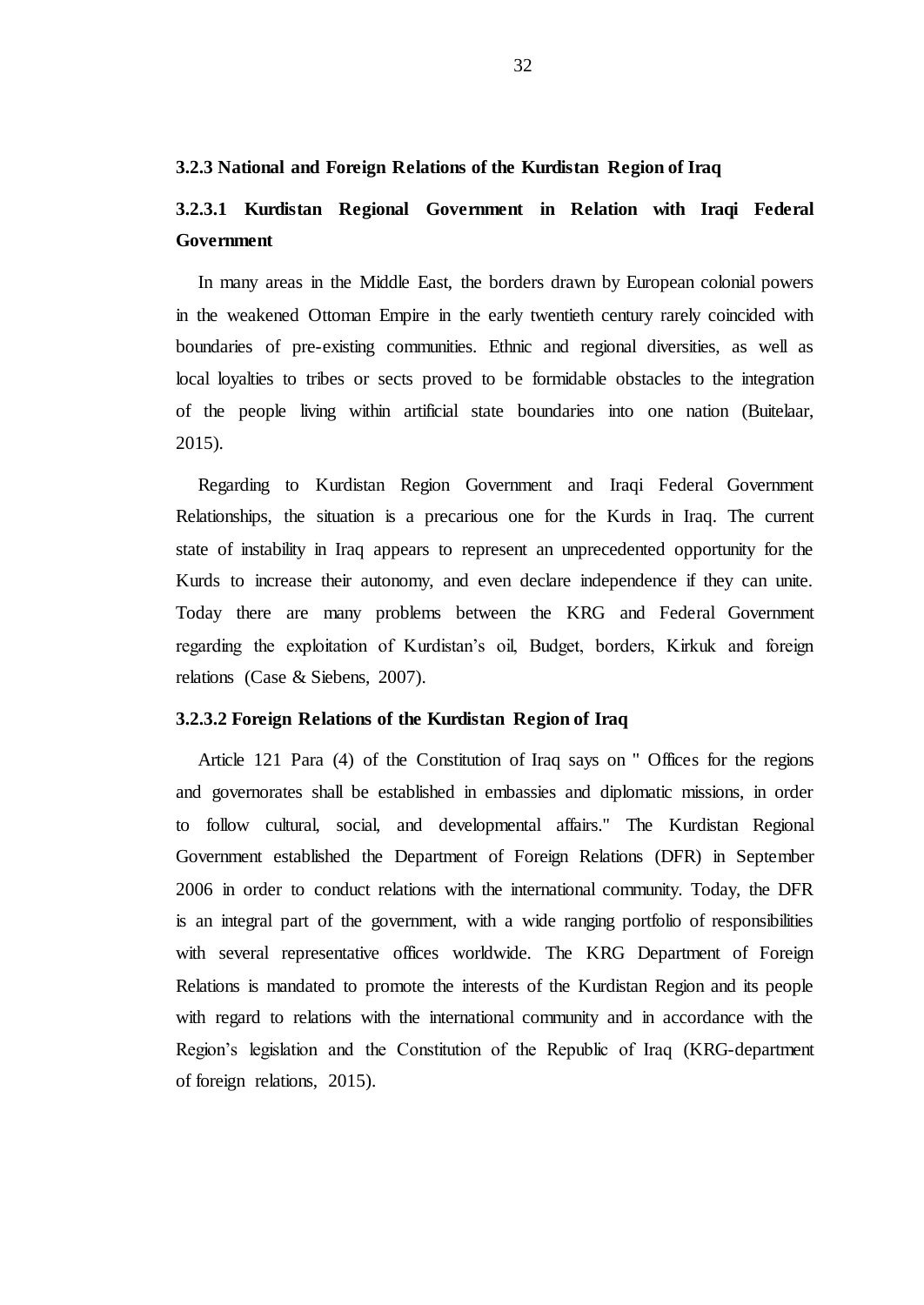Today more than thirty Consulates and Foreign Offices are available in Kurdistan Region of Iraq, for example:

- Consulate General of the Islamic Republic of Iran
- Consulate General of the Republic of Turkey
- Consulate General of the United Kingdom
- Consulate General of the United States of America
- Consulate General of the Hashemite Kingdom of Jordan
- Consulate General of the United Arab Emirates
- Consulate General of the State of Kuwait
- Embassy Office of the Republic of Korea
- Embassy Consular Office of the Republic of Italy
- Embassy Office of the Kingdom of Sweden
- Consular Office of Romania
- Commercial Office of the Republic of Bulgaria
- UNAMI Regional Representation Office
- ICRC Regional Office

On the other hand; the Kurdistan Regional Government has these offices abroad:

- KRG Representation in Commonwealth of Australia
- KRG Representation in the Republic of Austria
- KRG Mission to the European Union
- KRG Representation in the Republic of France
- KRG Representation in the Federal Republic of Germany
- KRG Representation in the Islamic Republic of Iran
- KRG Representation in the Republic of Italy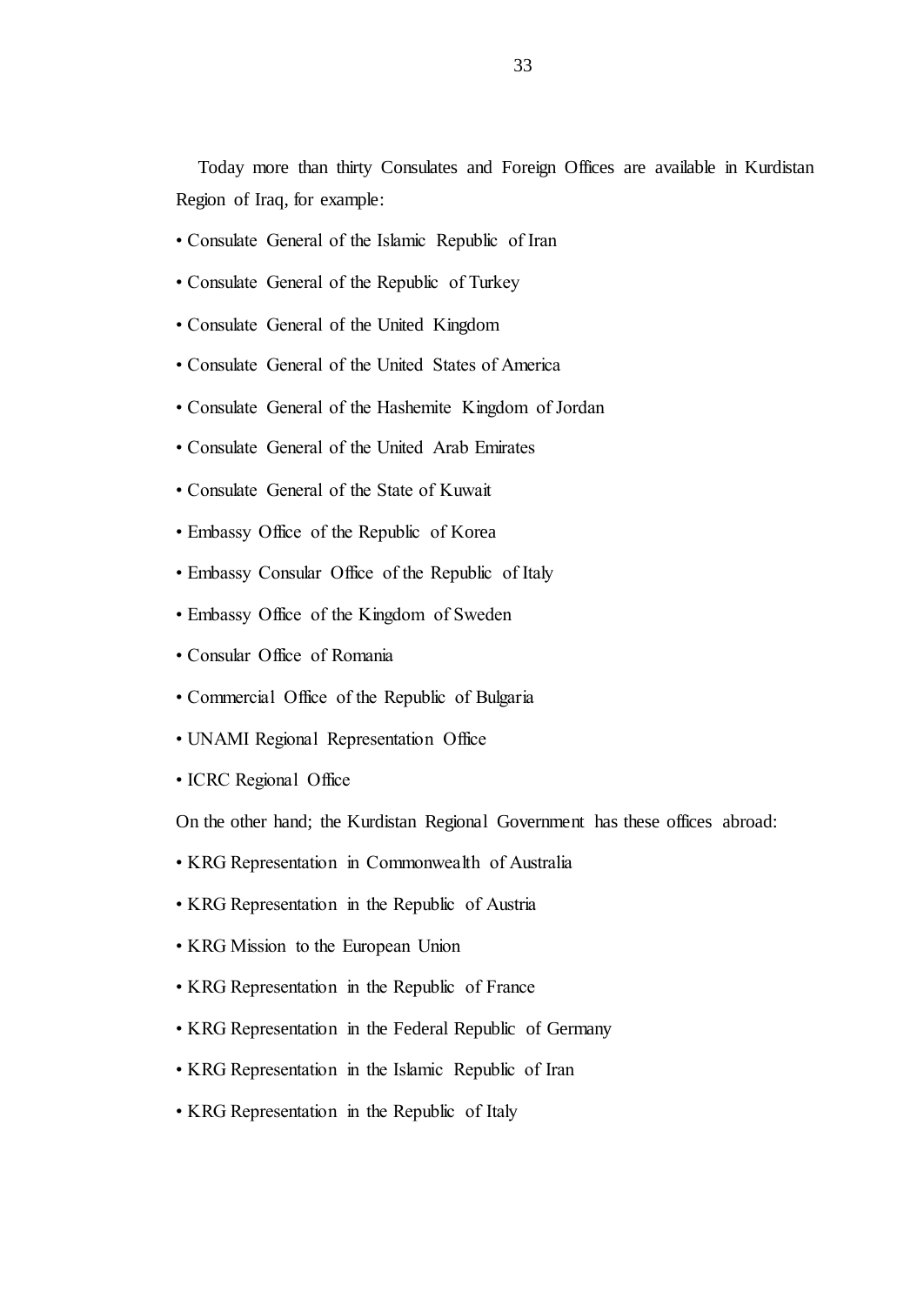- KRG Representation in the Republic of Poland
- KRG Representation in Russian Federation
- KRG Representation in the Kingdom of Spain
- KRG Representation in the Kingdom of Sweden
- KRG Representation in the Swiss Confederation
- KRG Representation in the United Kingdom
- KRG Representation in the United States of America (KRG-department of foreign relations, 2015).

#### **3.2.5 The Current Security Situation of Kurdistan Region of Iraq**

Unfortunately, the security situation is not normal in Iraq and KRI. Today Iraq is a base of many powerful terrorist groups including Islamic State in Iraq and the Levant (ISIL) (BBC news, 2014). Most analysts agree that Iraq"s present situation is the result of the fall of Saddam Hussein, this because the fall of Saddam is implied as the fall of Sunni rule in Iraq. Under the supervision of the U.S. army, state control was handed over to the country's majority group of Shi'a Muslims. Members of Saddam Hussein's Ba'ath network, including police, teachers and the whole army were sacked. Eventually, the US policy of favouring the Shi'a and marginalizing the Sunni resulted in a Sunni insurgency and an outburst of sectarian violence. The Prime Minister (Maliki) regime adopted the attitude of the winner taking it all. Sunni leaders were imprisoned and tortured, and no civil services were supplied in the Sunni region. Consisting of Shi"a Muslims from the south, the army that was supposed to defend the northern territory against jihadist groups was not strongly motivated, nor did it get much support from the local population. The army more or less collapsed when in the spring of 2014, the jihadist group, known by the name of ISIL took over control in the north in collaboration with Sunni tribes that were disappointed in the Shi"a-led Iraq regime (Buitelaar, 2015).

On August 2014, the ISIL fighters attacked the KRI, firstly they captured the city of Sinjar, and they killed many Civilians there. The ISIL fighters also wanted to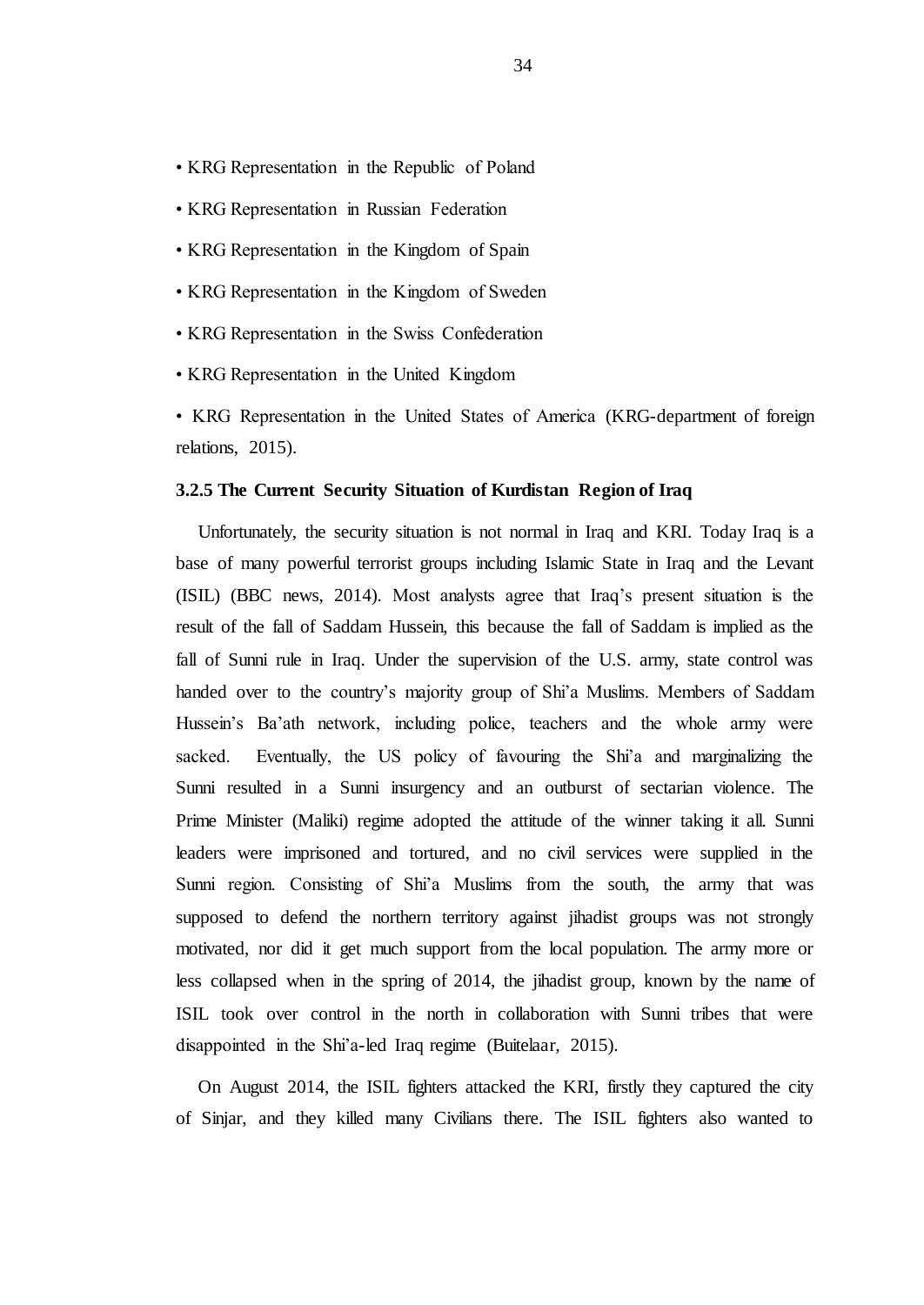capture the Kurdistan Regional capital (Erbil), Kurdish forces and (ISIL) fighters clashed in a town only 40 kilometres southwest of Erbil in northern Iraq (Al arabiya news, 2014). In 8 August 2014, The U.S. military conducted a targeted airstrike against ISIL near Irbil, two F/A-18 aircraft dropped 500-pound laser-guided bombs on a mobile artillery piece near Irbil, ISIL was using this artillery to shell Kurdish forces defending the city (U.S. Department of Defense, 2014).

Now the Kurdistan Region has 1,000 kilometres of border with the terrorists. This constituted a huge threat to them. From August 2014 to 22 March 2015, 1152 Kurdish soldiers were killed and 5633 others were wounded. On the balance, Kurdish leaders believe that they will succeed in the war against ISIL. They remained optimistic about their territorial and political gains, and believed that the Kurdish security forces will be able to prevent ISIL attacks. Their efforts to navigate the situation will have a major impact on both the struggle in Iraq and the regional strategic situation (Jamestown foundation, 2014).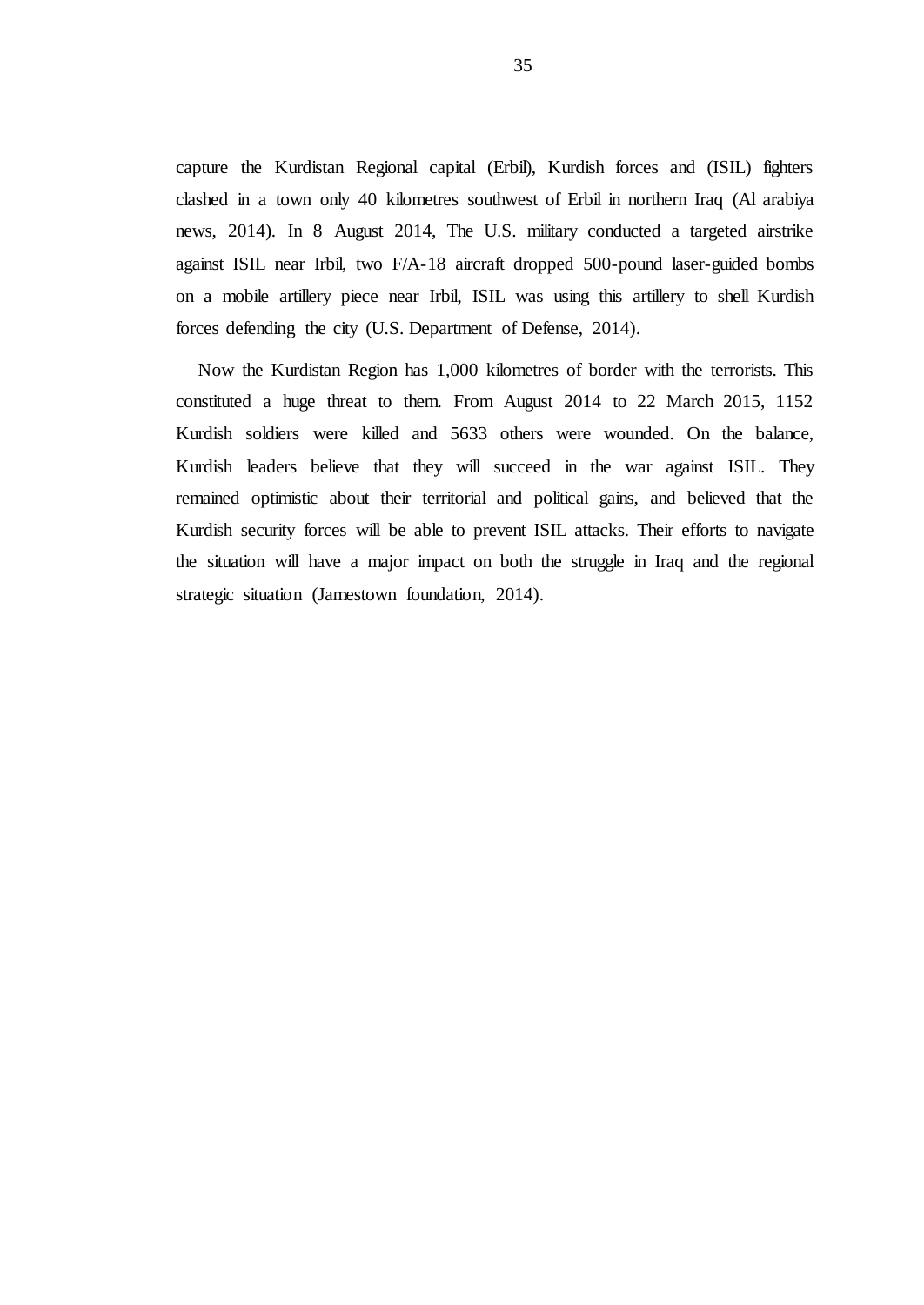#### **3.3 The Future**

#### **3.3.1 The Kurdish Claim to Independence**

With the fall of Saddam Hussein's autocratic government, following the US led invasion of Iraq in 2003, a great opportunity was created for Kurds to achieve their goal of creating an independent state by granting Iraqi Kurds formal but limited autonomy in the form of KRI within the Iraqi state. However, the changing political situation in after the recent withdrawal of American troops and circumstances for the minority Kurdish ethnic group has continued to worsen (Case & Siebens, 2007).

The Kurdish leaders have repeatedly said we want independence from Iraq. Therefore on 23 Jun 2015, The Kurdistan Parliament; legislated the Law No. 4 (Elections and Referendum Law, 2014).

#### **3.3.1.1 The Self-determination to KRI in Accordance with International law**

Self-determination – the right of the peoples to freely determine their political status and to pursue their economic, social and cultural development – is a compelling legal concept for many groups seeking greater autonomy. The protection of the people and their freedom from a repressive authoritarian regime is a desire that is expressed by the people collectively. The right of self-determination is now generally accepted as a recognized international legal principle, even if its precise scope is unclear (Yildiz, 2004).

Article 1 of the Montevideo Convention refers to that the state as a person of international law should has a permanent population, a defined territory, government, and capacity to enter into relations with the other states **(**Montevideo Convention, 1933). The third principle of the Atlantic charter; respects the right of all people to choose the form of government under which they will live. And it wishes to see sovereign rights and self-government restored to those who have been forcibly deprived of them **(**Atlantic Charter, 1941). The Article 1 of the International Convention on Civil and Political Rights, (1966) reads as ''All peoples have the right of self-determination.'' Articles 1, 2 and 55 of The Charter of the United Nations (1945) are also regarding to the Self-determination.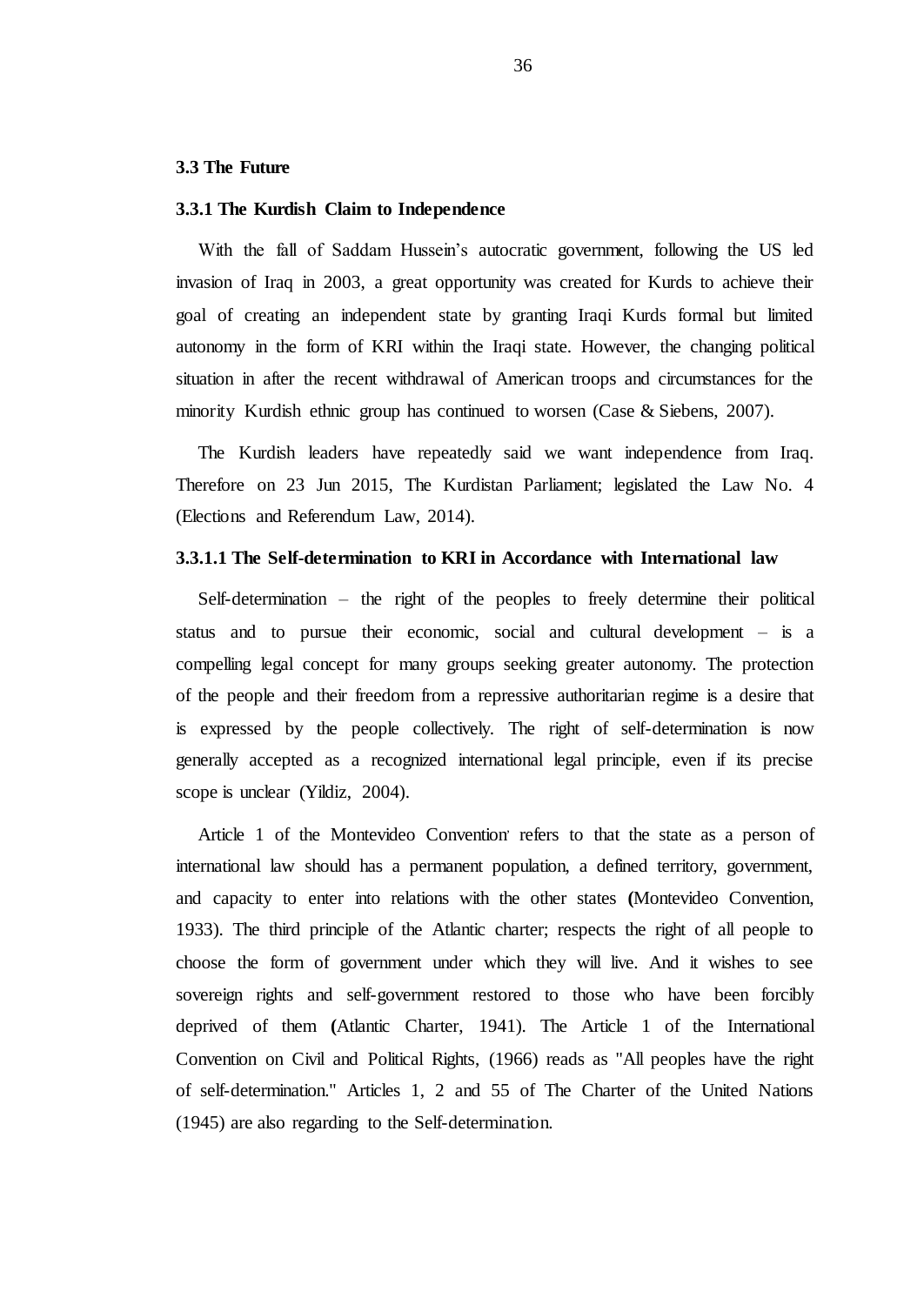Moreover, there are many resolutions which were issued by the United Nations, and regarding to the Self-determination, for example, resolution 421 on 4 December 1950, resolution 545 on 5 February 1952, resolution 2625 in 1970 and…etc (Abdulkhaliq, 2012).

In the light of the above, I noted that the KRI has the right to self-determination and there are no any Contraindications in international law to stopping KRI; in the declaration of an independent State. However, it is not easy at the moment, because the national, regional and international situations are not conducive. Moreover and from 1992 to this moment; The Kurdistan Regional Government has failed to make a good reform plan at various sectors. Further, it doesn't own a National Army because it was divided on the both Political parties KDP and PUK after Civil War 1992. Further, the Kurdistan Region has a war with the ISIL on its boarder. On the other hand, the Federal Government and some Iraqi political parties are rejecting the Kurdish Independence (Rudaw news, 2015).

Regarding regional response, Iran rejected the Iraqi Kurdish independence (Middle East eye, 2014); while the Turkey's position is not clear as I see it today.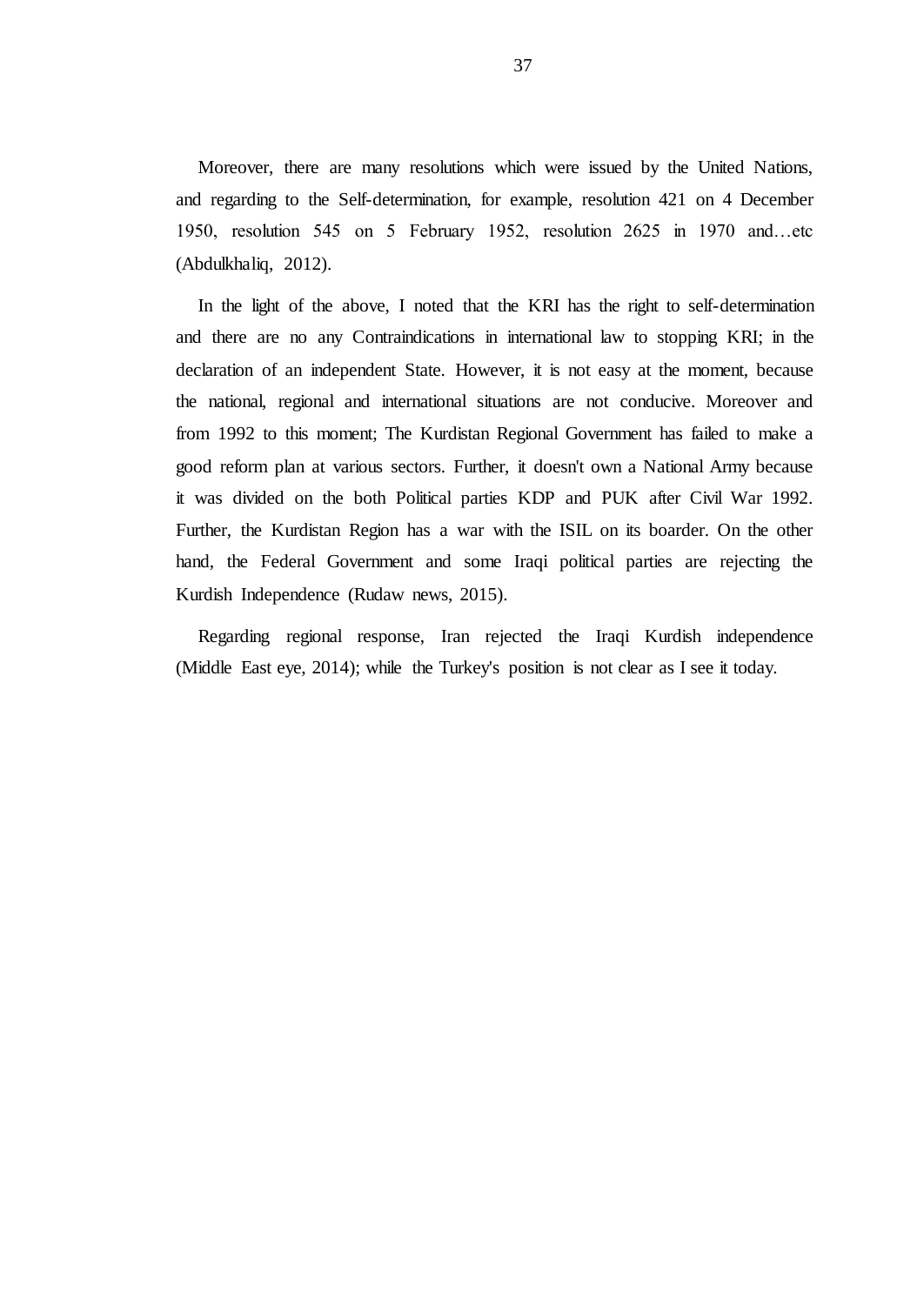#### **CHAPTER 4**

# **AVIATION LAW IN KURDISTAN REGION/ IRAQ IN RELATION WITH INTERNATIONAL AVIATION ORGANIZATIONS**

#### **4.1 Aviation Law in Iraq and KRI**

Historically the aviation field like other fields has been ignored by Iraqi governments because Iraq has been engulfed by problem from its creation up to this moment. On the other hand, the development of aviation law started from Europe after the Second World War.

In 1947, Iraq ratified on the Chicago Convention and became a member of ICAO. In 1996, Iraq became a member of ACAC **(**Iraqi Civil Aviation law, 1974, art. 1).

Civil Aviation is administrated by Ministry of transportation (Iraqi Civil Aviation Authority) according to the Civil Aviation Law No. 148 of 1974 and the system No. 6 of 1996.

Regarding KRI; the federal civil aviation law is applicable there, however, KRI legislated the law of establishment of civil airports in KRI (Law No. 18 of 2008), but the establishment was not established yet.

#### **4.1.1 Iraqi Civil Aviation Authority (ICAA)**

The agency responsible for the coordination and ensuring compliance with laid down regulation is the (ICAA). It operates under the provisions of Annex 9 (Facilitation) of the Chicago Convention. The ICAA is responsible for coordinating with other Iraq agencies for the development and implementation of policy and coordination of ICAO matters. The (ICAA) is the specialist aviation regulator in Iraq. The activities of the ICAA include airspace policy, flight permissions, safety regulations and economic regulations. New carriers wishing to operate in Iraq must receive full approval from ICAA prior to flight commencement (ICAA, 2015).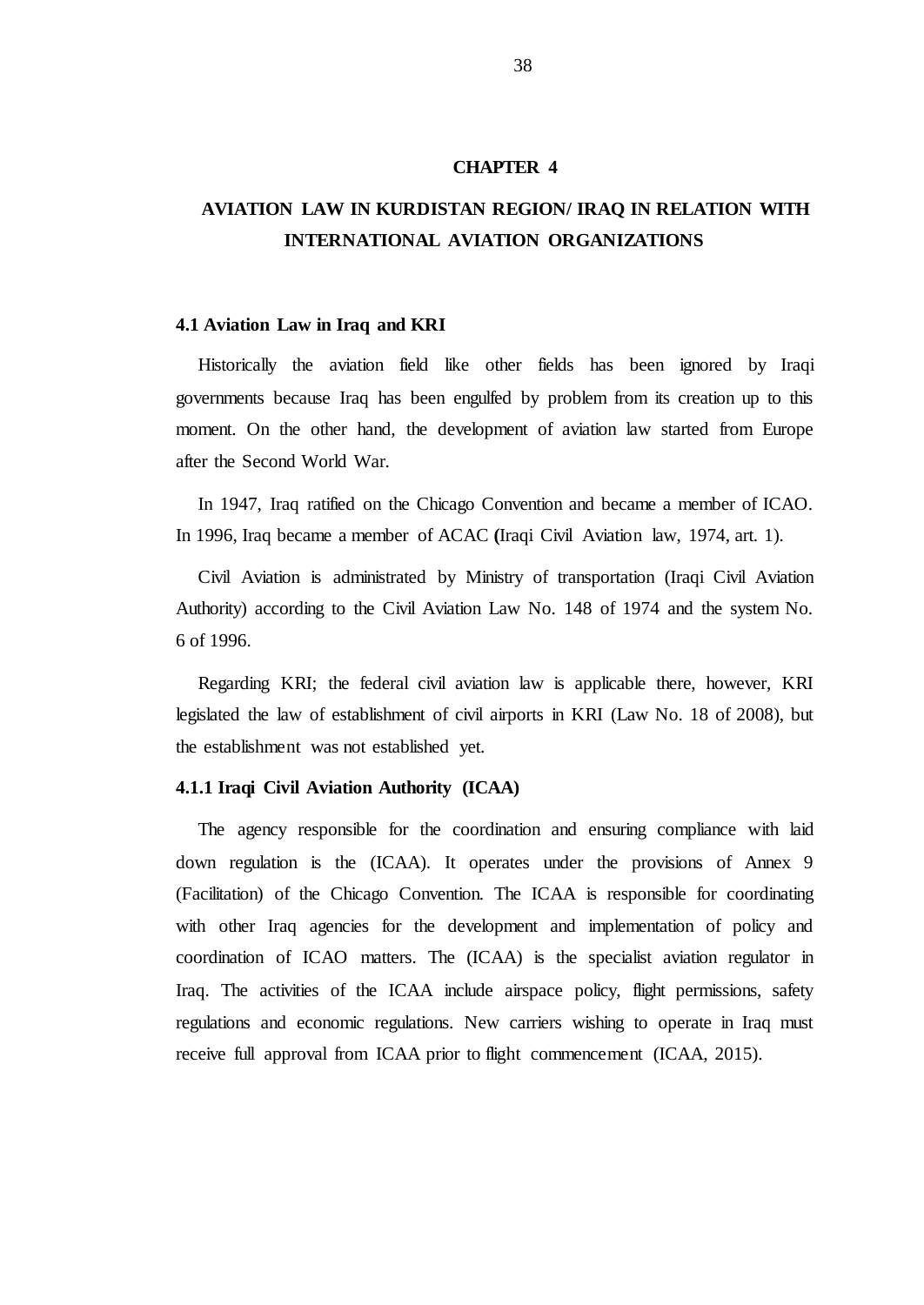#### **4.1.2 The Importance of Ministry of Transportation of Iraq for KRI**

The KRI has numbers of Ministers in the Federal Government because the Iraqi government runs a Consensus government between the Iraqi Components. The KRI can choose the ministry of transportation, for the purpose of development of civil aviation in KRI, because the ministry of transportation especially the Iraqi Civil Aviation Authority (which is a branch of the Ministry of transportation) is a relevant authority to regulate the civil aviation affairs in Iraq and the KRI. The ministry of transportation has the function of supervising the transport and communications sector **(**Iraqi Ministry of Transportation and Communications law, 1994). Moreover, and according to the Iraqi Civil aviation law (Law No. 148 of 1974); namely Article 5; ICAA is responsible for all civil aviation Affairs in the Country. It also has the other important functions and, in particular, the following functions:

a. Iraqi Civil Aviation Authority holds the drawing of air transport policy in Iraq;

b. Recommending to join the international civil aviation agreements, or to sign it, and the proposal to hold bilateral air agreements with other countries **(**Iraqi Civil Aviation Law, 2000, art. 4);

c. Approve on applications which are submitted for the purpose of establishing new airlines in the Country;

d. Ensure the safety of civil aviation under the laws and regulations **(**Iraqi Civil Aviation Law, 1996, art. 2).

## **4.1.3 Airports in Kurdistan Region of Iraq**

There are in KRI; two Airports, both Airports are International.

 a. Erbil International Airport: Erbil International Airport is located Northwest of Erbil. The airport is built on the same location with where the Al-Ba"th regime uses as her airfield for their military base until 1991. With the collapse of the former regime in Iraq in 2003, the KRG decided to build a civil airport to serve as her connection to the rest of the world. The construction of the commenced On July 1st, 2003, and on December 15th, 2003 the first aircraft landed at Erbil airport and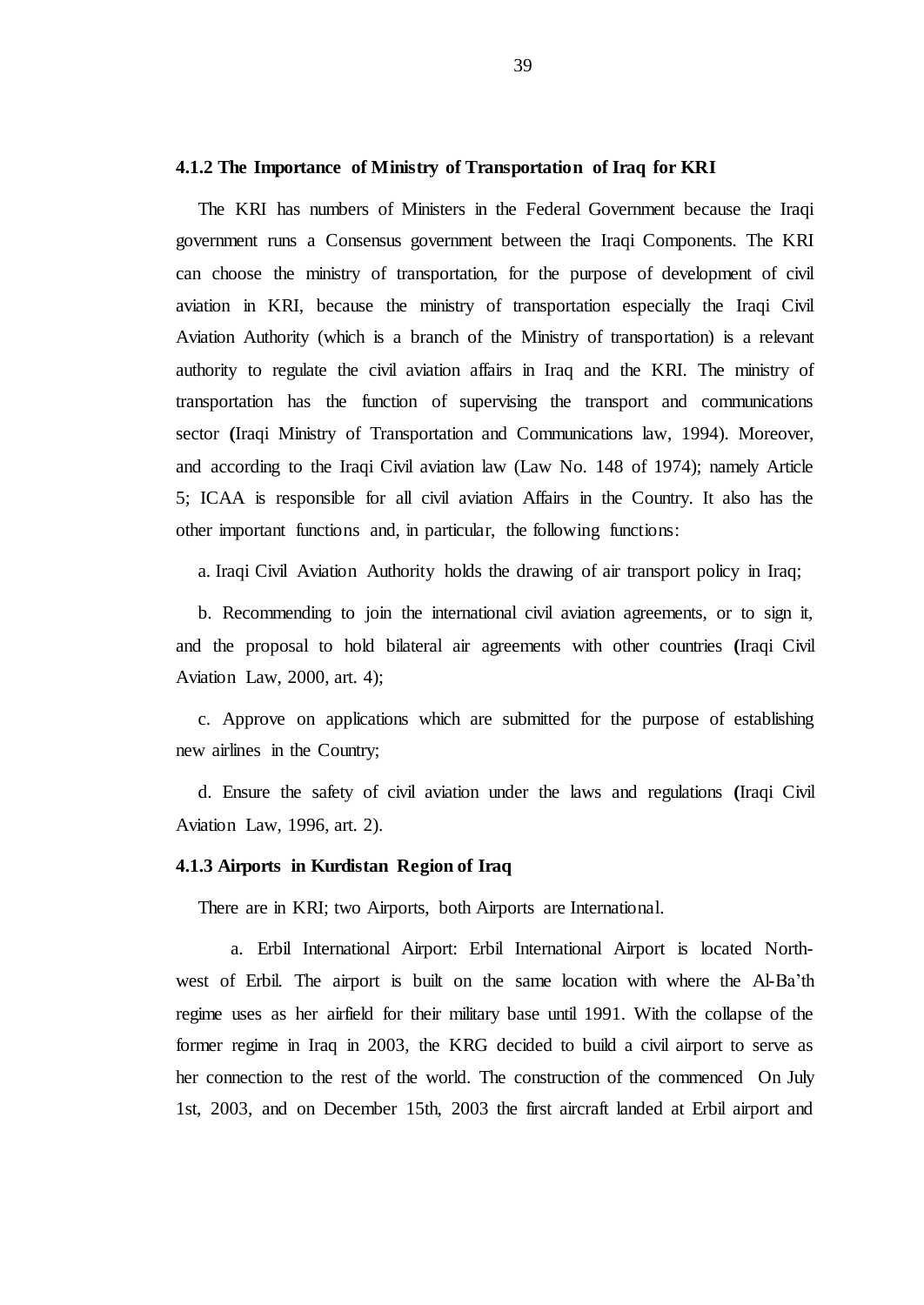flight between Kurdistan Region and the neighbouring countries started afterwards until 2005 when direct flights from Kurdistan to Europe started by Kurdistan Airlines. On 26th, May 2005 the Airport was given an ICAO code (ORER). The IATA code (EBL) (Erbil International Airport, 2015).

 b. Sulaymaniyah International Airport: On December 2003 the construction work Sulaymaniyah International Airport was started in December 2003 by a Turkish company in accordance to the ICAO specifications requirements for international airports. The airport was officially opened for flight operations to all types of aircraft and all flights (Passengers and Cargo) on 20th July 2005. The airport is located North West of Sulaimaniyah city at a distance of approximately 15 km from city centre. The total area of the airport is approximately 13.5 square kilometres. The ICAO code is (ORSU) while IATA code is (ISU) (Sulaymaniyah International Airport, 2015).

#### **4.2 The Importance of International Aviation Organizations for the KRI**

Indeed, the aviation law has an international nature, so the International Aviation Organizations are very important because they have the duty and function of codification of the principles and techniques of international air navigation and development of air transport. Iraq and KRI like other states; need to IAO; for development of their air transport sector. Moreover, the KRI is a landlocked region and has plans for its independence but its land borders are usually not safe.

KRI is situated as a landlocked Region; it borders Syria to the west, Iran to the east and Turkey to the north (KRG, 2015). This means that in order to export and import, it needs to do that through the land borders through an agreement with its neighbours. As it stands now, all borders are not safe because there are hostilities close to KRI borders, the federal government of Iraq and Syria have hostilities with the Islamic State in Iraq and the Levant (ISIL), Iran with Party for a Free Life in Kurdistan (PJAK) and Turkey with the Kurdistan Workers' Party (PKK). So I believe that the Air transport is safer than land transport.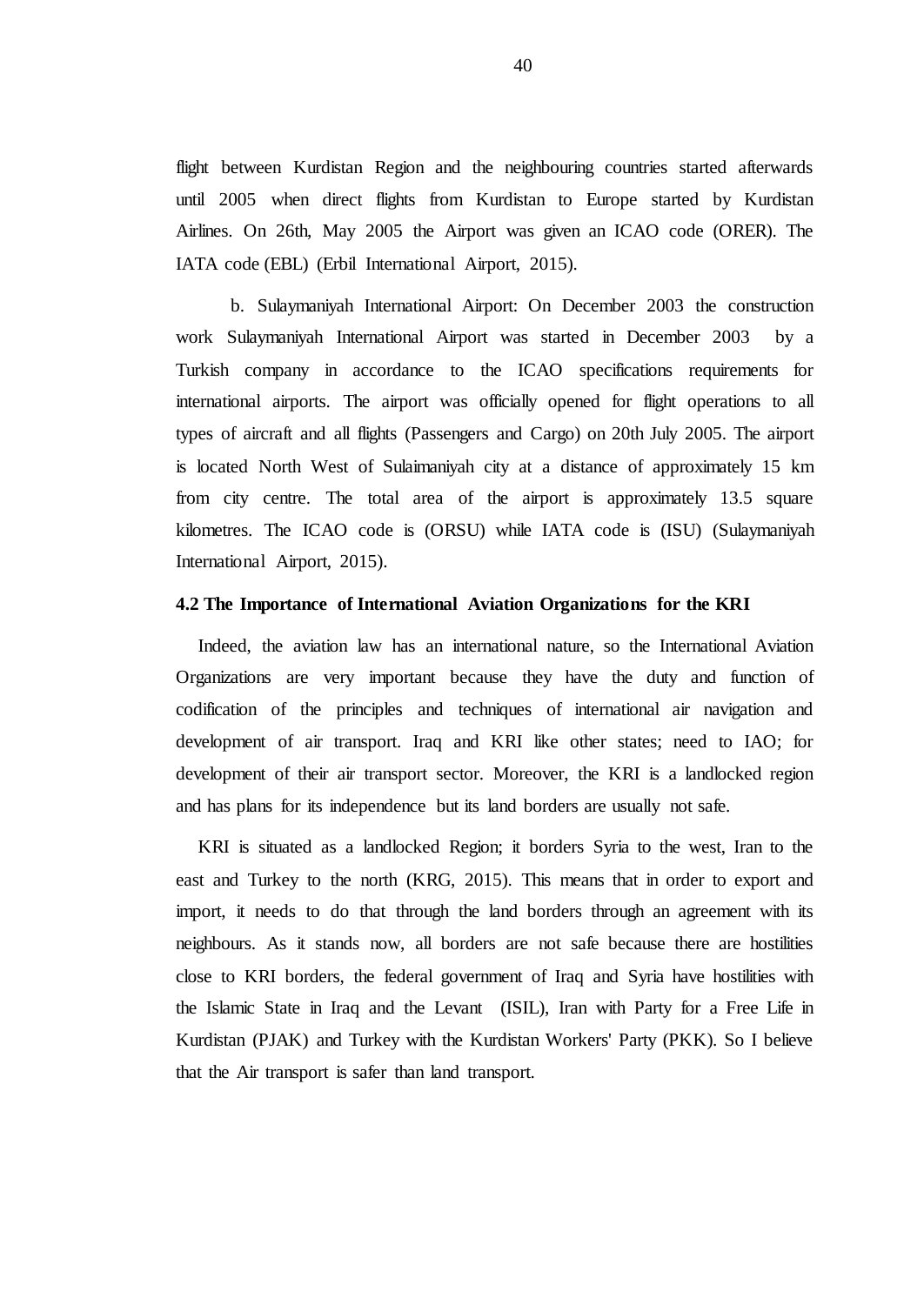On the other hand, the KRI has a plan to independence but there is no any particular plan for the development of the aviation field yet. The federal government is governing the aviation matters in the country, the Kurdish representatives in the federal government have failed to adopt a new aviation law and identity for KRI authorities regarding to Aviation.

#### **4.3 Aviation Law in Kurdistan Region of Iraq in Relation with ICAO**

ICAO is a specialized agency of the United Nations (European commission, 2015). It was established under an international Convention (Chicago Convention 1944). If KRI has the plan to seek membership in ICAO; it should be in accordance to the Chicago Convention and Iraqi laws.

#### **4.3.1 Membership in ICAO between the Chicago Convention and Iraqi Laws**

Although the Chicago convention does not contain a specific membership clause, Article 91-93 bis are predicated on the principle that only sovereign states may adhere, or be admitted, and thereby become a member of ICAO. Therefore territorial units of sovereign states, even if they enjoy a large degree of autonomy, cannot become members of ICAO in their own right. The question that keeps coming up as early as 1948 in the case of application of Trieste, which could not be entertained, as Trieste was not a sovereign state. The practice of the organization in relation to the question of whether a candidate state is to be regarded as a sovereign State has relied largely on the practice of the United Nations. This applies also in relation to Taiwan, or as it is also referred to, Taipei-China. As the People"s Republic of China maintains the one-China theory under which Taiwan is part of one China, along with Hong Kong and Macao, the United Nations and hence ICAO do not recognize separate statehood for Taiwan. Consequently, Taiwan is neither a member of the UN nor of ICAO (Weber, 2007).

Regarding Iraqi laws; the federal government has the authority to submit an application to the international organizations regarding the membership in them. Article 110 of the Constitution of Iraq reads as ''The federal government shall have exclusive authorities in the following matters (First: Formulating foreign policy and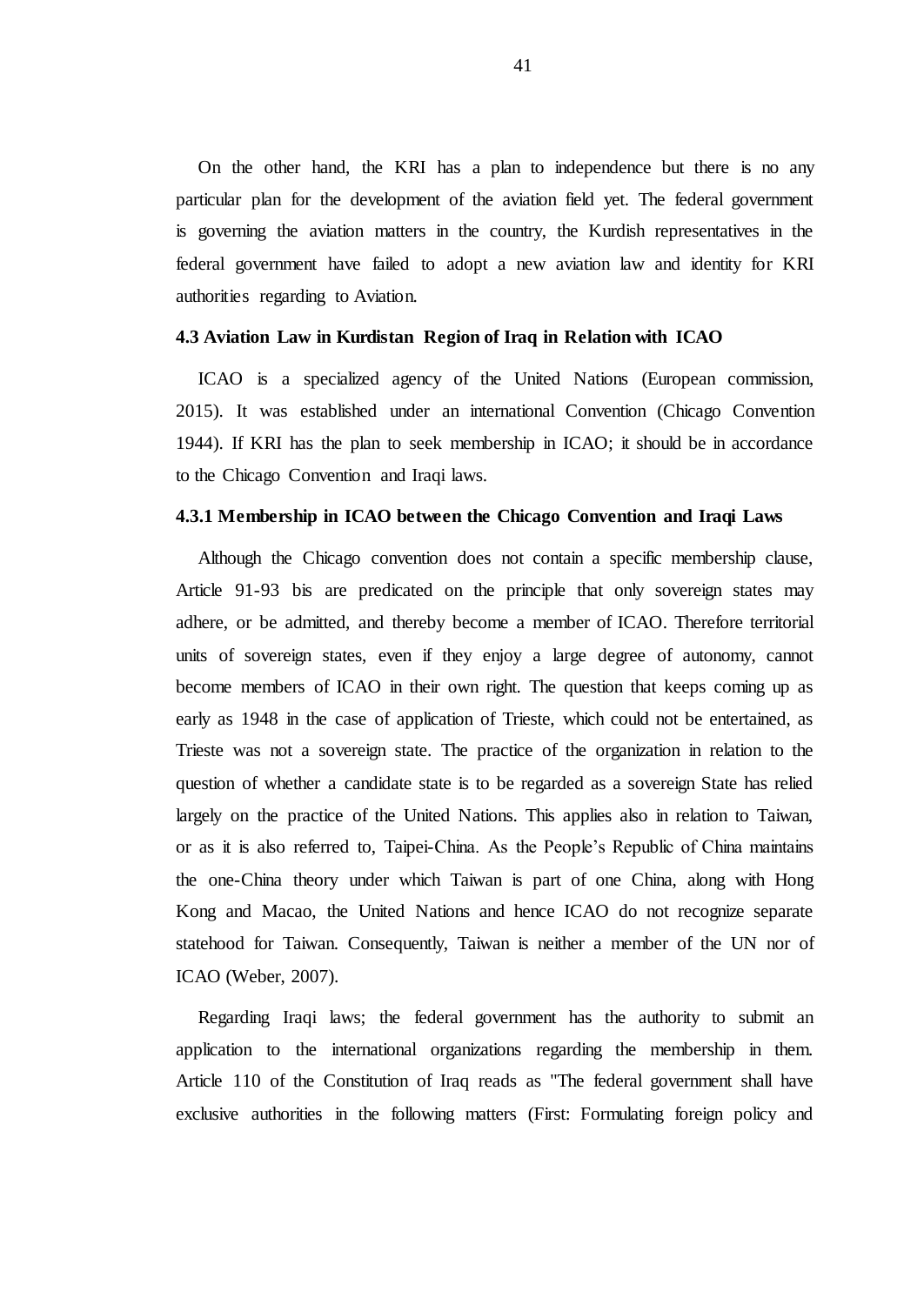diplomatic representation; negotiating, signing, and ratifying international treaties and agreements)''. On the other hand; and according to Iraqi civil aviation law; the Iraqi Civil Aviation Authority has functions to recommending to join the international civil aviation agreements, or to sign it, and the proposal to hold bilateral air agreements with other countries **(**Iraqi Civil Aviation Law, 2000, art. 4).

Although the KRI has the department of foreign relations and offices in Iraqi embassies and diplomatic missions in some Countries, and they may be interesting to itself; while the KRI does not have the power to signing, and ratifying international conventions; because the federal government owns the mentioned authorities (Constitution of the Republic of Iraq, 2005, art. 110).

#### **4.3.2 Kurdistan Region of Iraq May Has Representative of Iraq in ICAO**

Since 2005, the federal powers have been divided into basic components according to their agreement; the Prime Minister for Shia, the Speaker of the Parliament for Sunni and the President of the Republic for Kurds. KRI also has some ministers in the federal government. The Kurdish leadership can try to have the seat of the representative of Iraq in ICAO because it is important for KRI. The KRI will have direct contacts with the representative of Iraq in ICAO. The Ministry of Transportation and Iraqi Civil Aviation Authority are also important for KRI because they have powers to regulating the civil aviation matters in Iraq **(**Iraqi Civil Aviation law, 1974, art. 2)

#### **4.4 Aviation Law in Kurdistan Region of Iraq in Relation with IATA**

IATA as an international association for the world's airlines; has a big role in air transport, especially the safety, security, foster air commerce and to study problems connected therewith by means of collaboration among airlines engaged directly or indirectly in international air transport service (Fong, n.d.). Today it has some 260 members from 117 nations in every part of the globe. Carrying 83% of the world's air traffic (IATA, 2015).

According to IATA Articles (Articles of Association 1945), the Membership in IATA is open to Iraq and KRI airlines like any airline (Alwa, 2012).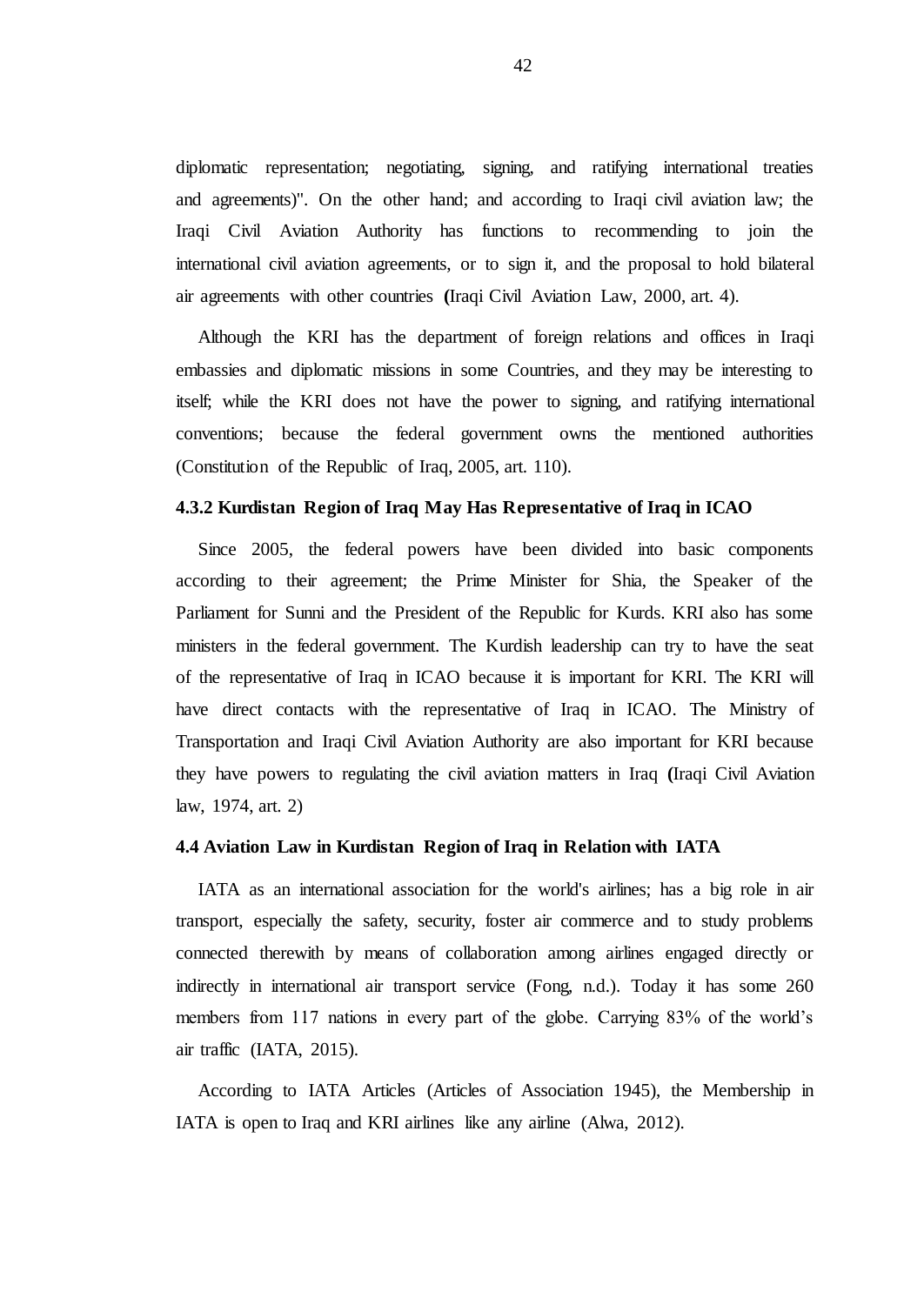# **4.4.1 Membership in IATA Accordance to IATA Articles and Iraqi Civil Aviation Law**

The Article 5 of Articles of Association; contains some criteria for eligibility. An applicant Airline must meet those criteria to be eligible for IATA membership. According to Article 5; the following documents are expected to be submitted by airlines that are applying for membership: evidence showing that you have operated an Air Service, Maintain a valid IATA Operational Safety Audit (IOSA) Registration or equivalent, has operated an Air Service for a period of not less than two (2) years, a copy of the Air Operator"s Certificate (AOC), or its equivalent, valid for a minimum period of six (6) months, issued and certified by the relevant authority in the Applicant Airline"s country of registration, together with any applicable operational specifications **(**Articles of Association of IATA, 1945, art. 5).

Regarding KRI, the question may come up; is KRI or federal government the relevant authority to issue and certify the Air Operator"s Certificate (AOC) in KRI? Although the Constitution of Iraq 2005, does not contain a clear answer to the above question; while the article 125 refers to ''All powers not stipulated in the exclusive powers of the federal government belong to the authorities of the regions''. In practice, the Iraqi civil avian law (No.148 of 1974) is applicable in the federal government and KRI. According to the Iraqi Civil aviation law; namely Article 5 ''The Civil aviation authority is responsible for all civil aviation Affairs in the Country''. On the other hand and according to Article 5 of the Iraqi Civil Aviation Law (No.55 of 2000); the Application for establishing the national airlines must be submitted to the civil aviation authority, and it has the authority to approve or modify or reject **(**Iraqi Civil Aviation law, 1974, art. 5).

Further; the Article 7 of the law of Establishment of Civil Airports in KRI (Law No. 18 of 2008), contains that the relationship between the Establishment of Civil Airports in KRI and international Organizations will be in coordination with the Iraqi Civil Aviation Authority.

The problem came up; when Kurdish parliamentarians in Federal Parliament failed to discuss and issue a new civil aviation law for Iraq; and in the light of the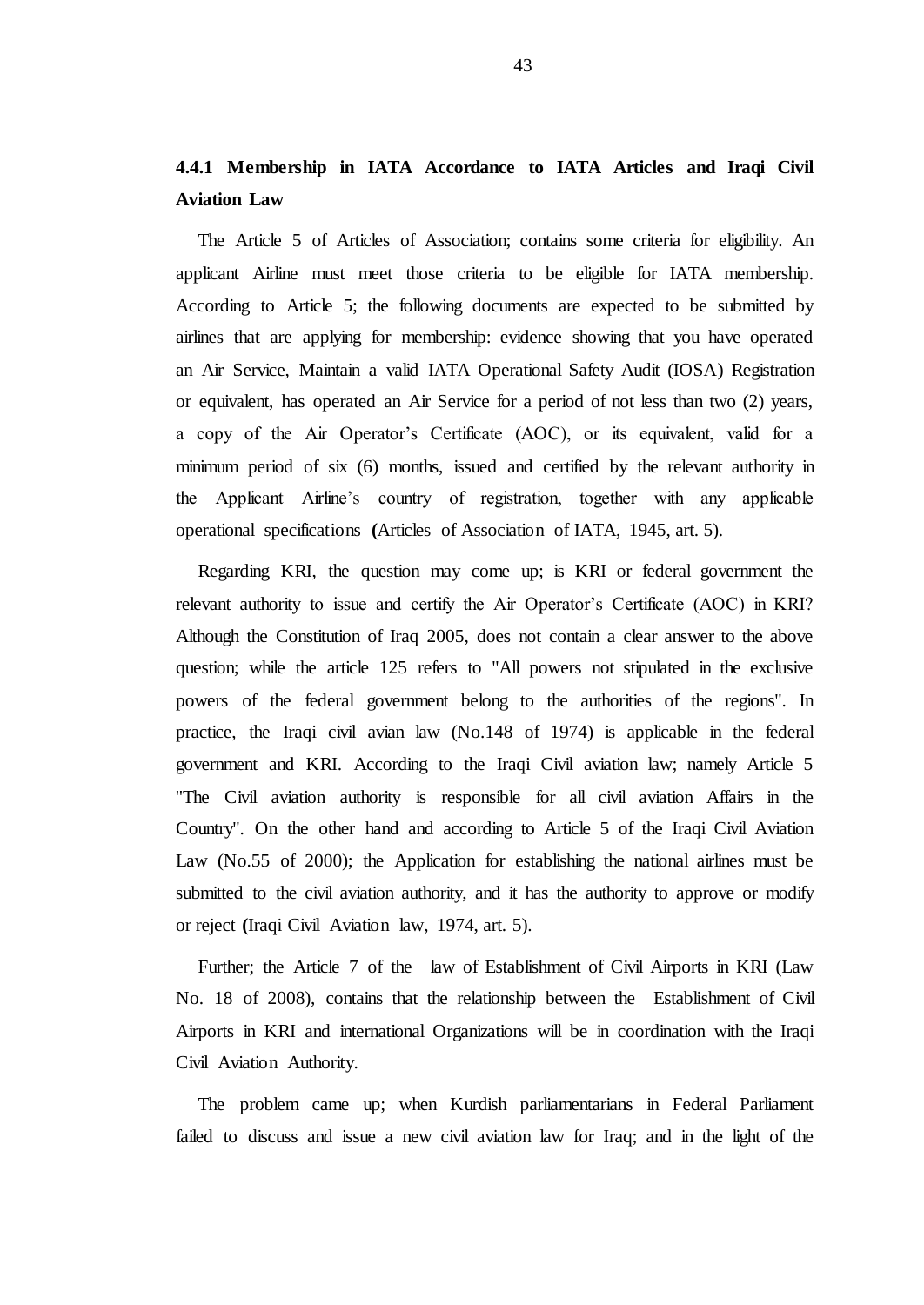federal constitution 2005; because the Iraqi civil aviation law was issued from 1974; when Iraq was not Federation State.

# **4.4.2 The Procedures to Establish an Airline Company in Kurdistan Region of Iraq**

Indeed, the Iraqi Civil Aviation law and ICAA rules are applicable in KRI, and ICAA has the duty and function to approve and establish the new Airlines in Iraq and KRI. While Article 7 of the law of Establishment of Civil Airports in KRI refers to that the KRI authorities have an authority to give the working licenses to those Aviation Companies who want to open their offices in KRI.

All new carriers desiring to operate in or over Iraq must provide an application containing the information to the Iraqi Civil Aviation Authority (ICAA, 2015).

ICAA must approve the landing, departure, and overfly Iraq of all aircrafts. In order to fulfil this task, documentation that is required is provided directly ICAA as required by their statutes. Flights that must overfly the Iraqi airspace must obtain all the necessary permission to do so. Furthermore, only civil operators and state flights approved by the ICAA are authorized to overfly Iraqi airspace. On the other hand; the Application of first intended flight if applied through diplomatic channels should be done at least fifteen days with all the necessary documents before the flight or, at least, seven days to the ICAA prior to the commencement of the first intended flight, and the carriers must be approved by the ICAA (ICAA, 2015).

#### **4.5 Aviation Law in Kurdistan Region of Iraq in Relation with ACAC**

ACAC is an Arabic specialized Organization of the League of Arab States; it is a Regional Organization which aims to foster coordination and cooperation between the Arabic States (ACAC, 2015).

Although the Kurds in Kurdistan Region of Iraq (KRI) have their languages and their cultures, and they are not a part from Arabic Nation but they need to have relationships with Arab Countries, because the KRI is still a part from Iraq, and Iraq is part of Arabic Nation, and is also a member of the League of Arab States and ACAC.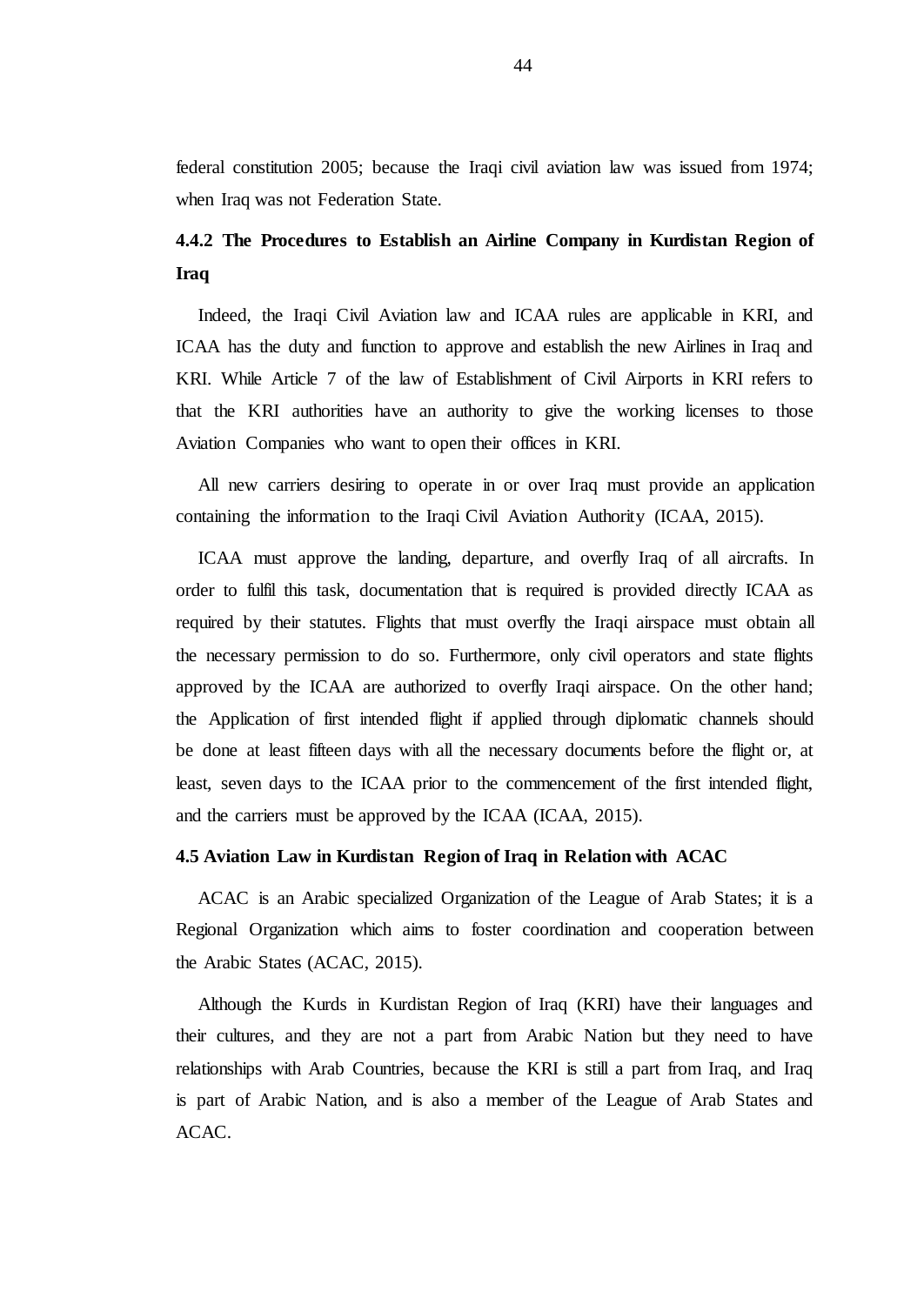# **4.5.1 Membership in ACAC Accordance to Arab Civil Aviation Commission Agreement**

The scope of applicability of the Arab Civil Aviation Commission agreement is within the Arab States only; namely the members of the League of Arab States. In the light of Article 2 and Article 3 of the Arab Civil Aviation Commission agreement; KRI does not have right to be a member of the League of Arab States nor of ACAC, because it is not a State (it is a regional government within a state) and it is not in scope of Arab States. The only way to access ACA is through the federal government **(**ACAC Agreement, 1994, art. 2 and 3).

#### **4.5.2 Kurdistan Region of Iraq May Has Representative of Iraq in ACAC**

As I referred before, Iraq is a member of ACAC. And according to Article 8 of the Arab Civil Aviation Commission agreement; the Director General of ICAA is the representative of Iraq in ACAC **(**ACAC Agreement, 1994, art. 8).

I explained before that the powers and Authorities in the federal government are divided into the basic Components according to their agreement after every election. So the Kurds can negotiate with other Components with regard to the administration of ICAA. If they agree to give the administration of (ICAA) to Kurdistan Region it will as the representative of Iraq in (ACAC) directly.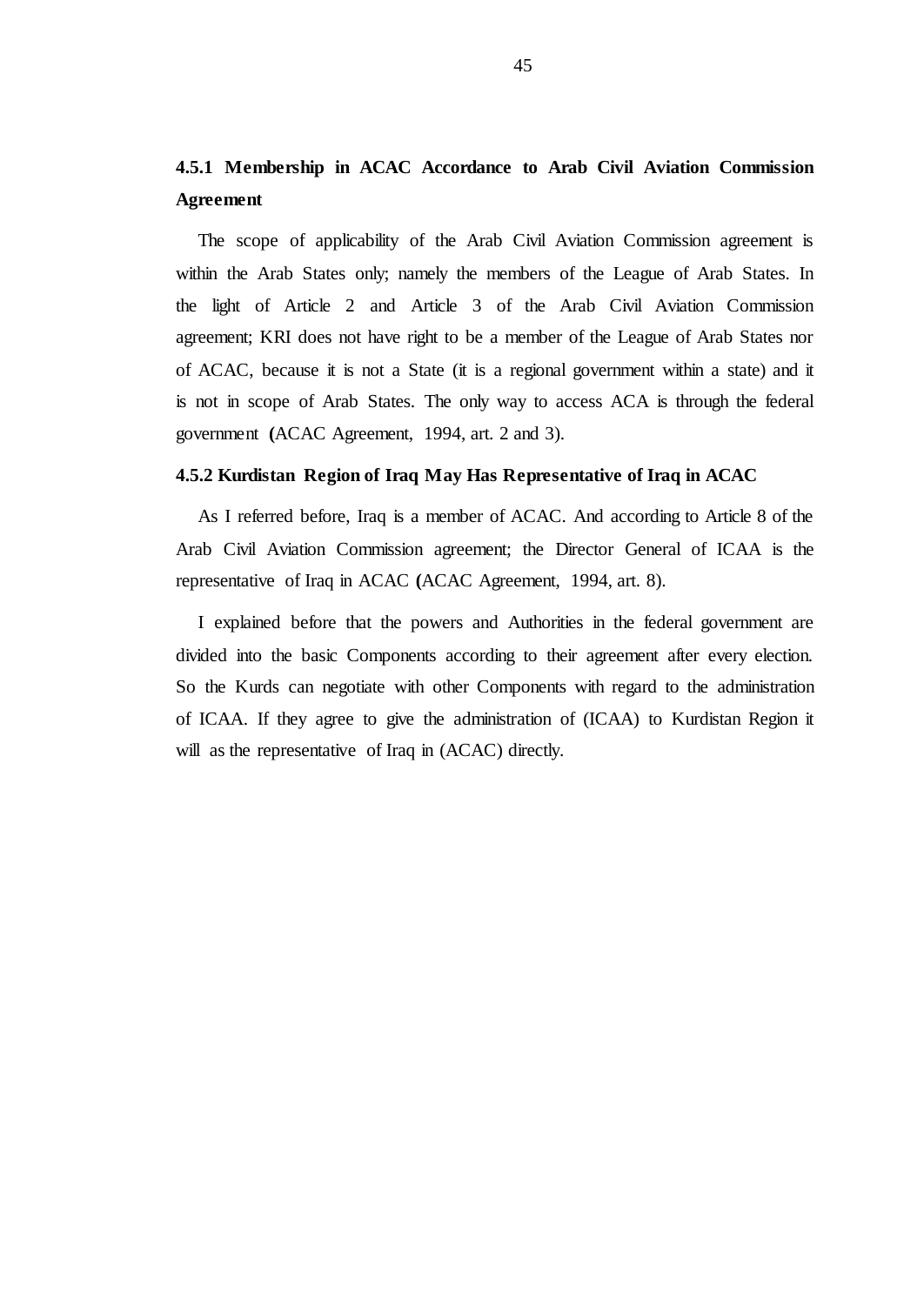#### **CONCLUSION**

The conclusion aims to present the results of the study in the light of the International Conventions and Iraqi domestic laws, which dealt with the subject in, order to arrive at recommendations to help the Kurdistan Regional Government (KRG), to make a good plan to create relations with international aviation organizations and develop the civil aviation sector in KRI.

This thesis made the following important findings:

1. International aviation organizations (ICAO, IATA and ACAC) aim to encourage the development of airways, airports, and air navigation facilities for international civil aviation. ICAO is a UN specialized agency. It is the global forum for civil aviation. And IATA is an international trade association for the world's airlines. Finally; the ACAC is a regional organization for establishing coordination and cooperation among Arab countries.

2. The KRI is a landlocked autonomous region in the Republic of Iraq. It borders Syria to the west, Iran to the east, and Turkey to the north. It has the plan and desire for independence from Iraq but the national and regional situations are not conducive at this moment and its land borders are not safe. Moreover the Kurdistan Regional Government (KRG) like the Federal Government didn't have the plan for the development of the civil aviation sector in the KRI until this moment; however there was more than one legal way to achieve it.

3- The International Aviation Organizations predicated on the principle that only sovereign states may become a member of them. Therefore territorial units of sovereign states, even if they enjoy a large degree of autonomy, cannot become members of IAO in their own right. Indeed there is a link between the principle of sovereignty and membership of territorial units in the IAO. I think this Idea was born after Second World War; namely in the Paris conference 1919, because the resolution of the conference did not adopt the idea of (freedom of the air) but was in favour of the sovereignty of states in the space above their Territories.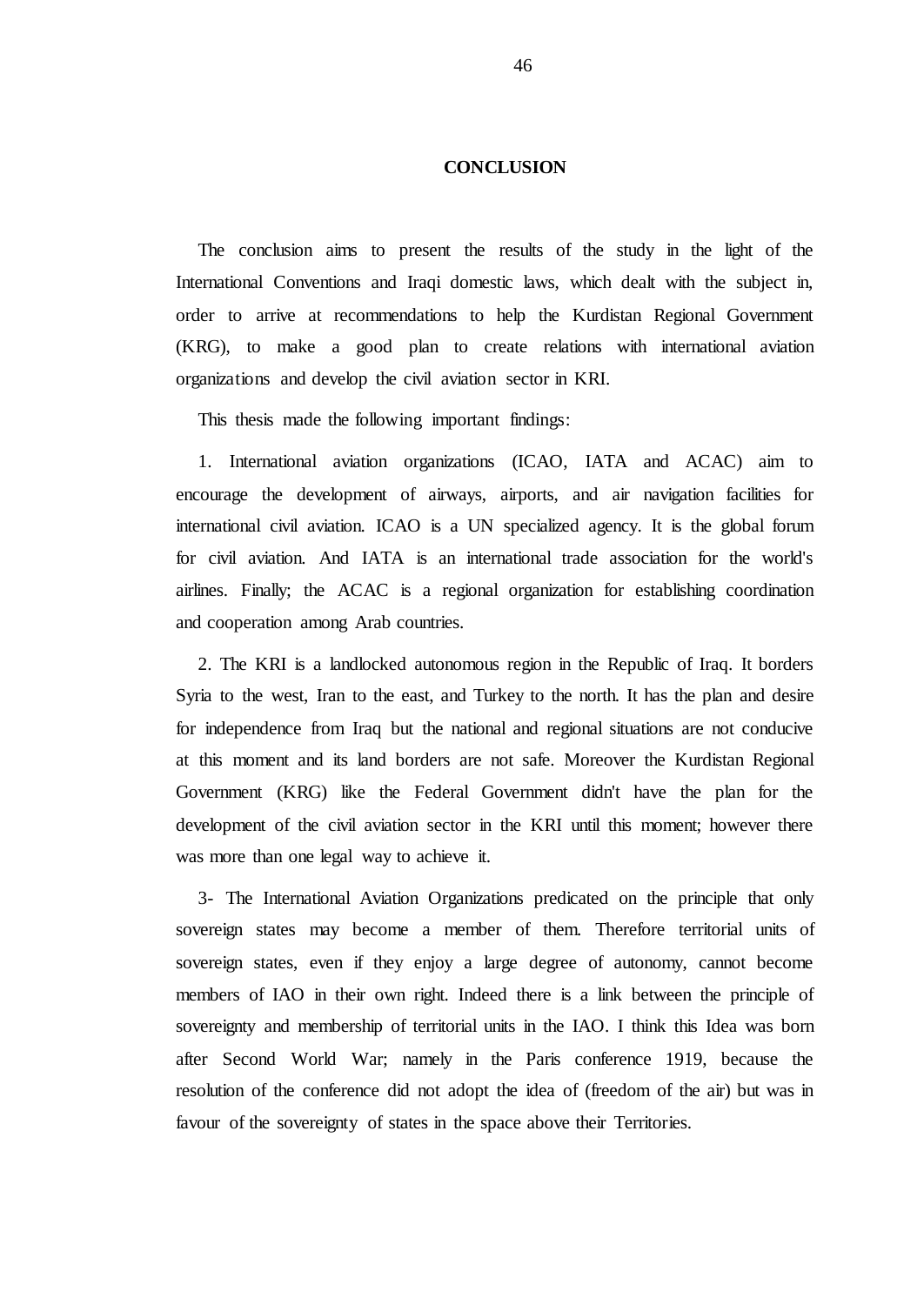There is a second legal alternative for KRI; it can have the relationships with the International Aviation Organizations (IAO) through the federal Government.

Here are some recommendations in order to give the best solutions for the development of the Civil Aviation sector in the KRI.

1- Activating the role of Kurdistan Regional Government (KRG) in all sectors; especially in the Civil Aviation field.

2- There is need for establishing an independence of Civil Aviation Authority in KRI and develop strategies for work with Iraqi Civil Aviation Authority and international aviation organizations. The Kurdistan Regional Government has authority to do it; because the Constitution of Iraq of 2005; does not contain any Article regarding to the Civil Aviation affairs; while the article 125 refers to '' All powers not stipulated in the exclusive powers of the federal government belong to the authorities of the regions''.

3- There is need to modify the Iraqi civil aviation law; because it was issued from 1974; when Iraq was not a Federation State. The Kurdish parliamentarians in the Iraqi Parliament; should try to do the modification of the above law.

4- There is need to start the negotiations with the Federal Government regarding to administration of Ministry of Transportation and Iraqi Civil Aviation Authority; because the Civil aviation authority is responsible for all civil aviation affairs in the country, and the application for establishing the national airlines must be submitted to the civil aviation authority, and it has authority to approve or to modify or to reject.

Moreover the Iraqi Seats (Representatives) in ICAO and ACAC are also important for the KRI, The KRI can claim to have those seats; at least through rotation with the Federal Government.

5- There is need to open the department of Civil Aviation at the national universities, and taking experience from international universities and institutes regarding to Civil Aviation.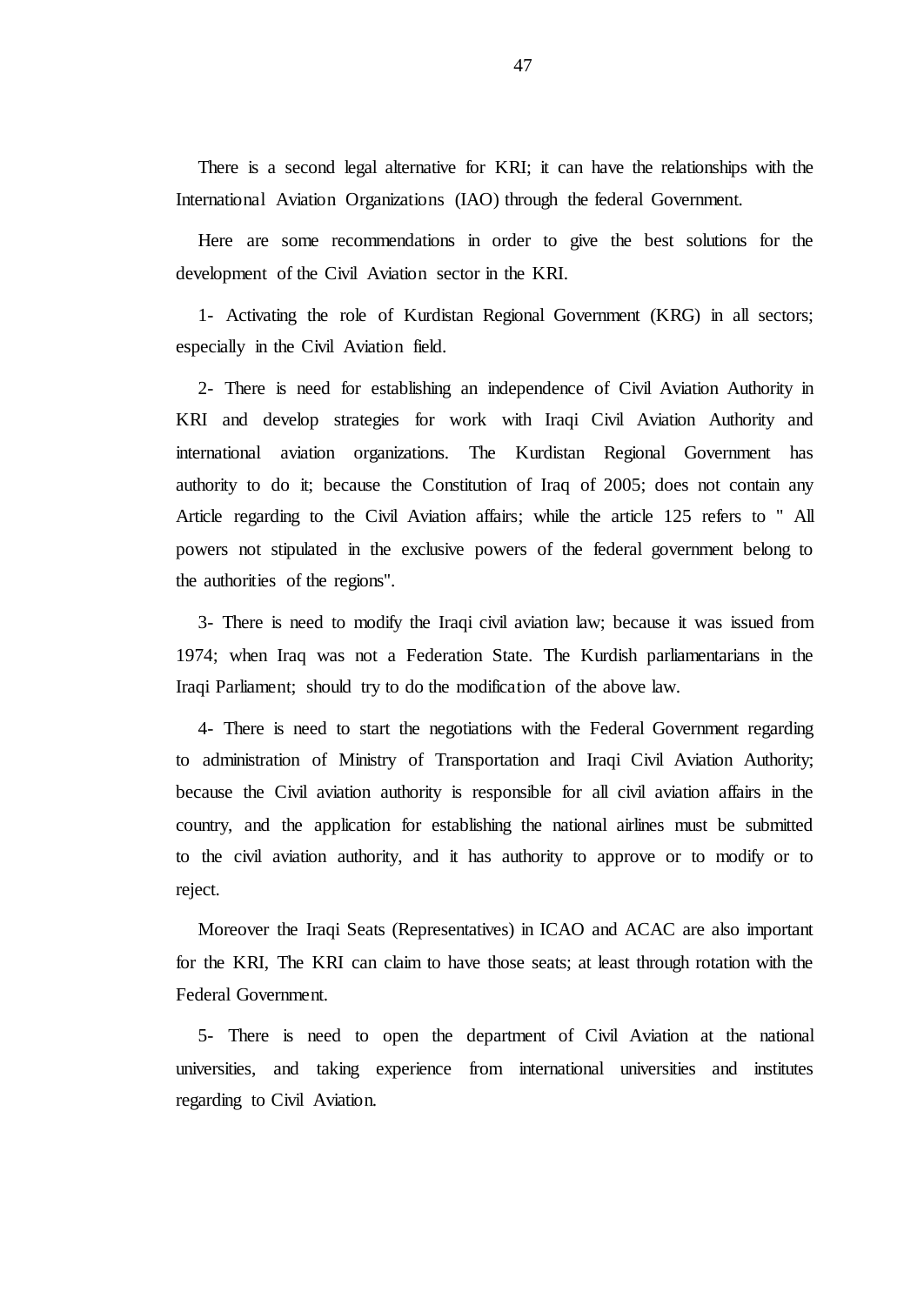#### **BIBLIOGRAPHY**

## **Legislation**

#### **International Treaties**

ACAC Agreement, Sep.15, 1994.

Articles of Association (IATA), April.19, 1945.

Atlantic Charter, Aug.14, 1941.

Convention on international civil aviation, Dece.7, 1944.

International Convention on Civil and Political Rights, Dece.16, 1966.

Montevideo Convention, Dece.26, 1933.

Statute of International Court of Justice, Jun. 26, 1945.

The Charter of the United Nations, Jun 26, 1945

Treaty of Lausanne, 1923, Jul.24, 1923.

Treaty of Sevres, Aug.10, 1920.

#### **National Legislation**

Constitution of the Republic of Iraq, 2005 Elections and Referendum Law, No 4, 2014. Retrieved from: [http://perleman.org/Default.aspx?page=byyear&c=LDD-](http://perleman.org/Default.aspx?page=byyear&c=LDD-Yasa&id=2014)[Yasa&id=2014](http://perleman.org/Default.aspx?page=byyear&c=LDD-Yasa&id=2014)

Iraqi Civil Aviation law, No. 148, 1974.

Iraqi Civil Aviation Law, No. 55, 2000.

Iraqi Civil Aviation Law, No. 6, 1996.

Iraqi Ministry of Transportation and Communications law, No. 7, 1994.

Kurdistan Parliament law, No 1, 1992. Retrieved from:

<http://perleman.org/Default.aspx?page=page&c=InternalSystem>

Law of establishment of civil airports in KRI, No. 18, 2008.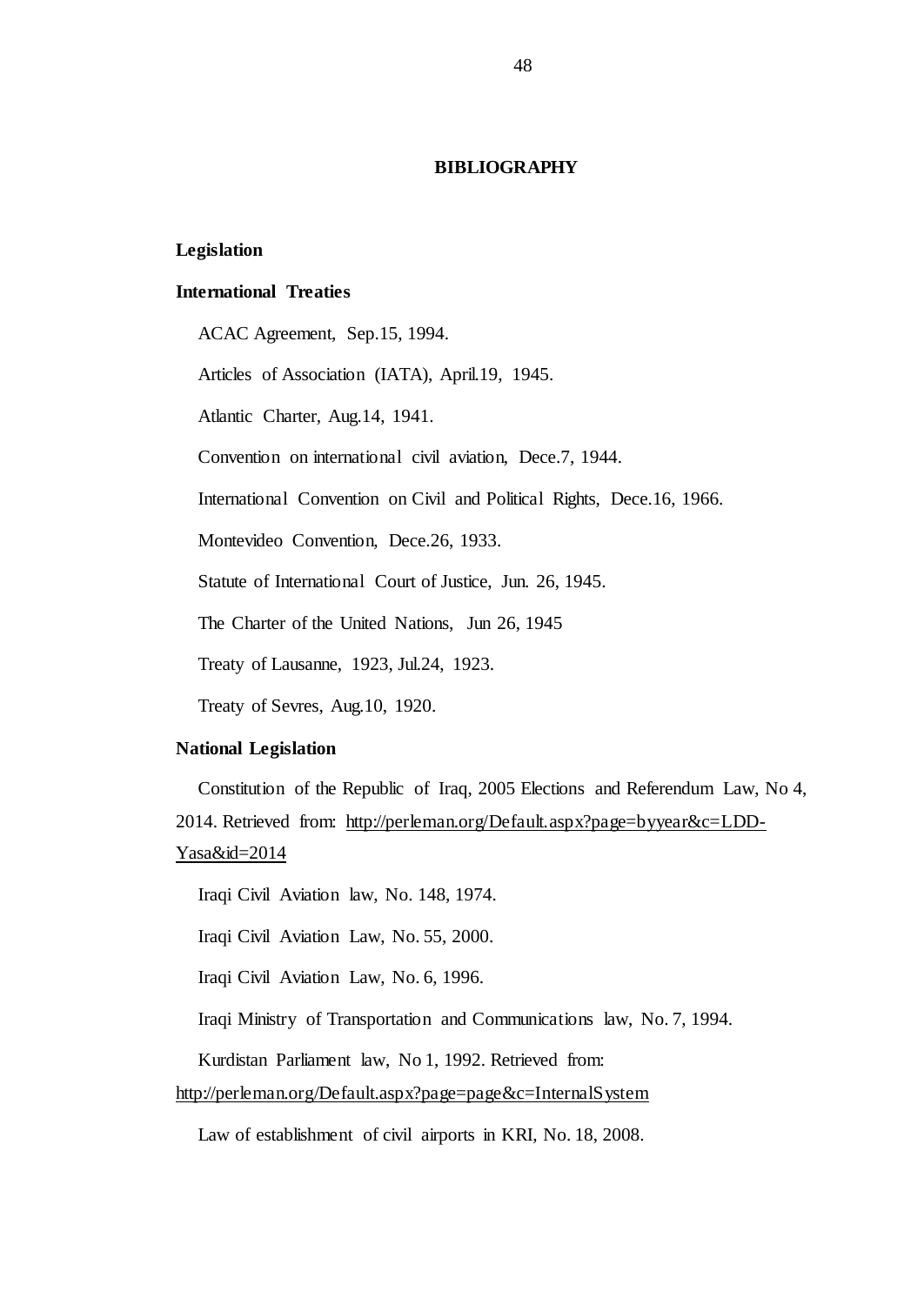#### **Books**

Abdulkhaliq, M. (2012). *Self-determination for Kurdistan people according to international laws*. Erbil: Haji Kadr koy.

Al-Attiyah, E. (2010). *Public International Law* (3rd ed.). Baghdad: legal library.

al-khatib, M., & Ali, M. *Language and Cultural Shift Among the Kurds Jordan*. Pluto Press.

Alwa, M. (2012). *Air Law*. Beirut: The Middle East Cultural Centre.

Hmdi, S. (2010). *Public International Law* (2nd ed.). Erbil: Centre of Completive Law Studies.

Huang, J. (2009). *Aviation Safety and ICAO*. Netherlands: Kluwer Law International.

Ismail, A. (2010). *Public International Law*. Dar Al Nahdha Al Arabiya.

Mcdowall, D. (2007). *A Modern history of the Kurds* (3rd ed.). London: IBTauris & Co Ltd.

Rashid, T. (2009). *Principles of Public International Law*. Erbil: Mukrayani Foundation for Research and Publishing.

Sassella, M. (1971). *The International Civil Aviation Organization: its contribution to International law*. Melbourne: Melbourne University.

Verschoor, D. (2012). *An Introduction to Air Law* (8th ed.). Netherlands: Kluwer Law International.

Weber, L. (2007). *International Civil Aviation Organization: an Introduction*. Netherlands: Kluwer Law International.

Yildiz, K. (2004). *The Kurds in Iraq*. London: Pluto Press.

### **Articles**

Case, B., & Siebens, J. (2007). 'Kurdistan in Iraq History and future Prospects. *Think International And Human Security*.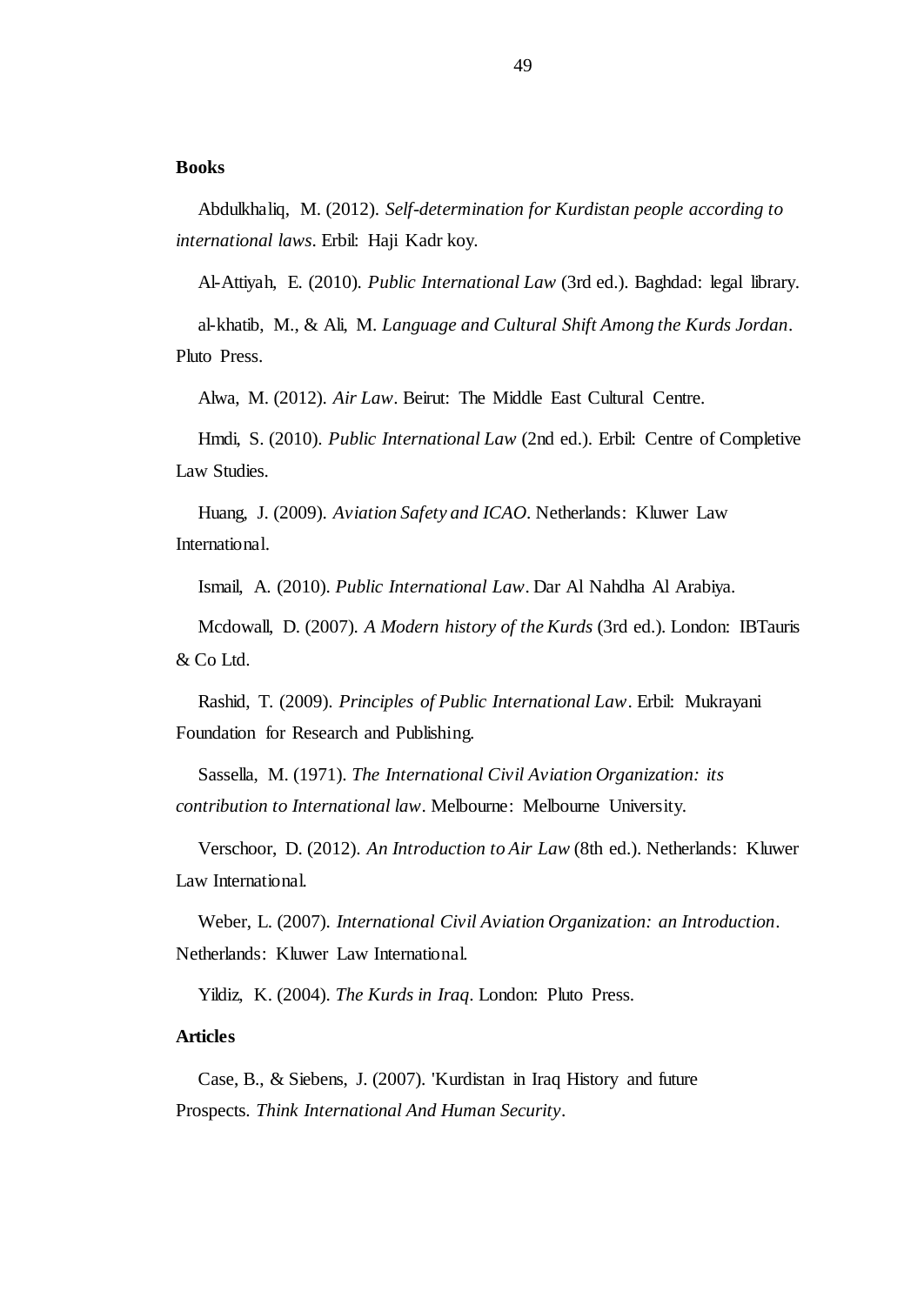Erotokritou, C. (2012). Sovereignty Over Airspace. *Student Pulse*, *4*(5), 36-65.

Fong, T. Air Law. *The People'S University*, 2.

Gozzi, G. (2007). History of International Law and Western

Civilization. *International Community Law Review*, *9*(4), 353–373.

Institute Kurde. (2011). Information and liaison bulletin-Trial of strength between Iraqi Kurdistan Region and federal government over the oil law. *Institut Kurde*, 3-4.

Mustafa, F. (2012). The Kurdistan Region of Iraq- Achieving stability in a time of transition. *Austrian Institute For International Affairs*.

Peter, H. An Historical survey of International Air Law before the second World war. *Mcgill Law Journal*, *7*(1), 41-42.

#### **Websites**

ACAC,. (2015). *Aboutus*. Retrieved 10 October 2015, from http://www.acac.org.ma/ar/pages/aboutus.aspx

Al arabiya news,. (2014). *Kurdish forces, ISIS clash near Arbil*. Retrieved 24 October 2015, from http://english.alarabiya.net/en/News/middle-east/2014/08/06/U-N-condemns-ISIS-attacks-in-Iraq.html

Bakr,. (2015). *Air law*. Retrieved 2015, from http://bakr.egyptfree.net/t31-topic

BBC news,. (2014). *The Islamic State militant group*. Retrieved 16 December 2015, from http://www.bbc.co.uk/news/world-middle-east-24179084

Capa centre for aviation,. (2015). *International Air Transport Association*. Retrieved 7 October 2015, from http://centreforaviation.com/profiles/industryassociations/iata

Erbil International Airport,. (2015). *Brief History*. Retrieved 3 November 2015, from http://erbilairport.com/ABUT01/F\_ABUT01\_03\_01.aspx

European commission,. (2015). *The European Union at ICAO*. Retrieved 31 October 2015,from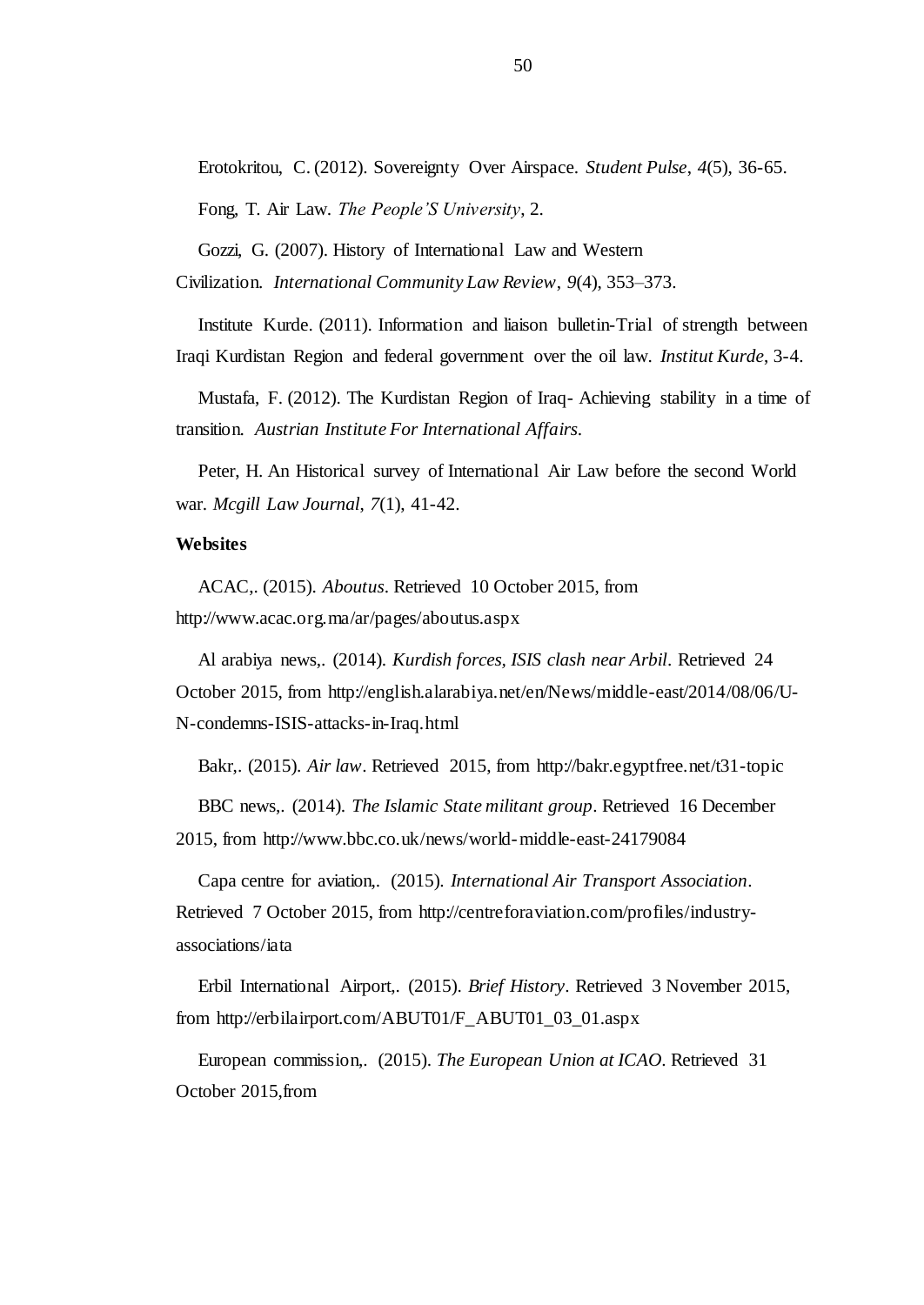http://ec.europa.eu/transport/modes/air/international\_aviation/european\_community\_ icao

Helilibya association,. (2015). *Air law*. Retrieved 11 November 2015, from http://www.facebook.com/permalink.php?id=224707857598960&story fbid=378894982180246

Hgorg,. (2015). *Organizations for Aviation Law*. Retrieved 22 November 2015, from http://www.hg.org/aviation-law.html#5

IATA,. (2015). *IATA Members*. Retrieved 7 October 2015, from http://www.iata.org/about/members/Pages/index.aspx

ICAA,. (2015). *About ICAA*. Retrieved 28 October 2015, from http://www.iraqcaa.com

ICAO,. (2015). *Regional Offices*. Retrieved 2 October 2015, from http://www.icao.int/secretariat/Pages/regional-offices.aspx

ICAO,. (2015). *The postal history of ICAO*. Retrieved 6 November 2015, from http://www.icao.int/secretariat/PostalHistory/1919\_the\_paris\_convention.htm

ICAO,. (2015). *The Postal History of ICAO*. Retrieved 7 October 2015, from http://www.icao.int/secretariat/postalhistory/iata\_international\_air\_transport\_associat ion.htm

International civil aviation organization,. (2015). *About ICAO*. Retrieved 12 September 2015, from http://www.icao.int/about-icao/Pages/default.aspx

Jamestown foundation,. (2014). *Iraqi Kurdistan's New Security Challenges*. Retrieved 24 October 2015, from

http://www.jamestown.org/programs/tm/single/?tx\_ttnews%5Btt\_news%5D=42547 &cHash=07866160d8dbe55e94c717f6d17ef870#.ViuMvtJ97IU

KRG- Ministry of natural resource,. (2015). *Monthly Export Report for September 2015*. Retrieved 23 October 2015, from http://mnr.krg.org/index.php/en/pressreleases/493-krg-publishes-the-monthly-export-report-for-september-2015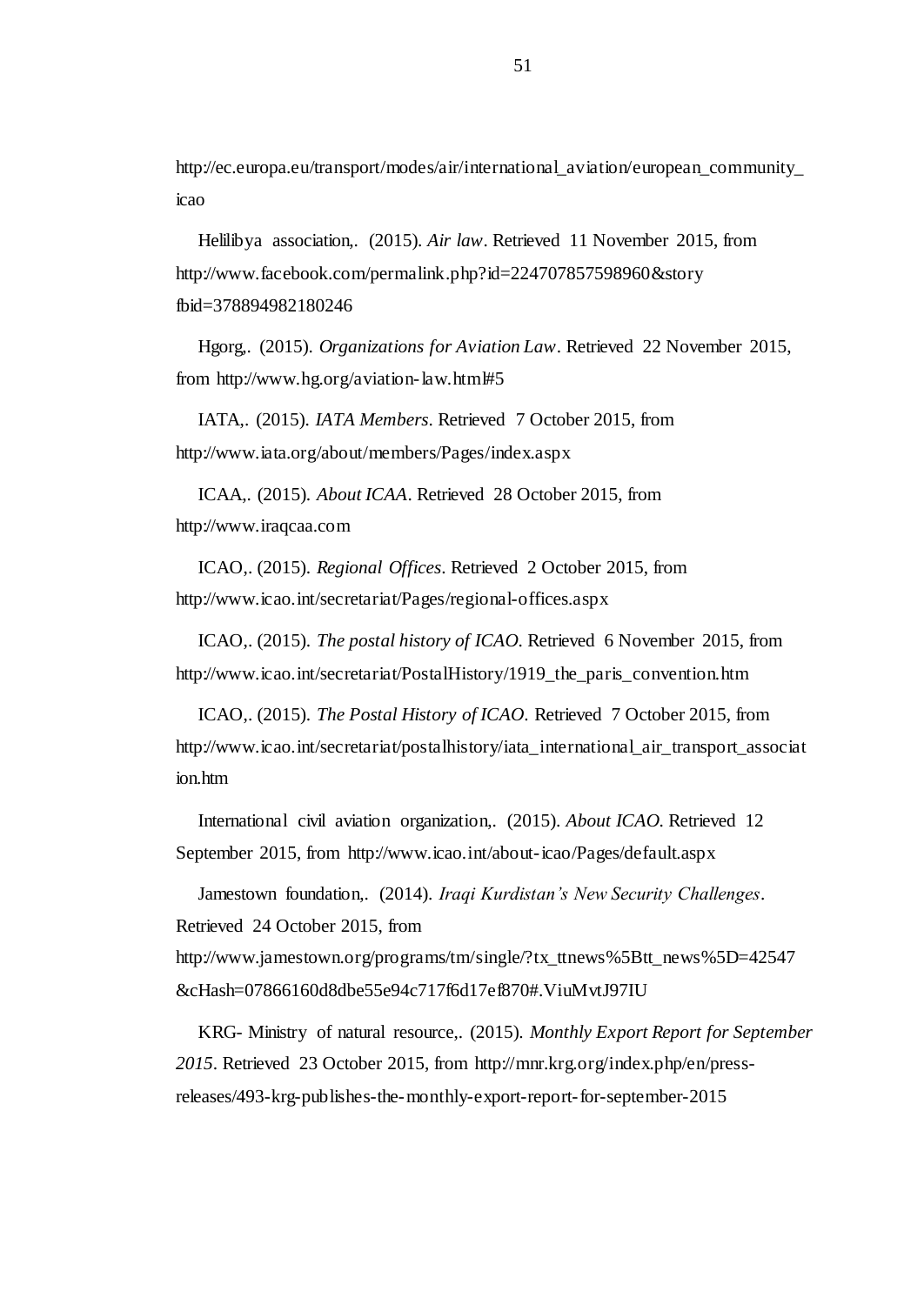KRG,. (2015). *Kurdistan's geography and climate*. Retrieved 21 October 2015, from http://cabinet.gov.krd/p/p.aspx?l=12&s=020000&r=303&p=213

KRG,. (2015). *The Kurdish language*. Retrieved 20 October 2015, from http://cabinet.gov.krd/p/p.aspx?l=12&p=215

KRG-department of foreign relations,. (2015). *Current International Offices in the Kurdistan Region*. Retrieved 24 October 2015, from http://dfr.gov.krd/p/p.aspx?p=37&l=12&s=020100&r=363

Middle east eye,. (2014). *Iran warns Iraqi Kurds on independence*. Retrieved 16 January 2015, from http://www.middleeasteye.net/news/iran-warns-iraqi-kurdsindependence-1959919159

Miller & company advocates,. (2015). *Aviation law*. Retrieved 12 December 2015, from http://www.milleradvocates.com/practice/aviation-law

Moontada altalib,. (2015). *Air law*. Retrieved 11 November 2015, from http://forum.univbiskra.net/index.php?topic=31094.5;wap2

Peace palace library,. (2015). *International Organizations*. Retrieved 9 November 2015, from http://www.peacepalacelibrary.nl/research-guides/internationalorganisations-and-relations/international-organizations

Rudaw news,. (2015). *Shiite party 'concerned' at Hungary's support for Kurdish independence*. Retrieved 16 December 2015, from http://rudaw.net/english/kurdistan/120520152

Star times forums,. (2015). *Air law*. Retrieved 11 November 2015, from http://www.startimes.com/?t=27362968

Sulaymaniyah International Airport,. (2015). *About Sul IA overview*. Retrieved 3 November 2015, from http://www.sul-airport.com/overview.php

The United Nations Development Programme (UNDP),. (2015). *About Iraq*. Retrieved 21 October 2015, from http://www.iq.undp.org/content/iraq/en/home/countryinfo